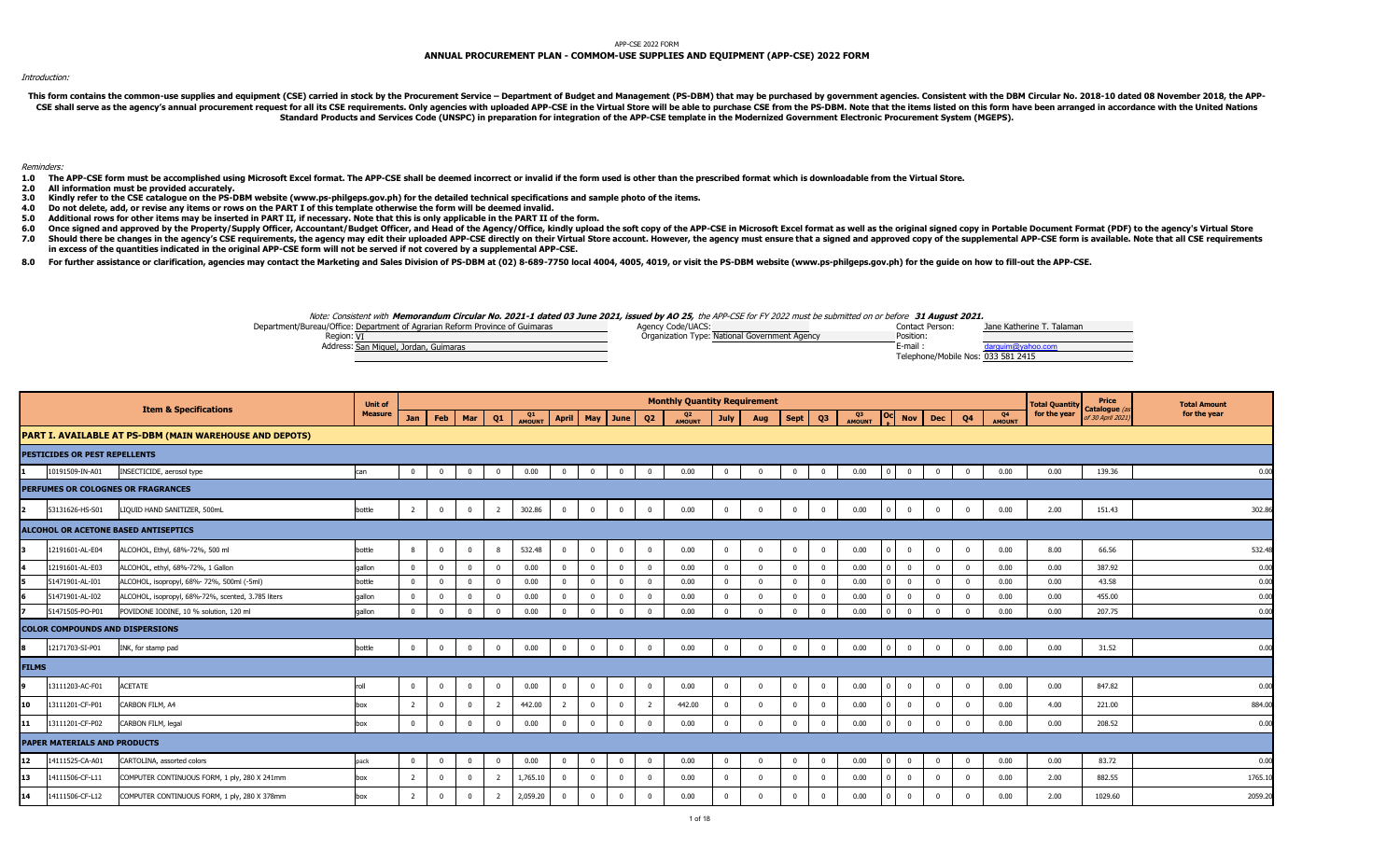|    |                 |                                                   | <b>Unit of</b> |                |                         |                |                         |              |                |                         |                         |                | <b>Monthly Quantity Requirement</b> |                |                         |                |                         |                                       |                |                |                     | <b>Total Quantit</b> | Price                           | <b>Total Amount</b> |
|----|-----------------|---------------------------------------------------|----------------|----------------|-------------------------|----------------|-------------------------|--------------|----------------|-------------------------|-------------------------|----------------|-------------------------------------|----------------|-------------------------|----------------|-------------------------|---------------------------------------|----------------|----------------|---------------------|----------------------|---------------------------------|---------------------|
|    |                 | <b>Item &amp; Specifications</b>                  | <b>Measure</b> | Jan            | Feb                     | Mar            | Q <sub>1</sub>          | Q1<br>AMOUNT | <b>April</b>   | May                     | June                    | Q <sub>2</sub> | Q2<br><b>AMOUNT</b>                 | July           | Aug                     | <b>Sept</b>    | Q <sub>3</sub>          | Q3<br><b>Nov</b><br><b>AMOUNT</b>     | Dec            | Q4             | Q4<br><b>AMOUNT</b> | for the year         | Catalogue (<br>of 30 April 202. | for the year        |
| 15 | 14111506-CF-L22 | COMPUTER CONTINUOUS FORM, 2 ply, 280 X 378mm      | box            | 2              | $\mathbf 0$             | $\overline{0}$ | $\overline{2}$          | 3,057.60     | $^{\circ}$     | $\mathbf 0$             | $\mathbf 0$             | $\overline{0}$ | 0.00                                | $\overline{0}$ | $\overline{\mathbf{0}}$ | $\mathbf{0}$   | $\overline{\mathbf{0}}$ | 0.00<br>$^{\circ}$                    | $\mathbf 0$    | $\mathbf{0}$   | 0.00                | 2.00                 | 1528.80                         | 3057.60             |
| 16 | 14111506-CF-L21 | COMPUTER CONTINUOUS FORM, 2 ply, 280 X 241mm      | box            | $\overline{2}$ | $\mathbf 0$             | $\mathbf 0$    | $\overline{2}$          | 1,812.72     | $^{\circ}$     | $\bf{0}$                | 0                       | $\overline{0}$ | 0.00                                | $\overline{0}$ | $\overline{0}$          | $\overline{0}$ | $\overline{\mathbf{0}}$ | 0.00<br>$^{\circ}$                    | $\bf{0}$       | $^{\circ}$     | 0.00                | 2.00                 | 906.36                          | 1812.72             |
| 17 | 14111506-CF-L31 | COMPUTER CONTINUOUS FORM, 3 ply, 280 X 241mm      | box            | $\overline{2}$ | $\overline{0}$          | $\overline{0}$ | $\overline{2}$          | 1,768.00     | $\Omega$       | $\mathbf 0$             | $\mathbf 0$             | $\overline{0}$ | 0.00                                | $\mathbf 0$    | $\Omega$                | $\mathbf{0}$   | $\Omega$                | 0.00<br>$\Omega$                      | $\bf{0}$       | $^{\circ}$     | 0.00                | 2.00                 | 884.00                          | 1768.00             |
| 18 | 14111506-CF-L32 | COMPUTER CONTINUOUS FORM, 3 ply, 280 X 378mm      | box            | $\mathbf 0$    | $\overline{\mathbf{0}}$ | 0              | $\overline{\mathbf{0}}$ | 0.00         | $\overline{0}$ | $\overline{0}$          | 0                       | $\overline{0}$ | 0.00                                | $\mathbf{0}$   | $\overline{\mathbf{0}}$ | $\mathbf{0}$   | $\overline{\mathbf{0}}$ | 0.00<br>$^{\circ}$                    | $\bf{0}$       | $^{\circ}$     | 0.00                | 0.00                 | 1508.00                         | 0.00                |
| 19 | 14111609-LL-C01 | LOOSELEAF COVER, legal                            | bundle         | 10             | $\overline{0}$          | $\mathbf 0$    | 10                      | 7,949.60     | $\mathbf{0}$   | $\mathbf 0$             | $^{\circ}$              | $\overline{0}$ | 0.00                                | $\mathbf 0$    | $\overline{0}$          | $\mathbf{0}$   | $\overline{0}$          | 0.00<br>$\overline{0}$                | $\mathbf{0}$   | $\mathbf 0$    | 0.00                | 10.00                | 794.96                          | 7949.60             |
| 20 | 14111514-NP-S02 | NOTE PAD, stick on, 50mm x 76mm (2" x 3") min     | pad            | $\overline{4}$ | $\overline{0}$          | 0              | $\overline{4}$          | 148.24       | $^{\circ}$     | $\mathbf 0$             | 0                       | $\overline{0}$ | 0.00                                | $\mathbf{0}$   | $\overline{0}$          | $\mathbf{0}$   | $\overline{0}$          | 0.00<br>$^{\circ}$                    | $\bf{0}$       | $^{\circ}$     | 0.00                | 4.00                 | 37.06                           | 148.24              |
| 21 | 14111514-NP-S04 | NOTE PAD, stick on, 76mm x 100mm (3" x 4") min    | pad            | $\overline{4}$ | $\overline{\mathbf{0}}$ | $\mathbf 0$    | $\overline{4}$          | 237.12       | $\mathbf 0$    | $\mathbf 0$             | $^{\circ}$              | $\overline{0}$ | 0.00                                | $\mathbf 0$    | $\overline{0}$          | $\mathbf{0}$   | $\overline{0}$          | 0.00<br>$\overline{0}$<br>$^{\circ}$  | $\mathbf{0}$   | $^{\circ}$     | 0.00                | 4.00                 | 59.28                           | 237.12              |
| 22 | 14111514-NP-S03 | NOTE PAD, stick on, 3" x 3"                       | pad            | $^{\circ}$     | $\overline{\mathbf{0}}$ | $\mathbf 0$    | $\overline{\mathbf{0}}$ | 0.00         | $\mathbf 0$    | $\overline{0}$          | 0                       | $\overline{0}$ | 0.00                                | $\bf{0}$       | $\overline{\mathbf{0}}$ | $\mathbf{0}$   | $\overline{0}$          | 0.00<br>$^{\circ}$                    | $\bf{0}$       | $^{\circ}$     | 0.00                | 0.00                 | 54.08                           | 0.00                |
| 23 | 14111514-NB-S01 | NOTEBOOK, stenographer                            | piece          | 40             | $\overline{\mathbf{0}}$ | $\overline{0}$ | 40                      | 481.60       | $\mathbf 0$    | $\overline{0}$          | $\mathbf 0$             | $\overline{0}$ | 0.00                                | $\mathbf 0$    | $\overline{0}$          | $\mathbf{0}$   | $\overline{0}$          | 0.00<br>$^{\circ}$                    | $\bf{0}$       | $^{\circ}$     | 0.00                | 40.00                | 12.04                           | 481.60              |
| 24 | 14111507-PP-M01 | PAPER, MULTICOPY, A4, 80 gsm                      | reams          | $^{\circ}$     | $\overline{\mathbf{0}}$ | $\overline{0}$ | $\overline{\mathbf{0}}$ | 0.00         | $^{\circ}$     | $\overline{0}$          | $^{\circ}$              | $\overline{0}$ | 0.00                                | $\bf{0}$       | $\overline{0}$          | $\overline{0}$ | $\overline{\mathbf{0}}$ | 0.00<br>$^{\circ}$                    | $\bf{0}$       | $^{\circ}$     | 0.00                | 0.00                 | 136.66                          | 0.00                |
| 25 | 14111507-PP-M02 | PAPER, MULTICOPY, Legal, 80gsm                    | reams          | $^{\circ}$     | $\overline{\mathbf{0}}$ | $\mathbf 0$    | $\mathbf 0$             | 0.00         | $^{\circ}$     | $\mathbf 0$             | $^{\circ}$              | $\overline{0}$ | 0.00                                | $\mathbf 0$    | $\overline{0}$          | $\mathbf{0}$   | $\overline{0}$          | 0.00<br>$\Omega$                      | $\bf{0}$       | $^{\circ}$     | 0.00                | 0.00                 | 127.71                          | 0.00                |
| 26 | 14111507-PP-C01 | PAPER, Multi-Purpose, A4, 70 gsm                  | reams          | $\mathbf 0$    | $\overline{\mathbf{0}}$ | $^{\circ}$     | $\overline{\mathbf{0}}$ | 0.00         | $\mathbf 0$    | $\mathbf 0$             | $\mathbf 0$             | $\overline{0}$ | 0.00                                | $\overline{0}$ | $\overline{\mathbf{0}}$ | $\mathbf{0}$   | - 0                     | 0.00<br>$^{\circ}$                    | $\bf{0}$       | $^{\circ}$     | 0.00                | 0.00                 | 98.26                           | 0.00                |
| 27 | 14111507-PP-C02 | PAPER, multi-purpose, legal, 70gsm                | reams          | $^{\circ}$     | $\overline{\mathbf{0}}$ | $\overline{0}$ | $\mathbf 0$             | 0.00         | $\mathbf 0$    | $\overline{0}$          | $\mathbf 0$             | $\overline{0}$ | 0.00                                | $\mathbf{0}$   | $\overline{\mathbf{0}}$ | $\mathbf{0}$   | $\overline{\mathbf{0}}$ | 0.00<br>$\mathbf 0$                   | $\bf{0}$       | $^{\circ}$     | 0.00                | 0.00                 | 118.46                          | 0.00                |
| 28 | 14111531-PP-R01 | PAD PAPER, ruled                                  | pad            | $^{\circ}$     | $\overline{\mathbf{0}}$ | $\mathbf 0$    | $\overline{0}$          | 0.00         | $\mathbf 0$    | $\overline{0}$          | $\mathbf 0$             | $\overline{0}$ | 0.00                                | $\mathbf 0$    | $\overline{0}$          | $\mathbf{0}$   | $\overline{\mathbf{0}}$ | 0.00<br>$\mathbf 0$                   | $\mathbf 0$    | $^{\circ}$     | 0.00                | 0.00                 | 29.12                           | 0.00                |
| 29 | 14111503-PA-P01 | PAPER, parchment                                  | box            | $\mathbf 0$    | $\overline{\mathbf{0}}$ | $\mathbf 0$    | $\bf{0}$                | 0.00         | $\mathbf 0$    | $\bf{0}$                | $\mathbf 0$             | $\overline{0}$ | 0.00                                | $\mathbf 0$    | $\overline{\mathbf{0}}$ | $\overline{0}$ | $\overline{0}$          | 0.00<br>$\mathbf 0$<br>n I            | $\bf{0}$       | $^{\circ}$     | 0.00                | 0.00                 | 98.05                           | 0.00                |
| 30 | 14111818-TH-P02 | Thermal Paper, 55GSM (-5%), 1/2 Core, 216mm x 30m | roll           | $^{\circ}$     | 0                       | $^{\circ}$     | $\overline{\mathbf{0}}$ | 0.00         | $^{\circ}$     | $\overline{0}$          | $\mathbf 0$             | $\overline{0}$ | 0.00                                | $\mathbf 0$    | $\overline{\mathbf{0}}$ | $\mathbf{0}$   | - 0                     | 0.00<br>$\Omega$                      | $\bf{0}$       | $\Omega$       | 0.00                | 0.00                 | 55.64                           | 0.00                |
| 31 | 14111531-RE-B01 | RECORD BOOK, 300 PAGES, size: 214mm x 278mm min   | book           | $\overline{4}$ | $\overline{\mathbf{0}}$ | $\overline{0}$ | $\overline{4}$          | 282.88       | $\overline{0}$ | $\overline{0}$          | $^{\circ}$              | $\overline{0}$ | 0.00                                | $\mathbf{0}$   | $\overline{\mathbf{0}}$ | $\mathbf{0}$   | $\overline{0}$          | 0.00<br>$\mathbf 0$                   | $\bf{0}$       | $^{\circ}$     | 0.00                | 4.00                 | 70.72                           | 282.88              |
| 32 | 14111531-RE-B02 | RECORD BOOK, 500 PAGES, size: 214mm x 278mm min   | book           | $\overline{4}$ | $\overline{0}$          | $\mathbf 0$    | $\overline{4}$          | 407.68       | $\mathbf 0$    | $\mathbf 0$             | $^{\circ}$              | $\overline{0}$ | 0.00                                | $\overline{0}$ | $\overline{\mathbf{0}}$ | $\mathbf{0}$   | $\overline{\mathbf{0}}$ | 0.00<br>$^{\circ}$                    | $\mathbf{0}$   | $\mathbf{0}$   | 0.00                | 4.00                 | 101.92                          | 407.68              |
| 33 | 14111704-TT-P02 | TOILET TISSUE PAPER, 2-ply, 100% recycled         | pack           | $^{\circ}$     | $\overline{\mathbf{0}}$ | $\mathbf 0$    | $\overline{\mathbf{0}}$ | 0.00         | $\mathbf 0$    | $\overline{0}$          | 0                       | $\overline{0}$ | 0.00                                | $\overline{0}$ | $\overline{0}$          | $\overline{0}$ | $\overline{0}$          | 0.00<br>$^{\circ}$                    | $\bf{0}$       | $^{\circ}$     | 0.00                | 0.00                 | 86.84                           | 0.00                |
| 34 | 14111704-IFPT01 | TISSUE, interfolded paper towel                   | pack           | $^{\circ}$     | $\mathbf{0}$            | 0              | $\overline{\mathbf{0}}$ | 0.00         | $^{\circ}$     | $\overline{0}$          | $\mathbf 0$             | $^{\circ}$     | 0.00                                | $\mathbf{0}$   | $\overline{\mathbf{0}}$ | $\mathbf{0}$   | $\mathbf 0$             | 0.00<br>$\Omega$                      | $\mathbf 0$    | $^{\circ}$     | 0.00                | 0.00                 | 34.84                           | 0.00                |
| 35 | 14111704-TT-P04 | TOILET TISSUE PAPER, Interfolded Paper Towel      | pack           | $\bf{0}$       | $\overline{\mathbf{0}}$ | $\mathbf 0$    | $\overline{\mathbf{0}}$ | 0.00         | $^{\circ}$     | $\overline{0}$          | $\mathbf 0$             | $\overline{0}$ | 0.00                                | $\bf{0}$       | $\overline{\mathbf{0}}$ | $\overline{0}$ | $\overline{0}$          | 0.00<br>$\Omega$                      | $\bf{0}$       | $^{\circ}$     | 0.00                | 0.00                 | 33.80                           | 0.00                |
|    |                 | BATTERIES AND CELLS AND ACCESSORIES               |                |                |                         |                |                         |              |                |                         |                         |                |                                     |                |                         |                |                         |                                       |                |                |                     |                      |                                 |                     |
| 36 | 26111702-BT-A02 | BATTERY, dry Cell, size AA                        | pack           | $^{\circ}$     | $\overline{\mathbf{0}}$ | 0              | $\overline{\mathbf{0}}$ | 0.00         | $^{\circ}$     | $\overline{0}$          | $\mathbf 0$             | $^{\circ}$     | 0.00                                | $\mathbf 0$    | $\overline{\mathbf{0}}$ | $\overline{0}$ | $\overline{\mathbf{0}}$ | 0.00<br>$\Omega$                      | $\bf{0}$       | $\Omega$       | 0.00                | 0.00                 | 36.30                           | 0.00                |
| 37 | 26111702-BT-A01 | BATTERY, dry Cell, size AAA                       | pack           | $\mathbf 0$    | $\overline{\mathbf{0}}$ | $\mathbf 0$    | $\bf{0}$                | 0.00         | $\mathbf 0$    | $\overline{\mathbf{0}}$ | $\mathbf 0$             | $\overline{0}$ | 0.00                                | $\overline{0}$ | $\overline{0}$          | $\mathbf{0}$   | $\overline{\mathbf{0}}$ | 0.00<br>$\mathbf 0$<br>$\overline{0}$ | $\bf{0}$       | $^{\circ}$     | 0.00                | 0.00                 | 19.73                           | 0.00                |
| 38 | 26111702-BT-A03 | BATTERY, dry Cell, size D                         | pack           | $\bf{0}$       | $\overline{0}$          | $\mathbf 0$    | $\overline{\mathbf{0}}$ | 0.00         | $\mathbf 0$    | $\mathbf{0}$            | $\mathbf 0$             | $\overline{0}$ | 0.00                                | $\mathbf 0$    | $\overline{\mathbf{0}}$ | $\mathbf 0$    | $\overline{\mathbf{0}}$ | 0.00<br>$\Omega$                      | $\bf{0}$       | $\Omega$       | 0.00                | 0.00                 | 96.20                           | 0.00                |
|    |                 | MANUFACTURING COMPONENTS AND SUPPLIES             |                |                |                         |                |                         |              |                |                         |                         |                |                                     |                |                         |                |                         |                                       |                |                |                     |                      |                                 |                     |
| 39 | 31201610-GL-J01 | GLUE, all purpose                                 | iar            | 0              | 0                       | 0              | $\overline{\mathbf{0}}$ | 0.00         | $^{\circ}$     | $\overline{\mathbf{0}}$ | $\mathbf 0$             | $\overline{0}$ | 0.00                                | $\overline{0}$ | $\overline{\mathbf{0}}$ | $\bf{0}$       | $\overline{0}$          | 0.00<br>$\Omega$                      | $\bf{0}$       | $^{\circ}$     | 0.00                | 0.00                 | 71.50                           | 0.00                |
| 40 | 31151804-SW-H01 | STAPLE WIRE, heavy duty, binder type, 23/13       | box            | $\Omega$       | $\overline{0}$          | $\overline{0}$ | $\mathbf 0$             | 0.00         | $\Omega$       | $\mathbf 0$             | $^{\circ}$              | $\overline{0}$ | 0.00                                | $\overline{0}$ | $\bf{0}$                | $\mathbf{0}$   | $\overline{0}$          | 0.00<br>0<br>$\Omega$                 | $\bf{0}$       | $^{\circ}$     | 0.00                | 0.00                 | 19.76                           | 0.00                |
| 41 | 31151804-SW-S01 | STAPLE WIRE, standard                             | box            | $^{\circ}$     | $\overline{\mathbf{0}}$ | 0              | $\overline{\mathbf{0}}$ | 0.00         | $\overline{0}$ | $\overline{\mathbf{0}}$ | 0                       | $\overline{0}$ | 0.00                                | $\mathbf{0}$   | $\overline{\mathbf{0}}$ | $\overline{0}$ | $\overline{\mathbf{0}}$ | 0.00<br>$^{\circ}$                    | $\bf{0}$       | $^{\circ}$     | 0.00                | 0.00                 | 22.41                           | 0.00                |
| 42 | 31201502-TA-E01 | TAPE, electrical                                  | roll           | $\Omega$       | $\overline{0}$          | $\mathbf 0$    | $\mathbf 0$             | 0.00         | $^{\circ}$     | $\overline{0}$          | $\mathbf 0$             | $\overline{0}$ | 0.00                                | $\overline{0}$ | $\overline{\mathbf{0}}$ | $\mathbf{0}$   | $\overline{0}$          | 0.00<br>$^{\circ}$                    | $\bf{0}$       | $\Omega$       | 0.00                | 0.00                 | 18.67                           | 0.00                |
| 43 | 31201503-TA-M01 | TAPE, masking, 24mm                               | roll           | $^{\circ}$     | $\overline{\mathbf{0}}$ | 0              | $\overline{\mathbf{0}}$ | 0.00         | $^{\circ}$     | $\mathbf 0$             | 0                       | $\overline{0}$ | 0.00                                | $\mathbf 0$    | $\overline{0}$          | $\overline{0}$ | $\overline{\mathbf{0}}$ | 0.00<br>$\Omega$                      | $\bf{0}$       | $^{\circ}$     | 0.00                | 0.00                 | 54.60                           | 0.00                |
| 44 | 31201503-TA-M02 | TAPE, MASKING, 48mm                               | roll           | $\bf{0}$       | $\overline{0}$          | $\mathbf 0$    | $\mathbf 0$             | 0.00         | $^{\circ}$     | $\mathbf 0$             | $\mathbf 0$             | $\overline{0}$ | 0.00                                | $\mathbf{0}$   | $\Omega$                | $\overline{0}$ | $\Omega$                | 0.00<br>0<br>$\Omega$                 | $\mathbf 0$    | $^{\circ}$     | 0.00                | 0.00                 | 106.60                          | 0.00                |
| 45 | 31201517-TA-P01 | TAPE, packaging, 48mm                             | roll           | $\bf{0}$       | $\overline{\mathbf{0}}$ | $\overline{0}$ | $\mathbf 0$             | 0.00         | $\overline{0}$ | $\overline{0}$          | $\overline{0}$          | $\overline{0}$ | 0.00                                | $\overline{0}$ | $\overline{\mathbf{0}}$ | $\mathbf{0}$   | $\overline{\mathbf{0}}$ | 0.00<br>$\Omega$<br>$\mathbf{0}$      | $\mathbf{0}$   | $\overline{0}$ | 0.00                | 0.00                 | 22.36                           | 0.00                |
| 46 | 31201512-TA-T01 | TAPE, transparent, 24mm                           | roll           | $\bf{0}$       | $\overline{\mathbf{0}}$ | $\bf{0}$       | $\mathbf 0$             | 0.00         | $\bf{0}$       | $\bf{0}$                | $\bf{0}$                | $\overline{0}$ | 0.00                                | $\overline{0}$ | $\overline{0}$          | $\mathbf{0}$   | $\overline{0}$          | 0.00<br>$\bf{0}$<br>$\overline{0}$    | $\overline{0}$ | $\overline{0}$ | 0.00                | 0.00                 | 10.09                           | 0.00                |
| 47 | 31201512-TA-T02 | TAPE, transparent, 48mm                           | roll           | $\bf{0}$       | $\overline{\mathbf{0}}$ | $\mathbf 0$    | $\bf{0}$                | 0.00         | $\overline{0}$ | $\overline{0}$          | $\mathbf 0$             | $\overline{0}$ | 0.00                                | $\bf{0}$       | $\overline{\mathbf{0}}$ | $\overline{0}$ | $\overline{\mathbf{0}}$ | 0.00<br>0<br>$^{\circ}$               | $\bf{0}$       | $\overline{0}$ | 0.00                | 0.00                 | 19.97                           | 0.00                |
| 48 | 31151507-TW-P01 | TWINE, plastic                                    | roll           | $\mathbf 0$    | $\overline{0}$          | $\mathbf 0$    | $\mathbf 0$             | 0.00         | $\mathbf 0$    | $\mathbf 0$             | $\mathbf 0$             | $\overline{0}$ | 0.00                                | $\mathbf 0$    | $\overline{\mathbf{0}}$ | $\mathbf 0$    | $\overline{0}$          | 0.00<br>$\Omega$<br>$\mathbf 0$       | $\mathbf 0$    | $\mathbf 0$    | 0.00                | 0.00                 | 58.24                           | 0.00                |
|    |                 | HEATING AND VENTILATION AND AIR CIRCULATION       |                |                |                         |                |                         |              |                |                         |                         |                |                                     |                |                         |                |                         |                                       |                |                |                     |                      |                                 |                     |
| 49 | 40101604-EF-G01 | ELECTRIC FAN, industrial, ground type             | unit           | $^{\circ}$     | $\overline{\mathbf{0}}$ | $\overline{0}$ | $\mathbf 0$             | 0.00         | $\mathbf 0$    | $\mathbf 0$             | $\overline{\mathbf{0}}$ | $\overline{0}$ | 0.00                                | $\mathbf 0$    | $\overline{0}$          | $\overline{0}$ | $\overline{\mathbf{0}}$ | 0.00<br>$\mathbf{0}$<br>$\Omega$      | $\bf{0}$       | $^{\circ}$     | 0.00                | 0.00                 | 1109.68                         | 0.00                |
| 50 | 40101604-EF-C01 | ELECTRIC FAN, ceiling mount, orbit type           | unit           | $\mathbf 0$    | $\overline{\mathbf{0}}$ | $\mathbf 0$    | $\mathbf 0$             | 0.00         | $\mathbf 0$    | $\mathbf 0$             | $\mathbf 0$             | $\mathbf 0$    | 0.00                                | $\overline{0}$ | $\overline{\mathbf{0}}$ | $\mathbf 0$    | $\overline{\mathbf{0}}$ | 0.00<br>$\overline{0}$<br>$\mathbf 0$ | $\overline{0}$ | $\mathbf 0$    | 0.00                | 0.00                 | 1369.68                         | 0.00                |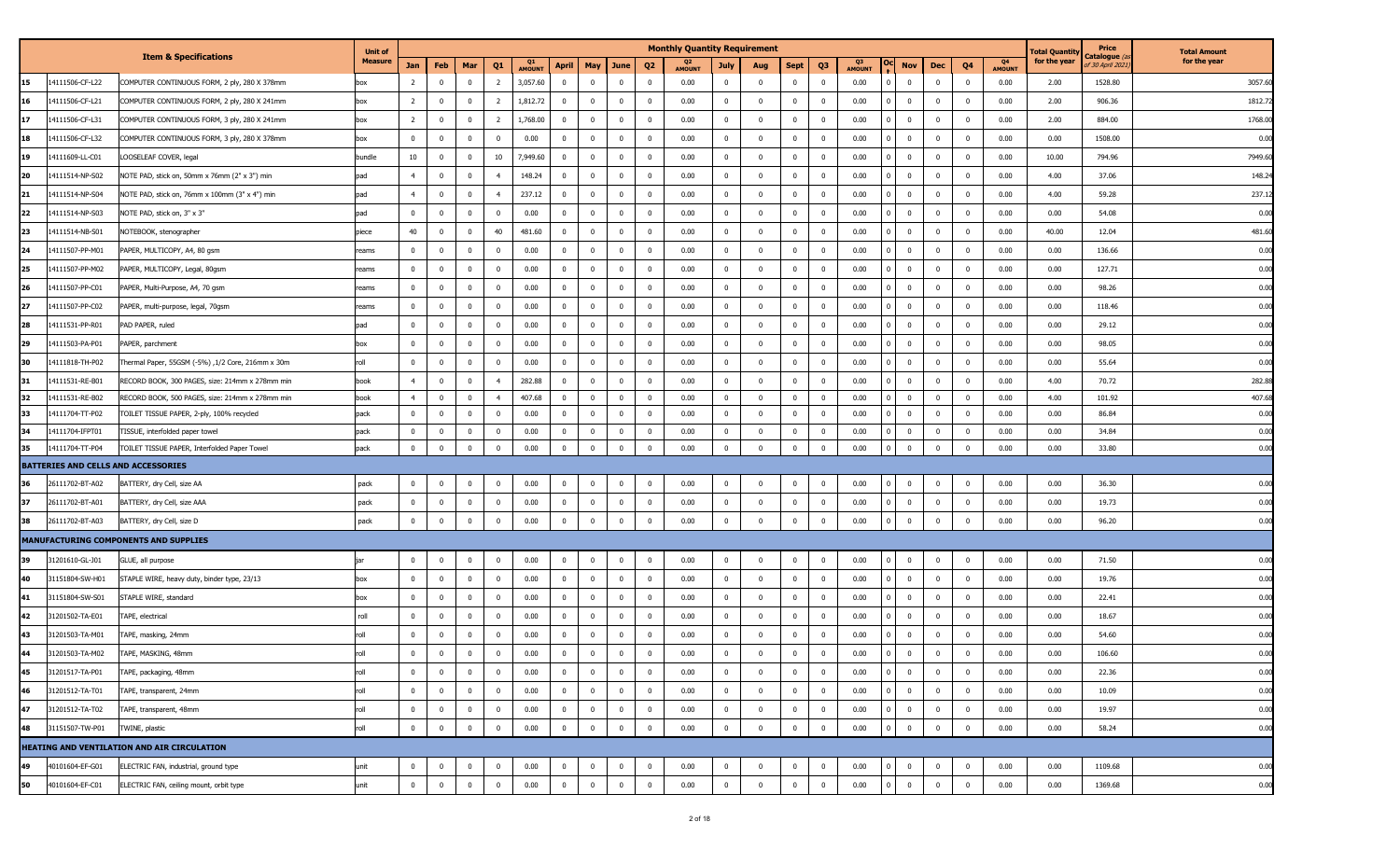|    |                                        |                                                                                      | <b>Unit of</b> |                |                         |                         |                |                     |                |                         |             |                | <b>Monthly Quantity Requirement</b> |                |                         |                |                         |                     |                |              |                |                                 | Total Quantit <sub>)</sub> | Price                                   | <b>Total Amount</b> |
|----|----------------------------------------|--------------------------------------------------------------------------------------|----------------|----------------|-------------------------|-------------------------|----------------|---------------------|----------------|-------------------------|-------------|----------------|-------------------------------------|----------------|-------------------------|----------------|-------------------------|---------------------|----------------|--------------|----------------|---------------------------------|----------------------------|-----------------------------------------|---------------------|
|    |                                        | <b>Item &amp; Specifications</b>                                                     | <b>Measure</b> | Jan            | Feb                     | Mar                     | Q <sub>1</sub> | Q1<br><b>AMOUNT</b> | <b>April</b>   | May                     | June        | Q <sub>2</sub> | Q2<br><b>AMOUNT</b>                 | July           | Aug                     | <b>Sept</b>    | Q3                      | Q3<br><b>AMOUNT</b> | <b>Nov</b>     | Dec          | Q <sub>4</sub> | Q <sub>4</sub><br><b>AMOUNT</b> | for the year               | Catalogue <i>(</i> a<br>f 30 April 2021 | for the year        |
| 51 | 40101604-EF-S01                        | ELECTRIC FAN, stand type                                                             | ınit           | $\Omega$       | $\mathbf{0}$            | $\bf{0}$                | $\mathbf{0}$   | 0.00                | $\mathbf{0}$   | $\bf{0}$                | $\mathbf 0$ | $\overline{0}$ | 0.00                                | $\mathbf{0}$   | $\mathbf 0$             | $\mathbf{0}$   | $\overline{0}$          | 0.00                | $\mathbf 0$    | $\mathbf 0$  | $\Omega$       | 0.00                            | 0.00                       | 856.86                                  | 0.00                |
| 52 | 40101604-EF-W01                        | ELECTRIC FAN, wall mount, plastic blade                                              | unit           | $\bf{0}$       | $\overline{\mathbf{0}}$ | $\bf{0}$                | $\mathbf 0$    | 0.00                | $\mathbf 0$    | $\overline{\mathbf{0}}$ | 0           | $\overline{0}$ | 0.00                                | $\overline{0}$ | $\mathbf 0$             | $\overline{0}$ | $\overline{0}$          | 0.00                | $\mathbf 0$    | $^{\circ}$   | $\mathbf{0}$   | 0.00                            | 0.00                       | 674.96                                  | 0.00                |
|    |                                        | MEDICAL THERMOMETERS AND ACCESSORIES                                                 |                |                |                         |                         |                |                     |                |                         |             |                |                                     |                |                         |                |                         |                     |                |              |                |                                 |                            |                                         |                     |
| 53 | 41112224-TG-T02                        | <b>HERMOGUN</b>                                                                      | piece          | $\bf{0}$       | $\mathbf 0$             | $\bf{0}$                | $\bf{0}$       | 0.00                | $\bf{0}$       | $\overline{\mathbf{0}}$ | $\mathbf 0$ | $\mathbf 0$    | 0.00                                | $\overline{0}$ | $\mathbf 0$             | $\overline{0}$ | $\pmb{0}$               | 0.00                | $\mathbf 0$    | $\mathbf 0$  | $\overline{0}$ | 0.00                            | 0.00                       | 2532.40                                 | 0.00                |
|    |                                        | <b>LIGHTING AND FIXTURES AND ACCESSORIES</b>                                         |                |                |                         |                         |                |                     |                |                         |             |                |                                     |                |                         |                |                         |                     |                |              |                |                                 |                            |                                         |                     |
| 54 | 39101628-LT-L01                        | LINEAR TUBE, Light Emitting Diode (LED), 18 watts                                    | piece          | $\bf{0}$       | $\overline{\mathbf{0}}$ | $\mathbf{0}$            | $\overline{0}$ | 0.00                | $\mathbf{0}$   | $\overline{0}$          | 0           | $\overline{0}$ | 0.00                                | $\overline{0}$ | $\overline{\mathbf{0}}$ | $\overline{0}$ | $\mathbf{0}$            | 0.00                | $\bf{0}$       | $\mathbf 0$  | $^{\circ}$     | 0.00                            | 0.00                       | 205.82                                  | 0.00                |
| 55 | 39101628-LB-L01                        | LIGHT BULB, Light Emitting Diode (LED)                                               | piece          | $\bf{0}$       | $\overline{\mathbf{0}}$ | $\bf{0}$                | $\overline{0}$ | 0.00                | $\bf{0}$       | $\overline{\mathbf{0}}$ | $\mathbf 0$ | $\overline{0}$ | 0.00                                | $\overline{0}$ | $\overline{0}$          | $\mathbf 0$    | $\overline{0}$          | 0.00                | $\mathbf 0$    | $\mathbf 0$  | $\overline{0}$ | 0.00                            | 0.00                       | 82.16                                   | 0.00                |
|    |                                        | MEASURING AND OBSERVING AND TESTING EQUIPMENT                                        |                |                |                         |                         |                |                     |                |                         |             |                |                                     |                |                         |                |                         |                     |                |              |                |                                 |                            |                                         |                     |
| 56 | 41111604-RU-P02                        | RULER, plastic, 450mm                                                                | piece          | $\mathbf{0}$   | $\overline{0}$          | $\bf{0}$                | $\bf{0}$       | 0.00                | $\bf{0}$       | $\overline{\mathbf{0}}$ | $\mathbf 0$ | $\overline{0}$ | 0.00                                | $\overline{0}$ | $\overline{0}$          | $\overline{0}$ | $\overline{0}$          | 0.00                | $\mathbf 0$    | $\mathbf 0$  | $\mathbf{0}$   | 0.00                            | 0.00                       | 17.68                                   | 0.00                |
|    | <b>CLEANING EQUIPMENT AND SUPPLIES</b> |                                                                                      |                |                |                         |                         |                |                     |                |                         |             |                |                                     |                |                         |                |                         |                     |                |              |                |                                 |                            |                                         |                     |
| 57 | 47131812-AF-A01                        | AIR FRESHENER, aerosol type                                                          | can            | $\overline{2}$ | $\overline{\mathbf{0}}$ | $\mathbf 0$             | $\overline{2}$ | 180.44              | $\bf{0}$       | $\overline{\mathbf{0}}$ | 0           | $\overline{0}$ | 0.00                                | $\overline{0}$ | $\overline{\mathbf{0}}$ | $\overline{0}$ | $\overline{0}$          | 0.00                | $\mathbf 0$    | $^{\circ}$   | $\Omega$       | 0.00                            | 2.00                       | 90.22                                   | 180.44              |
| 58 | 47131604-BR-S01                        | BROOM, soft, tambo                                                                   | piece          | $\mathbf 0$    | $\overline{\mathbf{0}}$ | $\overline{0}$          | $\mathbf 0$    | 0.00                | $\bf{0}$       | $\overline{0}$          | $\mathbf 0$ | $\overline{0}$ | 0.00                                | $\overline{0}$ | $\overline{0}$          | $\mathbf{0}$   | $\overline{0}$          | 0.00                | $\mathbf 0$    | $\mathbf 0$  | $\mathbf{0}$   | 0.00                            | 0.00                       | 136.24                                  | 0.00                |
| 59 | 47131604-BR-T01                        | BROOM, stick, ting-ting                                                              | piece          | $\mathbf 0$    | $\overline{\mathbf{0}}$ | $\mathbf 0$             | $\mathbf{0}$   | 0.00                | $\mathbf{0}$   | $\overline{0}$          | 0           | $^{\circ}$     | 0.00                                | $\mathbf{0}$   | $\mathbf 0$             | $\mathbf 0$    | $\overline{0}$          | 0.00                | $\overline{0}$ | $^{\circ}$   | $\Omega$       | 0.00                            | 0.00                       | 18.20                                   | 0.00                |
| 60 | 47131829-TB-C01                        | CLEANER, toilet and urinal                                                           | bottle         | $\mathbf 0$    | $\overline{\mathbf{0}}$ | $\mathbf 0$             | $\overline{0}$ | 0.00                | $\bf{0}$       | $\overline{0}$          | $\mathbf 0$ | $\overline{0}$ | 0.00                                | $\mathbf{0}$   | $\mathbf 0$             | $\mathbf{0}$   | $\overline{0}$          | 0.00                | $\mathbf 0$    | $\Omega$     | $\mathbf{0}$   | 0.00                            | 0.00                       | 41.60                                   | 0.00                |
| 61 | 47131805-CL-P01                        | CLEANSER, scouring powder                                                            | can            | $\Omega$       | $\overline{\mathbf{0}}$ | $\overline{0}$          | $\Omega$       | 0.00                | $\Omega$       | $\overline{\mathbf{0}}$ | $\mathbf 0$ | $\Omega$       | 0.00                                | $\Omega$       | $\mathbf{0}$            | $\mathbf 0$    | $\Omega$                | 0.00                | $\mathbf{0}$   |              |                | 0.00                            | 0.00                       | 23.92                                   | 0.00                |
| 62 | 47131811-DE-B02                        | DETERGENT BAR, 140g                                                                  | piece          | $\mathbf 0$    | $\overline{\mathbf{0}}$ | $\overline{0}$          | $\overline{0}$ | 0.00                | $\bf{0}$       | $\overline{\mathbf{0}}$ | $\mathbf 0$ | $\overline{0}$ | 0.00                                | $\overline{0}$ | $\overline{0}$          | $\overline{0}$ | $\overline{0}$          | 0.00                | $\mathbf 0$    | $^{\circ}$   | $\mathbf{0}$   | 0.00                            | 0.00                       | 8.30                                    | 0.00                |
| 63 | 47131811-DE-P03                        | DETERGENT POWDER, all-purpose, 1kg                                                   | pack           | $\mathbf 0$    | $\overline{\mathbf{0}}$ | $\overline{0}$          | $\mathbf{0}$   | 0.00                | $\bf{0}$       | $\overline{0}$          | $\mathbf 0$ | $\overline{0}$ | 0.00                                | $\overline{0}$ | $\mathbf 0$             | $\overline{0}$ | $\overline{\mathbf{0}}$ | 0.00                | $\mathbf 0$    | $\mathbf{0}$ |                | 0.00                            | 0.00                       | 54.08                                   | 0.00                |
| 64 | 47131803-DS-A01                        | DISINFECTANT SPRAY, aerosol type                                                     | can            | $\mathbf{0}$   | $\overline{\mathbf{0}}$ | $\bf{0}$                | $\mathbf{0}$   | 0.00                | $\bf{0}$       | $\overline{\mathbf{0}}$ | 0           | $\overline{0}$ | 0.00                                | $\overline{0}$ | $\overline{0}$          | $\bf{0}$       | $\overline{0}$          | 0.00                | $\mathbf 0$    | $^{\circ}$   | $^{\circ}$     | 0.00                            | 0.00                       | 128.96                                  | 0.00                |
| 65 | 47131601-DU-P01                        | DUST PAN, non-rigid plastic                                                          | piece          | $\mathbf 0$    | $\overline{0}$          | $\mathbf 0$             | $\overline{0}$ | 0.00                | $\bf{0}$       | $\overline{0}$          | $\mathbf 0$ | $\overline{0}$ | 0.00                                | $\overline{0}$ | $\mathbf 0$             | $\overline{0}$ | $\overline{0}$          | 0.00                | $\mathbf 0$    | $^{\circ}$   | $\Omega$       | 0.00                            | 0.00                       | 24.83                                   | 0.00                |
| 66 | 51241552-SH-S01                        | SODIUM HYPOCHLORITE, 3.785 liters                                                    | gallon         | $\mathbf 0$    | $\overline{\mathbf{0}}$ | $\overline{0}$          | $\overline{0}$ | 0.00                | $\bf{0}$       | $\overline{\mathbf{0}}$ | $\mathbf 0$ | $\overline{0}$ | 0.00                                | $\overline{0}$ | $\overline{0}$          | $\overline{0}$ | $\mathbf{0}$            | 0.00                | $\mathbf 0$    | $^{\circ}$   | $\overline{0}$ | 0.00                            | 0.00                       | 131.25                                  | 0.00                |
| 67 | 73101612-HS-L01                        | LIQUID HAND SOAP, 500mL                                                              | bottle         | $\mathbf 0$    | $\overline{\mathbf{0}}$ | $\overline{0}$          | $\Omega$       | 0.00                | $\bf{0}$       | $\overline{0}$          | 0           | $\overline{0}$ | 0.00                                | $\mathbf{0}$   | $\mathbf{0}$            | $\mathbf{0}$   | $\overline{\mathbf{0}}$ | 0.00                | $\mathbf 0$    | $^{\circ}$   | $\Omega$       | 0.00                            | 0.00                       | 102.96                                  | 0.00                |
| 68 | 47131802-FW-P02                        | FLOOR WAX, paste type, red                                                           | can            | $\bf{0}$       | $\overline{\mathbf{0}}$ | $\bf{0}$                | $\mathbf{0}$   | 0.00                | $\bf{0}$       | $\overline{\mathbf{0}}$ | 0           | $\overline{0}$ | 0.00                                | $\overline{0}$ | $\overline{0}$          | $\bf{0}$       | $\mathbf 0$             | 0.00                | $\mathbf 0$    | $^{\circ}$   | $\mathbf{0}$   | 0.00                            | 0.00                       | 309.76                                  | 0.00                |
| 69 | 47131830-FC-A01                        | FURNITURE CLEANER, aerosol type                                                      | can            | $\mathbf 0$    | $\mathbf 0$             | $\bf{0}$                | $\mathbf{0}$   | 0.00                | $\bf{0}$       | $\overline{0}$          | $\mathbf 0$ | $\overline{0}$ | 0.00                                | $\mathbf{0}$   | $\overline{0}$          | $\overline{0}$ | $\overline{0}$          | 0.00                | $\mathbf 0$    | $^{\circ}$   | $\mathbf{0}$   | 0.00                            | 0.00                       | 120.12                                  | 0.00                |
| 70 | 47121804-MP-B01                        | MOP BUCKET, heavy duty, hard plastic                                                 | unit           | $\mathbf 0$    | $\overline{\mathbf{0}}$ | $\overline{0}$          | $\mathbf{0}$   | 0.00                | $\mathbf{0}$   | $\bf{0}$                | $\mathbf 0$ | $\overline{0}$ | 0.00                                | $\overline{0}$ | $\overline{0}$          | $\overline{0}$ | $\mathbf 0$             | 0.00                | $\mathbf 0$    | $^{\circ}$   | $\mathbf{0}$   | 0.00                            | 0.00                       | 2288.00                                 | 0.00                |
| 71 | 47131613-MP-H02                        | MOPHANDLE, heavy duty, screw type                                                    | piece          | $\mathbf 0$    | $\mathbf 0$             | $\bf{0}$                | $\mathbf{0}$   | 0.00                | $\mathbf{0}$   | $\bf{0}$                | $^{\circ}$  | $\overline{0}$ | 0.00                                | $\mathbf{0}$   | $\mathbf 0$             | $\overline{0}$ | $\overline{\mathbf{0}}$ | 0.00                | $\mathbf 0$    | $^{\circ}$   | $\Omega$       | 0.00                            | 0.00                       | 124.80                                  | 0.00                |
| 72 | 47131619-MP-R01                        | MOPHEAD, made of rayon                                                               | piece          | $\bf{0}$       | $\overline{\mathbf{0}}$ | $\bf{0}$                | $\mathbf{0}$   | 0.00                | $\bf{0}$       | $\overline{\mathbf{0}}$ | 0           | $\overline{0}$ | 0.00                                | $\overline{0}$ | $\overline{\mathbf{0}}$ | $\bf{0}$       | $\overline{0}$          | 0.00                | $\mathbf 0$    | $^{\circ}$   | $\Omega$       | 0.00                            | 0.00                       | 123.76                                  | 0.00                |
| 73 | 47131501-RG-C01                        | RAGS, all cotton                                                                     | bundle         | $\mathbf{0}$   | $\mathbf 0$             | $\overline{0}$          | $\overline{0}$ | 0.00                | $\mathbf 0$    | $\overline{0}$          | $^{\circ}$  | $\overline{0}$ | 0.00                                | $\mathbf{0}$   | $\overline{0}$          | $\overline{0}$ | $\overline{\mathbf{0}}$ | 0.00                | $\mathbf 0$    | $^{\circ}$   | $\mathbf{0}$   | 0.00                            | 0.00                       | 53.82                                   | 0.00                |
| 74 | 47131602-SC-N01                        | Scouring Pad                                                                         | pack           | $\mathbf 0$    | $\overline{\mathbf{0}}$ | $\bf{0}$                | $\mathbf{0}$   | 0.00                | $\mathbf{0}$   | $\overline{0}$          | 0           | $\overline{0}$ | 0.00                                | $\mathbf{0}$   | $\mathbf 0$             | $\bf{0}$       | 0                       | 0.00                | $\mathbf 0$    | $^{\circ}$   | $\mathbf{0}$   | 0.00                            | 0.00                       | 112.32                                  | 0.00                |
| 75 | 47121701-TB-P04                        | TRASHBAG, GPP specs, black, 940mmx1016mm                                             | pack           | $\mathbf 0$    | $\overline{0}$          | $\mathbf{0}$            | $\Omega$       | 0.00                | $^{\circ}$     | $\overline{0}$          | 0           | $^{\circ}$     | 0.00                                | $\mathbf{0}$   | $\Omega$                | $\mathbf{0}$   | $\overline{0}$          | 0.00                | $\mathbf 0$    | $^{\circ}$   | $\Omega$       | 0.00                            | 0.00                       | 134.68                                  | 0.00                |
| 76 | 47121702-WB-P01                        | VASTEBASKET, non-rigid plastic                                                       | piece          | $\bf{0}$       | $\Omega$                | $\bf{0}$                | $\Omega$       | 0.00                | $\bf{0}$       | $\Omega$                | $\pmb{0}$   | $\mathbf 0$    | 0.00                                | $\mathbf 0$    | $\mathbf 0$             | $\bf{0}$       | $\overline{0}$          | 0.00                | $\Omega$       | $^{\circ}$   | $\Omega$       | 0.00                            | 0.00                       | 27.96                                   | 0.00                |
|    |                                        | INFORMATION AND COMMUNICATION TECHNOLOGY (ICT) EQUIPMENT AND DEVICES AND ACCESSORIES |                |                |                         |                         |                |                     |                |                         |             |                |                                     |                |                         |                |                         |                     |                |              |                |                                 |                            |                                         |                     |
| 77 | 43211507-DSK001                        | DESKTOP FOR BASIC USERS                                                              | unit           | $\mathbf 0$    | $\overline{0}$          | $\overline{0}$          | $\mathbf 0$    | 0.00                | $\mathbf{0}$   | $\mathbf 0$             | $\mathbf 0$ | $\overline{0}$ | 0.00                                | $\mathbf{0}$   | $\mathbf{0}$            | $\mathbf{0}$   | $\mathbf{0}$            | 0.00                | $\mathbf 0$    | $\mathbf 0$  | $\overline{0}$ | 0.00                            | 0.00                       | 24,793.60                               | 0.00                |
| 78 | 43211507-DSK002                        | DESKTOP FOR MID-RANGE USERS                                                          | unit           | $\bf{0}$       | $\overline{\mathbf{0}}$ | $\overline{0}$          | $\mathbf{0}$   | 0.00                | $\overline{0}$ | $\overline{\mathbf{0}}$ | $\mathbf 0$ | $\overline{0}$ | 0.00                                | $\overline{0}$ | $\overline{0}$          | $\overline{0}$ | $\mathbf{0}$            | 0.00                | $\bf{0}$       | $\mathbf 0$  | $\overline{0}$ | 0.00                            | 0.00                       | 42,390.40                               | 0.00                |
| 79 | 43211503-LAP001                        | LAPTOP FOR MID-RANGE USERS                                                           | unit           | $\mathbf 0$    | $\overline{0}$          | $\overline{0}$          | $\mathbf 0$    | 0.00                | $\overline{0}$ | $\overline{\mathbf{0}}$ | $\mathbf 0$ | $\overline{0}$ | 0.00                                | $\overline{0}$ | $\mathbf 0$             | $\mathbf{0}$   | $\overline{0}$          | 0.00                | $\mathbf 0$    | $^{\circ}$   | $\overline{0}$ | 0.00                            | 0.00                       | 41,392.00                               | 0.00                |
| 80 | 43201827-HD-X02                        | EXTERNAL HARD DRIVE, 1 TB                                                            | piece          | $\mathbf 0$    | $\overline{0}$          | $\mathbf{0}$            | $\mathbf 0$    | 0.00                | $\mathbf{0}$   | $\overline{0}$          | $\mathbf 0$ | $\overline{0}$ | 0.00                                | $\overline{0}$ | $\overline{0}$          | $\overline{0}$ | $\mathbf{0}$            | 0.00                | $\mathbf 0$    | $\mathbf 0$  | $\overline{0}$ | 0.00                            | 0.00                       | 2598.84                                 | 0.00                |
| 81 | 43202010-FD-U01                        | FLASH DRIVE, 16 GB                                                                   | piece          | $\bf{0}$       | $\overline{\mathbf{0}}$ | $\overline{0}$          | $\mathbf{0}$   | 0.00                | $\overline{0}$ | $\bf{0}$                | $\mathbf 0$ | $\overline{0}$ | 0.00                                | $\mathbf{0}$   | $\bf{0}$                | $\overline{0}$ | $\mathbf{0}$            | 0.00                | $\mathbf 0$    | $\mathbf 0$  | $\overline{0}$ | 0.00                            | 0.00                       | 167.44                                  | 0.00                |
| 82 | 43211708-MO-O01                        | MOUSE, OPTICAL, USB connection type                                                  | unit           | $\mathbf 0$    | $\overline{0}$          | $\bf{0}$                | $\mathbf{0}$   | 0.00                | $\mathbf{0}$   | $\overline{0}$          | $\mathbf 0$ | $\overline{0}$ | 0.00                                | $\overline{0}$ | $\mathbf 0$             | $\mathbf{0}$   | $\mathbf{0}$            | 0.00                | $\bf{0}$       | $^{\circ}$   | $\overline{0}$ | 0.00                            | 0.00                       | 111.30                                  | 0.00                |
| 83 | 43211708-MO-O02                        | MOUSE, WIRELESS, USB                                                                 | unit           | $\mathbf 0$    | $\overline{\mathbf{0}}$ | $\overline{0}$          | $\bf{0}$       | 0.00                | $\mathbf{0}$   | $\overline{0}$          | $\mathbf 0$ | $\overline{0}$ | 0.00                                | $\mathbf{0}$   | $\mathbf{0}$            | $\mathbf{0}$   | $\mathbf 0$             | 0.00                | $\mathbf 0$    | $\mathbf 0$  | $\overline{0}$ | 0.00                            | 0.00                       | 154.00                                  | 0.00                |
| 84 | 43212102-PR-D02                        | PRINTER, impact, dot matrix, 24 pins, 136 columns                                    | unit           | $\bf{0}$       | $\overline{\mathbf{0}}$ | $\overline{\mathbf{0}}$ | $\mathbf{0}$   | 0.00                | $\mathbf 0$    | $\mathbf 0$             | $\pmb{0}$   | $\overline{0}$ | 0.00                                | $\overline{0}$ | $\mathbf 0$             | $\mathbf 0$    | $\overline{0}$          | 0.00                | $\mathbf 0$    | $\mathbf 0$  | $\mathbf 0$    | 0.00                            | 0.00                       | 38100.97                                | 0.00                |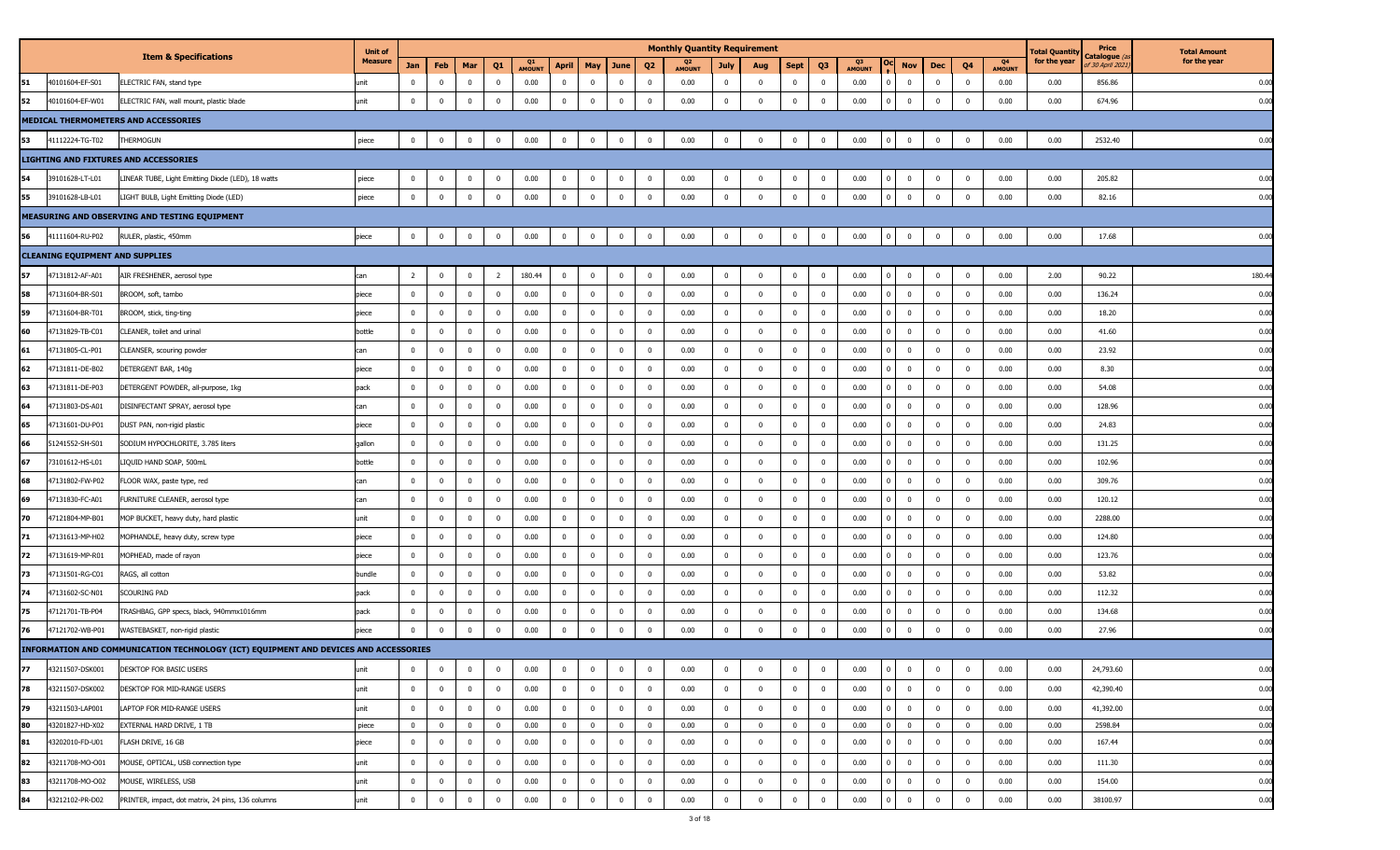|     |                 |                                                 | <b>Unit of</b> |                |                |                |                         |              |                |                |                |                         | <b>Monthly Quantity Requirement</b> |                |                |                |                |              |                         |              |                         |                                 | <b>Total Quantit</b> | Price                                   | <b>Total Amount</b> |
|-----|-----------------|-------------------------------------------------|----------------|----------------|----------------|----------------|-------------------------|--------------|----------------|----------------|----------------|-------------------------|-------------------------------------|----------------|----------------|----------------|----------------|--------------|-------------------------|--------------|-------------------------|---------------------------------|----------------------|-----------------------------------------|---------------------|
|     |                 | <b>Item &amp; Specifications</b>                | <b>Measure</b> | Jan            | Feb            | Mar            | Q <sub>1</sub>          | Q1<br>AMOUNT | <b>April</b>   | May            | June           | Q <sub>2</sub>          | Q <sub>2</sub><br>AMOUNT            | <b>July</b>    | Aug            | <b>Sept</b>    | Q3             | Q3<br>AMOUNT | <b>Nov</b>              | Dec          | Q4                      | Q <sub>4</sub><br><b>AMOUNT</b> | for the year         | C <b>atalogue</b> (a<br>f 30 April 2021 | for the year        |
| 85  | 43212102-PR-D01 | PRINTER, impact, dot matrix, 9 pins, 80 columns | unit           | $^{\circ}$     | $^{\circ}$     | $\mathbf{0}$   | $\overline{0}$          | 0.00         | $\mathbf 0$    | $^{\circ}$     | $\mathbf{0}$   | $\mathbf{0}$            | 0.00                                | $\mathbf 0$    | $\mathbf 0$    | $\mathbf 0$    | $\mathbf 0$    | 0.00         | $\overline{0}$          | $\mathbf 0$  | $\mathbf{0}$            | 0.00                            | 0.00                 | 9191.52                                 | 0.00                |
| 86  | 43212105-PR-L01 | PRINTER, laser, monochrome                      | unit           | $^{\circ}$     | $\overline{0}$ | $\mathbf{0}$   | $\overline{\mathbf{0}}$ | 0.00         | $\overline{0}$ | $\mathbf{0}$   | $\mathbf{0}$   | $\overline{\mathbf{0}}$ | 0.00                                | $\mathbf{0}$   | $\mathbf 0$    | $\mathbf 0$    | $\mathbf 0$    | 0.00         | $\mathbf 0$             | $\bf{0}$     | $\overline{0}$          | 0.00                            | 0.00                 | 724.88                                  | 0.00                |
| 87  | 43212105-PR-L02 | PRINTER, laser, colored                         | unit           | $\mathbf 0$    | $\mathbf 0$    | $\overline{0}$ | $\mathbf 0$             | 0.00         | $\mathbf 0$    | $\Omega$       | $\mathbf{0}$   | $\overline{\mathbf{0}}$ | 0.00                                | $\bf{0}$       | $\mathbf 0$    | $\overline{0}$ | $^{\circ}$     | 0.00         | $\mathbf{0}$            | $\mathbf{0}$ | $\mathbf 0$             | 0.00                            | 0.00                 | 7899.00                                 | 0.00                |
|     |                 | OFFICE EQUIPMENT AND ACCESSORIES AND SUPPLIES   |                |                |                |                |                         |              |                |                |                |                         |                                     |                |                |                |                |              |                         |              |                         |                                 |                      |                                         |                     |
| 88  | 44121710-CH-W01 | CHALK, white enamel                             | box            | $\mathbf{0}$   | $^{\circ}$     | $\overline{0}$ | $\mathbf 0$             | 0.00         | $\mathbf 0$    | $\mathbf 0$    | $\mathbf{0}$   | $\overline{\mathbf{0}}$ | 0.00                                | $\overline{0}$ | $\mathbf 0$    | $\bf{0}$       | $\bf{0}$       | 0.00         | $\mathbf 0$             | $\bf{0}$     | $\overline{0}$          | 0.00                            | 0.00                 | 29.64                                   | 0.00                |
| 89  | 44122105-BF-C01 | CLIP, backfold, 19mm                            | box            | $\bf{0}$       | $\bf{0}$       | $\overline{0}$ | $\overline{\mathbf{0}}$ | 0.00         | $\overline{0}$ | $\bf{0}$       | $\bf{0}$       | $\overline{\mathbf{0}}$ | 0.00                                | $\mathbf{0}$   | $\overline{0}$ | $\bf{0}$       | $\bf{0}$       | 0.00         | $\overline{0}$          | $\bf{0}$     | $\overline{0}$          | 0.00                            | 0.00                 | 8.76                                    | 0.00                |
| 90  | 44122105-BF-C02 | CLIP, backfold, 25mm                            | box            | $\mathbf 0$    | $\overline{0}$ | $\mathbf{0}$   | $\mathbf 0$             | 0.00         | $\mathbf 0$    | $\mathbf{0}$   | $\mathbf{0}$   | $\overline{0}$          | 0.00                                | $\mathbf{0}$   | $\mathbf{0}$   | $\overline{0}$ | $\bf{0}$       | 0.00         | $\overline{0}$          | $\bf{0}$     | $\overline{0}$          | 0.00                            | 0.00                 | 15.22                                   | 0.00                |
| 91  | 44122105-BF-C03 | CLIP, backfold, 32mm                            | box            | $\bf{0}$       | $\overline{0}$ | $\mathbf{0}$   | $\overline{\mathbf{0}}$ | 0.00         | $\overline{0}$ | $\mathbf 0$    | $\bf{0}$       | $\overline{\mathbf{0}}$ | 0.00                                | $\mathbf{0}$   | $\mathbf 0$    | $\mathbf 0$    | $\bf{0}$       | 0.00         | $\overline{0}$          | $\bf{0}$     | $\overline{0}$          | 0.00                            | 0.00                 | 22.36                                   | 0.00                |
| 92  | 44122105-BF-C04 | CLIP, backfold, 50mm                            | box            | $\mathbf 0$    | $\overline{0}$ | $^{\circ}$     | $\overline{\mathbf{0}}$ | 0.00         | $\mathbf 0$    | $\mathbf 0$    | $\mathbf{0}$   | $\overline{\mathbf{0}}$ | 0.00                                | $\mathbf{0}$   | $\mathbf 0$    | $\bf{0}$       | $\mathbf 0$    | 0.00         | $\overline{0}$          | $\mathbf{0}$ | $\mathbf 0$             | 0.00                            | 0.00                 | 54.60                                   | 0.00                |
| 93  | 44121801-CT-R02 | CORRECTION TAPE, 8m                             | piece          | $\bf{0}$       | $\bf{0}$       | $\overline{0}$ | $\overline{\mathbf{0}}$ | 0.00         | $\mathbf 0$    | $\overline{0}$ | $\mathbf{0}$   | $\overline{\mathbf{0}}$ | 0.00                                | $\mathbf{0}$   | $\overline{0}$ | $\bf{0}$       | $\bf{0}$       | 0.00         | $\overline{0}$          | $\mathbf 0$  | $\mathbf{0}$            | 0.00                            | 0.00                 | 11.68                                   | 0.00                |
| 94  | 44111515-DF-B01 | DATA FILE BOX                                   | piece          | $\mathbf 0$    | $\bf{0}$       | $\overline{0}$ | $\overline{\mathbf{0}}$ | 0.00         | $\mathbf 0$    | $^{\circ}$     | $\mathbf{0}$   | $\overline{\mathbf{0}}$ | 0.00                                | $\overline{0}$ | $\mathbf{0}$   | $\bf{0}$       | $\bf{0}$       | 0.00         | $\overline{0}$          | $\bf{0}$     | $\overline{0}$          | 0.00                            | 0.00                 | 77.20                                   | 0.00                |
| 95  | 44122011-DF-F01 | DATA FOLDER                                     | piece          | $\mathbf 0$    | $\mathbf 0$    | $\mathbf{0}$   | $\overline{\mathbf{0}}$ | 0.00         | $\overline{0}$ | $\mathbf 0$    | $\mathbf{0}$   | $\overline{\mathbf{0}}$ | 0.00                                | $\mathbf{0}$   | $\mathbf 0$    | $\mathbf 0$    | $\bf{0}$       | 0.00         | $\overline{0}$          | $\mathbf 0$  | $\overline{0}$          | 0.00                            | 0.00                 | 68.64                                   | 0.00                |
| 96  | 44121506-EN-D01 | ENVELOPE, documentary, A4                       | box            | $\mathbf 0$    | $\overline{0}$ | $\mathbf{0}$   | $\mathbf 0$             | 0.00         | $\mathbf 0$    | $\mathbf{0}$   | $\mathbf{0}$   | $\overline{\mathbf{0}}$ | 0.00                                | $\mathbf{0}$   | $\mathbf{0}$   | $\mathbf 0$    | $\mathbf{0}$   | 0.00         | $\overline{0}$          | $\mathbf 0$  | $\overline{0}$          | 0.00                            | 0.00                 | 673.09                                  | 0.00                |
| 97  | 44121506-EN-D02 | ENVELOPE, DOCUMENTARY, for legal size document  | box            | $\mathbf 0$    | $\bf{0}$       | $\mathbf{0}$   | $\overline{\mathbf{0}}$ | 0.00         | $\mathbf 0$    | $\bf{0}$       | $\bf{0}$       | $\overline{\mathbf{0}}$ | 0.00                                | $\mathbf{0}$   | $\mathbf 0$    | $\overline{0}$ | $\bf{0}$       | 0.00         | $\overline{0}$          | $\bf{0}$     | $\overline{0}$          | 0.00                            | 0.00                 | 927.16                                  | 0.00                |
| 98  | 44121506-EN-X01 | ENVELOPE, expanding, kraft, legal               | box            | $\mathbf 0$    | $\overline{0}$ | $\mathbf{0}$   | $\mathbf 0$             | 0.00         | $\mathbf 0$    | $^{\circ}$     | $\mathbf{0}$   | $\overline{\mathbf{0}}$ | 0.00                                | $\mathbf{0}$   | $\Omega$       | $\bf{0}$       | $\bf{0}$       | 0.00         | $\overline{0}$          | $\bf{0}$     | $\overline{0}$          | 0.00                            | 0.00                 | 738.40                                  | 0.00                |
| 99  | 44121506-EN-X02 | ENVELOPE, expanding, plastic                    | piece          | $\mathbf 0$    | $\mathbf 0$    | $\mathbf{0}$   | $\overline{\mathbf{0}}$ | 0.00         | $\mathbf 0$    | $\mathbf{0}$   | $\mathbf{0}$   | $\overline{\mathbf{0}}$ | 0.00                                | $\mathbf{0}$   | $\mathbf 0$    | $\mathbf 0$    | $\mathbf 0$    | 0.00         | $\overline{0}$          | $\mathbf 0$  | $\mathbf{0}$            | 0.00                            | 0.00                 | 30.49                                   | 0.00                |
| 100 | 44121506-EN-M02 | ENVELOPE, mailing                               | box            | $\mathbf 0$    | $^{\circ}$     | $\mathbf{0}$   | $\overline{\mathbf{0}}$ | 0.00         | $\mathbf 0$    | $^{\circ}$     | $\mathbf{0}$   | $\overline{\mathbf{0}}$ | 0.00                                | $\mathbf{0}$   | $\mathbf 0$    | $\mathbf 0$    | $\mathbf 0$    | 0.00         | $\overline{0}$          | $\mathbf 0$  | $\mathbf{0}$            | 0.00                            | 0.00                 | 378.20                                  | 0.00                |
| 101 | 44121504-EN-W02 | ENVELOPE, mailing, with window                  | box            | $\mathbf 0$    | $\mathbf 0$    | $\mathbf{0}$   | $\overline{\mathbf{0}}$ | 0.00         | $\mathbf 0$    | $\mathbf 0$    | $\mathbf{0}$   | $\overline{\mathbf{0}}$ | 0.00                                | $\mathbf{0}$   | $\mathbf 0$    | $\bf{0}$       | $\mathbf 0$    | 0.00         | $\overline{0}$          | $\bf{0}$     | $\mathbf 0$             | 0.00                            | 0.00                 | 433.68                                  | 0.00                |
| 102 | 44111912-ER-B01 | ERASER, FELT, for blackboard/whiteboard         | piece          | $\bf{0}$       | $\overline{0}$ | $\overline{0}$ | $\overline{\mathbf{0}}$ | 0.00         | $\overline{0}$ | $\mathbf 0$    | $\overline{0}$ | $\overline{\mathbf{0}}$ | 0.00                                | $\mathbf{0}$   | $\mathbf 0$    | $\overline{0}$ | $\bf{0}$       | 0.00         | $\overline{0}$          | $\mathbf 0$  | $\overline{0}$          | 0.00                            | 0.00                 | 10.30                                   | 0.00                |
| 103 | 44122118-FA-P01 | FASTENER, metal, non-sharp edges                | box            | $\mathbf 0$    | $\bf{0}$       | $\overline{0}$ | $\overline{\mathbf{0}}$ | 0.00         | $\mathbf 0$    | $\bf{0}$       | $\mathbf{0}$   | $\overline{\mathbf{0}}$ | 0.00                                | $\overline{0}$ | $\mathbf{0}$   | $\overline{0}$ | $\bf{0}$       | 0.00         | $\overline{\mathbf{0}}$ | $\bf{0}$     | $\mathbf 0$             | 0.00                            | 0.00                 | 83.41                                   | 0.00                |
| 104 | 44111515-FO-X01 | FILE ORGANIZER, expanding, plastic, legal       | piece          | $\mathbf 0$    | $\overline{0}$ | $\mathbf{0}$   | $\overline{\mathbf{0}}$ | 0.00         | $\overline{0}$ | $\mathbf 0$    | $\mathbf{0}$   | $\overline{\mathbf{0}}$ | 0.00                                | $\mathbf{0}$   | $\mathbf 0$    | $\mathbf 0$    | $\bf{0}$       | 0.00         | $\overline{0}$          | $\mathbf{0}$ | $\overline{0}$          | 0.00                            | 0.00                 | 86.04                                   | 0.00                |
| 105 | 44122018-FT-D01 | FILE TAB DIVIDER, bristol board, for A4         | set            | $\mathbf 0$    | $\mathbf 0$    | $\overline{0}$ | $\mathbf 0$             | 0.00         | $\overline{0}$ | $\mathbf 0$    | $\mathbf{0}$   | $\overline{0}$          | 0.00                                | $\mathbf{0}$   | $\Omega$       | $\mathbf 0$    | $\bf{0}$       | 0.00         | $\bf{0}$                | $\mathbf 0$  | $\overline{0}$          | 0.00                            | 0.00                 | 11.13                                   | 0.00                |
| 106 | 44122018-FT-D02 | FILE TAB DIVIDER, legal                         | set            | $\mathbf 0$    | $\bf{0}$       | $\overline{0}$ | $\overline{\mathbf{0}}$ | 0.00         | $\mathbf 0$    | $\bf{0}$       | $\bf{0}$       | $\overline{\mathbf{0}}$ | 0.00                                | $\mathbf{0}$   | $\overline{0}$ | $\bf{0}$       | $\bf{0}$       | 0.00         | $\overline{\mathbf{0}}$ | $\mathbf 0$  | $\overline{0}$          | 0.00                            | 0.00                 | 14.23                                   | 0.00                |
| 107 | 44122011-FO-F01 | FOLDER, fancy, with slide, A4                   | bundle         | 8              | $\overline{0}$ | $\overline{0}$ | 8                       | 2,163.20     | $\mathbf 0$    | $\mathbf{0}$   | $\mathbf{0}$   | $\overline{0}$          | 0.00                                | $\mathbf{0}$   | $\mathbf{0}$   | $\bf{0}$       | $\mathbf 0$    | 0.00         | $\overline{0}$          | $\mathbf 0$  | $\overline{0}$          | 0.00                            | 8.00                 | 270.40                                  | 2163.20             |
| 108 | 44122011-FO-F02 | FOLDER, fancy, with slide, legal                | bundle         | $\mathbf 0$    | $^{\circ}$     | $^{\circ}$     | $\overline{0}$          | 0.00         | $\overline{0}$ | $^{\circ}$     | $\mathbf{0}$   | $\mathbf{0}$            | 0.00                                | $\mathbf{0}$   | $^{\circ}$     | $\mathbf 0$    | $\bf{0}$       | 0.00         | $\mathbf 0$             | $\mathbf{0}$ | $\overline{\mathbf{0}}$ | 0.00                            | 0.00                 | 311.88                                  | 0.00                |
| 109 | 44122011-FO-L01 | FOLDER, L-type, A4                              | pack           | $\overline{4}$ | $^{\circ}$     | $\mathbf{0}$   | $\overline{4}$          | 685.72       | $\overline{0}$ | $^{\circ}$     | $\mathbf{0}$   | $\overline{\mathbf{0}}$ | 0.00                                | $\mathbf{0}$   | $^{\circ}$     | $\mathbf{0}$   | $\mathbf 0$    | 0.00         | $\overline{0}$          | $\mathbf{0}$ | $\mathbf{0}$            | 0.00                            | 4.00                 | 171.43                                  | 685.72              |
| 110 | 44122011-FO-L02 | FOLDER, L-type, legal                           | pack           | $\overline{4}$ | $\overline{0}$ | $\mathbf{0}$   | $\overline{4}$          | 972.96       | $\mathbf 0$    | $\mathbf{0}$   | $\mathbf{0}$   | $\overline{\mathbf{0}}$ | 0.00                                | $\overline{0}$ | $\mathbf 0$    | $\mathbf 0$    | $\bf{0}$       | 0.00         | $\overline{0}$          | $\bf{0}$     | $\mathbf 0$             | 0.00                            | 4.00                 | 243.24                                  | 972.96              |
| 111 | 44122027-FO-P01 | FOLDER, pressboard                              | box            | $\mathbf 0$    | $\overline{0}$ | $\overline{0}$ | $\overline{\mathbf{0}}$ | 0.00         | $\mathbf 0$    | $\mathbf 0$    | $\mathbf{0}$   | $\overline{0}$          | 0.00                                | $\mathbf{0}$   | $\mathbf 0$    | $\bf{0}$       | $\mathbf 0$    | 0.00         | $\overline{0}$          | $\bf{0}$     | $\mathbf 0$             | 0.00                            | 0.00                 | 952.64                                  | 0.00                |
| 112 | 44122011-FO-T03 | FOLDER, with tab, A4                            | pack           | $\mathbf 0$    | $^{\circ}$     | $\mathbf{0}$   | $\overline{0}$          | 0.00         | $\mathbf 0$    | $^{\circ}$     | $\mathbf{0}$   | $\overline{\mathbf{0}}$ | 0.00                                | $\mathbf{0}$   | $^{\circ}$     | $\mathbf 0$    | $\mathbf 0$    | 0.00         | $\overline{0}$          | $\mathbf 0$  | $\mathbf{0}$            | 0.00                            | 0.00                 | 279.00                                  | 0.00                |
| 113 | 44122011-FO-T04 | FOLDER, with tab, legal                         | pack           | $\mathbf 0$    | $^{\circ}$     | $\mathbf{0}$   | $\overline{\mathbf{0}}$ | 0.00         | $\mathbf 0$    | $^{\circ}$     | $\mathbf{0}$   | $\overline{\mathbf{0}}$ | 0.00                                | $\mathbf{0}$   | $\mathbf 0$    | $\mathbf 0$    | $\mathbf 0$    | 0.00         | $\overline{0}$          | $\mathbf 0$  | $\mathbf{0}$            | 0.00                            | 0.00                 | 321.36                                  | 0.00                |
| 114 | 44122008-IT-T01 | INDEX TAB, self-adhesive, transparent           | box            | $\mathbf 0$    | $\overline{0}$ | $\overline{0}$ | $\overline{0}$          | 0.00         | $\overline{0}$ | $\mathbf 0$    | $\mathbf{0}$   | $\overline{\mathbf{0}}$ | 0.00                                | $\mathbf{0}$   | $\mathbf 0$    | $\bf{0}$       | $\mathbf 0$    | 0.00         | $\overline{0}$          | $\bf{0}$     | $\mathbf 0$             | 0.00                            | 0.00                 | 56.68                                   | 0.00                |
| 115 | 44111515-MF-B02 | MAGAZINE FILE BOX, large                        | лесе           |                | $\mathbf 0$    | 0              |                         | 166.40       | $\pmb{0}$      | $\overline{0}$ | $\mathbf 0$    | $\overline{0}$          | 0.00                                | 0              | $^{\circ}$     |                |                | 0.00         | $\pmb{0}$               |              | $\mathbf 0$             | 0.00                            | 4.00                 | 41.60                                   | 166.40              |
| 116 | 44121716-MA-F01 | MARKER, fluorescent                             | set            | $\overline{4}$ | $\overline{0}$ | $\overline{0}$ | $\overline{4}$          | 146.64       | $\mathbf 0$    | $\mathbf 0$    | $\overline{0}$ | $\overline{\mathbf{0}}$ | 0.00                                | $\mathbf{0}$   | $\mathbf 0$    | $\bf{0}$       | $\mathbf 0$    | 0.00         | $\overline{0}$          | $\mathbf{0}$ | $\mathbf 0$             | 0.00                            | 4.00                 | 36.66                                   | 146.64              |
| 117 | 44121708-MW-B01 | MARKER, whiteboard, black                       | piece          | $\mathbf 0$    | $\bf{0}$       | $\bf{0}$       | $\overline{\mathbf{0}}$ | 0.00         | $\bf{0}$       | $\bf{0}$       | $\overline{0}$ | $\overline{\mathbf{0}}$ | 0.00                                | $\mathbf{0}$   | $\overline{0}$ | $\bf{0}$       | $\bf{0}$       | 0.00         | $\bf{0}$                | $\mathbf{0}$ | $\overline{0}$          | 0.00                            | 0.00                 | 13.38                                   | 0.00                |
| 118 | 44121708-MW-B02 | MARKER, whiteboard, blue                        | piece          | $\mathbf 0$    | $\bf{0}$       | $\overline{0}$ | $\overline{\mathbf{0}}$ | 0.00         | $\mathbf 0$    | $\overline{0}$ | $\overline{0}$ | $\overline{0}$          | 0.00                                | $\overline{0}$ | $\mathbf 0$    | $\bf{0}$       | $\overline{0}$ | 0.00         | $\overline{0}$          | $\mathbf{0}$ | $\mathbf 0$             | 0.00                            | 0.00                 | 13.38                                   | 0.00                |
| 119 | 44121708-MW-B03 | MARKER, whiteboard, red                         | piece          | $\overline{4}$ | $\bf{0}$       | $\bf{0}$       | $\overline{4}$          | 53.52        | $\bf{0}$       | $\bf{0}$       | $\overline{0}$ | $\overline{0}$          | 0.00                                | $\mathbf{0}$   | $\bf{0}$       | $\overline{0}$ | $\bf{0}$       | 0.00         | $\bf{0}$                | $\mathbf{0}$ | $\overline{\mathbf{0}}$ | 0.00                            | 4.00                 | 13.38                                   | 53.52               |
| 120 | 44121708-MP-B01 | MARKER, permanent, black, bullet type           | piece          | $\overline{4}$ | $\bf{0}$       | $\overline{0}$ | $\overline{4}$          | 35.92        | $\overline{0}$ | $\overline{0}$ | $\overline{0}$ | $\overline{\mathbf{0}}$ | 0.00                                | $\mathbf{0}$   | $\mathbf{0}$   | $\overline{0}$ | $\overline{0}$ | 0.00         | $\overline{0}$          | $\mathbf{0}$ | $\overline{\mathbf{0}}$ | 0.00                            | 4.00                 | 8.98                                    | 35.92               |
| 121 | 44121708-MP-B02 | MARKER, permanent, blue, bullet type            | piece          | $\overline{4}$ | $\bf{0}$       | $\overline{0}$ | $\overline{4}$          | 35.92        | $\mathbf 0$    | $\bf{0}$       | $\overline{0}$ | $\overline{\mathbf{0}}$ | 0.00                                | $\mathbf{0}$   | $\overline{0}$ | $\bf{0}$       | $\overline{0}$ | 0.00         | $\overline{0}$          | $\bf{0}$     | $\overline{0}$          | 0.00                            | 4.00                 | 8.98                                    | 35.92               |
| 122 | 44121708-MP-B03 | MARKER, permanent, red, bullet type             | piece          | $\overline{4}$ | $\bf{0}$       | $\overline{0}$ | $\overline{4}$          | 35.92        | $\bf{0}$       | $\bf{0}$       | $\overline{0}$ | $\overline{0}$          | 0.00                                | $\bf{0}$       | $\overline{0}$ | $\bf{0}$       | $\overline{0}$ | 0.00         | $\bf{0}$                | $\mathbf{0}$ | $\overline{0}$          | 0.00                            | 4.00                 | 8.98                                    | 35.92               |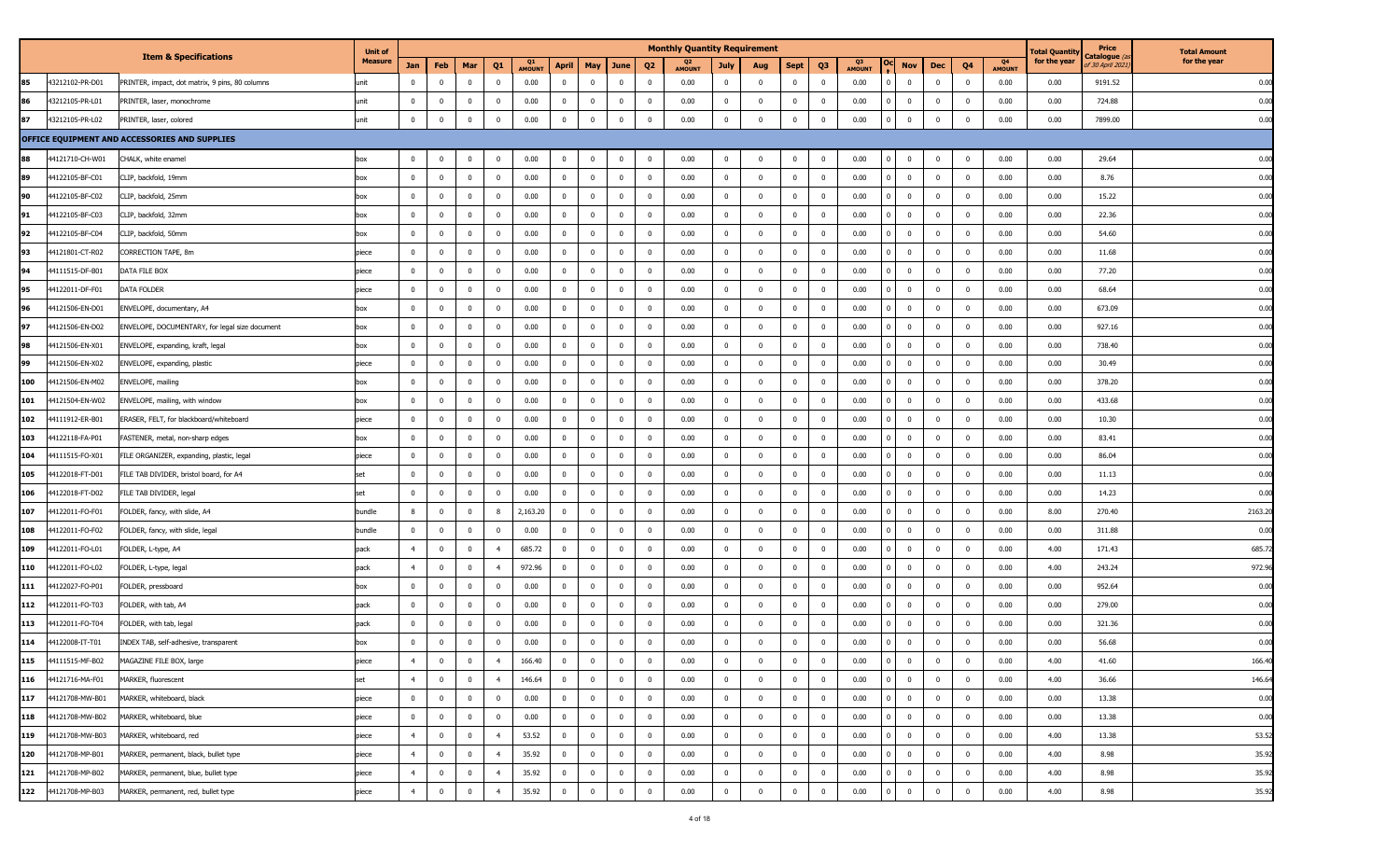|                        |                                                     | <b>Unit of</b> |                |                |                |                         |                     |                |                         |                |                         | <b>Monthly Quantity Requirement</b> |                |                |                |                |                     |                         |                                         |                |                     | l'otal Quantity | Price                            | <b>Total Amount</b> |
|------------------------|-----------------------------------------------------|----------------|----------------|----------------|----------------|-------------------------|---------------------|----------------|-------------------------|----------------|-------------------------|-------------------------------------|----------------|----------------|----------------|----------------|---------------------|-------------------------|-----------------------------------------|----------------|---------------------|-----------------|----------------------------------|---------------------|
|                        | <b>Item &amp; Specifications</b>                    | <b>Measure</b> | Jan            | Feb            | Mar            | Q <sub>1</sub>          | Q1<br><b>AMOUN1</b> | April          | May                     | June           | Q <sub>2</sub>          | Q2<br><b>AMOUNT</b>                 | July           | Aug            | Sept           | Q <sub>3</sub> | Q3<br><b>AMOUNT</b> | Nov                     | Q <sub>4</sub><br>Dec                   |                | Q4<br><b>AMOUNT</b> | for the year    | Catalogue (a<br>of 30 April 2021 | for the year        |
| 123<br>4122104-PC-G01  | PAPER CLIP, vinyl/plastic coated, 33mm              | XOC            | 4              | $\overline{0}$ | $\mathbf 0$    | $\overline{4}$          | 31.04               | $\mathbf{0}$   | $\mathbf{0}$            | $\mathbf 0$    | $\overline{\mathbf{0}}$ | 0.00                                | $\overline{0}$ | $\mathbf{0}$   | $\bf{0}$       | $\mathbf 0$    | 0.00                | $\mathbf 0$             | $\mathbf{0}$<br>$\mathbf{0}$            |                | 0.00                | 4.00            | 7.76                             | 31.04               |
| 44122104-PC-J02<br>124 | PAPER CLIP, vinyl/plastic coated, 50mm              | box            | $\overline{0}$ | $\overline{0}$ | $\mathbf{0}$   | $\overline{\mathbf{0}}$ | 0.00                | $\overline{0}$ | $\overline{0}$          | $\bf{0}$       | $\overline{\mathbf{0}}$ | 0.00                                | $\overline{0}$ | $\overline{0}$ | $\bf{0}$       | $\bf{0}$       | 0.00                | $\bf{0}$                | $\bf{0}$<br>$\overline{0}$              |                | 0.00                | 0.00            | 13.78                            | 0.00                |
| 125<br>4121706-PE-L01  | PENCIL, lead, with eraser                           | box            | $\mathbf{0}$   | $\overline{0}$ | $\mathbf 0$    | $\overline{\mathbf{0}}$ | 0.00                | $\mathbf{0}$   | $\mathbf{0}$            | $\bf{0}$       | $\overline{\mathbf{0}}$ | 0.00                                | $\overline{0}$ | $\mathbf{0}$   | $\bf{0}$       | $^{\circ}$     | 0.00                | $\overline{0}$          | $\bf{0}$<br>$\mathbf{0}$                |                | 0.00                | 0.00            | 20.79                            | 0.00                |
| 126<br>4122037-RB-P10  | RING BINDER, plastic, 32mm                          | bundle         | $\overline{0}$ | $\mathbf{0}$   | $\bf{0}$       | $\overline{\mathbf{0}}$ | 0.00                | $\overline{0}$ | $\mathbf 0$             | $\bf{0}$       | $\overline{\mathbf{0}}$ | 0.00                                | $\overline{0}$ | $\mathbf{0}$   | $\overline{0}$ | 0              | 0.00                | $\overline{0}$          | $\mathbf{0}$<br>$\overline{0}$          |                | 0.00                | 0.00            | 239.79                           | 0.00                |
| 127<br>4122101-RU-B01  | RUBBER BAND, No. 18                                 | XOC            | $\overline{0}$ | $\bf{0}$       | $\bf{0}$       | $\overline{\mathbf{0}}$ | 0.00                | $\mathbf 0$    | $\mathbf 0$             | $\bf{0}$       | $\overline{\mathbf{0}}$ | 0.00                                | $\overline{0}$ | $\Omega$       | $\mathbf 0$    | $\Omega$       | 0.00                | $\mathbf 0$             | $\overline{0}$<br>$\mathbf 0$           |                | 0.00                | 0.00            | 100.05                           | 0.00                |
| 4121905-SP-F01<br>128  | STAMP PAD, felt                                     | piece          | $\mathbf{0}$   | $\overline{0}$ | $\mathbf{0}$   | $\overline{\mathbf{0}}$ | 0.00                | $\overline{0}$ | $\mathbf{0}$            | $\overline{0}$ | $\overline{\mathbf{0}}$ | 0.00                                | $\overline{0}$ | $\overline{0}$ | $\bf{0}$       | $\mathbf 0$    | 0.00                | $\overline{\mathbf{0}}$ | $\overline{0}$<br>$\bf{0}$              |                | 0.00                | 0.00            | 34.95                            | 0.00                |
| 129<br>4121612-BL-H01  | BLADE, for general purpose cutter / utility knife   | piece          | $\mathbf{0}$   | $\overline{0}$ | $\mathbf 0$    | $\overline{0}$          | 0.00                | $\overline{0}$ | $\mathbf{0}$            | $\mathbf 0$    | $\overline{\mathbf{0}}$ | 0.00                                | $\mathbf{0}$   | $\overline{0}$ | $\mathbf 0$    | $^{\circ}$     | 0.00                | $\overline{0}$          | $\mathbf 0$<br>$\overline{0}$           |                | 0.00                | 0.00            | 14.82                            | 0.00                |
| 130<br>4121612-CU-H01  | CUTTER/UTILITY KNIFE, for general purpose           | piece          | $\mathbf 0$    | $\mathbf 0$    | $\bf{0}$       | $\overline{\mathbf{0}}$ | 0.00                | $\overline{0}$ | $\mathbf 0$             | $\bf{0}$       | $\overline{\mathbf{0}}$ | 0.00                                | $\overline{0}$ | $\mathbf{0}$   | $\mathbf 0$    | 0              | 0.00                | $\overline{\mathbf{0}}$ | $\overline{0}$<br>$\mathbf{0}$          |                | 0.00                | 0.00            | 33.43                            | 0.00                |
| 131<br>4103202-DS-M01  | DATING AND STAMPING MACHINE                         | viece          | $^{\circ}$     | $\mathbf 0$    | $\mathbf 0$    | $\overline{\mathbf{0}}$ | 0.00                | $\mathbf 0$    | $\mathbf 0$             | $\mathbf 0$    | $\overline{\mathbf{0}}$ | 0.00                                | $\overline{0}$ | $\Omega$       | $\mathbf 0$    | $\Omega$       | 0.00                | $\overline{0}$          | $\mathbf{0}$<br>$\overline{0}$          |                | 0.00                | 0.00            | 453.96                           | 0.00                |
| 132<br>4121619-PS-M01  | PENCIL SHARPENER, manual, single cutter head        | piece          | $\overline{0}$ | $\overline{0}$ | $\bf{0}$       | $\overline{\mathbf{0}}$ | 0.00                | $\overline{0}$ | $\mathbf{0}$            | $\bf{0}$       | $\overline{\mathbf{0}}$ | 0.00                                | $\overline{0}$ | $\overline{0}$ | $\bf{0}$       | $^{\circ}$     | 0.00                | $\overline{\mathbf{0}}$ | $\mathbf{0}$<br>$\overline{0}$          |                | 0.00                | 0.00            | 202.67                           | 0.00                |
| 133<br>14101602-PU-P01 | PUNCHER, paper, heavy duty                          | piece          | $\mathbf 0$    | $\overline{0}$ | $\mathbf 0$    | $\overline{0}$          | 0.00                | $\overline{0}$ | $\mathbf{0}$            | $\mathbf 0$    | $\overline{\mathbf{0}}$ | 0.00                                | $\overline{0}$ | $\overline{0}$ | $\mathbf 0$    | $\Omega$       | 0.00                | $\mathbf 0$             | $\mathbf 0$<br>$\overline{0}$           |                | 0.00                | 0.00            | 150.80                           | 0.00                |
| 134<br>4121618-SS-S01  | SCISSORS, symmetrical                               | air            | $\mathbf{0}$   | $\mathbf{0}$   | $\bf{0}$       | $\overline{\mathbf{0}}$ | 0.00                | $\mathbf{0}$   | $\mathbf 0$             | $\bf{0}$       | $\mathbf{0}$            | 0.00                                | $\bf{0}$       | $\mathbf{0}$   | $\mathbf 0$    | 0              | 0.00                | $\overline{0}$          | $\mathbf{0}$<br>$^{\circ}$              |                | 0.00                | 0.00            | 40.56                            | 0.00                |
| 135<br>4121615-ST-S01  | STAPLER, standard type                              | viece          | $\mathbf{0}$   | $\mathbf{0}$   | $\mathbf 0$    | $\overline{\mathbf{0}}$ | 0.00                | $\mathbf 0$    | $\mathbf 0$             | $\mathbf 0$    | $\overline{\mathbf{0}}$ | 0.00                                | $\overline{0}$ | $\mathbf{0}$   | $\mathbf 0$    | $^{\circ}$     | 0.00                | $\overline{0}$          | $\overline{0}$<br>$\mathbf{0}$          |                | 0.00                | 0.00            | 140.40                           | 0.00                |
| 136<br>4121615-ST-B01  | STAPLER, heavy duty, binder type                    | unit           | $\mathbf{0}$   | $\overline{0}$ | $\bf{0}$       | $\overline{\mathbf{0}}$ | 0.00                | $\mathbf 0$    | $\mathbf{0}$            | $\bf{0}$       | $\overline{\mathbf{0}}$ | 0.00                                | $\mathbf{0}$   | $\mathbf{0}$   | $\bf{0}$       | $^{\circ}$     | 0.00                | $\overline{0}$          | $\bf{0}$<br>$\mathbf{0}$                |                | 0.00                | 0.00            | 914.22                           | 0.00                |
| 137<br>44121613-SR-P01 | STAPLE REMOVER, plier type                          | piece          | $\mathbf{0}$   | $\mathbf{0}$   | $\mathbf{0}$   | $\overline{\mathbf{0}}$ | 0.00                | $\mathbf 0$    | $\mathbf 0$             | $\mathbf 0$    | $\overline{\mathbf{0}}$ | 0.00                                | $\mathbf{0}$   | $\mathbf{0}$   | $\mathbf 0$    | $\mathbf 0$    | 0.00                | $\mathbf 0$             | $\bf{0}$<br>$\mathbf{0}$                |                | 0.00                | 0.00            | 24.90                            | 0.00                |
| 138<br>4121605-TD-T01  | TAPE DISPENSER, table top                           | piece          | $\mathbf{0}$   | $\mathbf{0}$   | $\mathbf 0$    | $\overline{\mathbf{0}}$ | 0.00                | $\mathbf 0$    | $\mathbf 0$             | $\mathbf 0$    | $\overline{\mathbf{0}}$ | 0.00                                | $\overline{0}$ | $\mathbf{0}$   | $\mathbf 0$    | $^{\circ}$     | 0.00                | $\overline{0}$          | $\overline{0}$<br>$\mathbf{0}$          |                | 0.00                | 0.00            | 64.20                            | 0.00                |
| 139<br>44101602-PB-M01 | BINDING AND PUNCHING MACHINE, 50mm binding capacit  | unit           | $\mathbf{0}$   | $\mathbf{0}$   | $\mathbf{0}$   | $\overline{\mathbf{0}}$ | 0.00                | $\overline{0}$ | $\mathbf 0$             | $\bf{0}$       | $\overline{\mathbf{0}}$ | 0.00                                | $\mathbf{0}$   | $\mathbf{0}$   | $\mathbf 0$    | $^{\circ}$     | 0.00                | $\overline{0}$          | $\overline{0}$<br>$\mathbf{0}$          |                | 0.00                | 0.00            | 9534.72                          | 0.00                |
| 140<br>44101807-CA-C01 | CALCULATOR, compact                                 | unit           | 0              | $\mathbf 0$    | $^{\circ}$     | $\overline{\mathbf{0}}$ | 0.00                | $\mathbf 0$    | $\overline{0}$          | $\mathbf 0$    | $\Omega$                | 0.00                                | $\bf{0}$       | $\Omega$       | $\overline{0}$ |                | 0.00                | $\overline{0}$          | $\overline{\mathbf{0}}$<br>$\mathbf{0}$ |                | 0.00                | 0.00            | 346.85                           | 0.00                |
| 141<br>44101714-FX-M01 | FACSIMILE MACHINE                                   | unit           | $\overline{2}$ | $\overline{0}$ | $\mathbf{0}$   | $\overline{2}$          | 11,284.00           | $\overline{0}$ | $\mathbf 0$             | $\overline{0}$ | $\overline{\mathbf{0}}$ | 0.00                                | $\mathbf{0}$   | $\overline{0}$ | $\mathbf 0$    | $\mathbf 0$    | 0.00                | $\mathbf 0$             | $\mathbf{0}$<br>$\mathbf{0}$            |                | 0.00                | 2.00            | 5642.00                          | 11284.00            |
| 142<br>4101601-PT-M01  | PAPER TRIMMER / CUTTING MACHINE, table top          | ınit           | $\mathbf{0}$   | $\mathbf{0}$   | $\mathbf 0$    | $\overline{\mathbf{0}}$ | 0.00                | $\overline{0}$ | $\mathbf 0$             | $\mathbf 0$    | $\overline{\mathbf{0}}$ | 0.00                                | $\bf{0}$       | $\mathbf{0}$   | $\overline{0}$ | $^{\circ}$     | 0.00                | $\overline{0}$          | $\mathbf{0}$<br>$\mathbf{0}$            |                | 0.00                | 0.00            | 9297.60                          | 0.00                |
| 143<br>44101603-PS-M01 | PAPER SHREDDER                                      | ınit           | $\mathbf 0$    | $\mathbf 0$    | $\overline{0}$ | $\overline{\mathbf{0}}$ | 0.00                | $\mathbf 0$    | $\mathbf 0$             | $\overline{0}$ | $\overline{\mathbf{0}}$ | 0.00                                | $\overline{0}$ | $\overline{0}$ | $\overline{0}$ | $^{\circ}$     | 0.00                | $\overline{\mathbf{0}}$ | $\mathbf 0$<br>$\mathbf{0}$             |                | 0.00                | 0.00            | 5699.20                          | 0.00                |
|                        | PRINTER OR FACSIMILE OR PHOTOCOPIER SUPPLIES        |                |                |                |                |                         |                     |                |                         |                |                         |                                     |                |                |                |                |                     |                         |                                         |                |                     |                 |                                  |                     |
| 44103109-BR-D05<br>144 | DRUM CART, BROTHER DR-3455, Black                   | Cart           | $\mathbf 0$    | $\overline{0}$ | $\bf{0}$       | $\overline{\mathbf{0}}$ | 0.00                | $\overline{0}$ | $\overline{0}$          | $\bf{0}$       | $\overline{\mathbf{0}}$ | 0.00                                | $\overline{0}$ | $\overline{0}$ | $\bf{0}$       | $^{\circ}$     | 0.00                | $\overline{0}$          | $\bf{0}$<br>$\overline{0}$              |                | 0.00                | 0.00            | 6947.20                          | 0.00                |
| 4103105-BR-B04<br>145  | INK CART, BROTHER LC67B, Black                      | Cart           | $\mathbf 0$    | $\mathbf 0$    | $\bf{0}$       | $\overline{\mathbf{0}}$ | 0.00                | $\overline{0}$ | $\mathbf 0$             | $\bf{0}$       | $\overline{\mathbf{0}}$ | 0.00                                | $\overline{0}$ | $\overline{0}$ | $\bf{0}$       | $\bf{0}$       | 0.00                | $\overline{0}$          | $\bf{0}$<br>$\overline{0}$              |                | 0.00                | 0.00            | 910.00                           | 0.00                |
| 146<br>4103105-BR-B05  | INK CART, BROTHER LC67HYBK, Black                   | Cart           | $\mathbf 0$    | $\overline{0}$ | $\mathbf{0}$   | $\overline{\mathbf{0}}$ | 0.00                | $\overline{0}$ | $\mathbf{0}$            | $\mathbf{0}$   | $\overline{\mathbf{0}}$ | 0.00                                | $\mathbf{0}$   | $\overline{0}$ | $\mathbf 0$    | $\mathbf{0}$   | 0.00                | $\mathbf 0$             | $\mathbf 0$<br>$\mathbf{0}$             |                | 0.00                | 0.00            | 1601.60                          | 0.00                |
| 147<br>4103109-BR-D06  | Drum Cart, Brother DR-451CL, high yield 30000 pages | Cart           | $\mathbf{0}$   | $\overline{0}$ | $\mathbf{0}$   | $\overline{\mathbf{0}}$ | 0.00                | $\overline{0}$ | $\mathbf{0}$            | $\bf{0}$       | $\overline{\mathbf{0}}$ | 0.00                                | $\overline{0}$ | $\overline{0}$ | $\bf{0}$       | $^{\circ}$     | 0.00                | $\overline{\mathbf{0}}$ | $\bf{0}$<br>$\overline{0}$              |                | 0.00                | 0.00            | 6760.00                          | 0.00                |
| 4103103-BR-B16<br>148  | Toner Cart, Brother TN-456 BLACK, high yield 6500   | Cart           | $\mathbf{0}$   | $\overline{0}$ | $\mathbf 0$    | $\overline{\mathbf{0}}$ | 0.00                | $\mathbf{0}$   | $\mathbf{0}$            | $\mathbf 0$    | $\overline{\mathbf{0}}$ | 0.00                                | $\mathbf{0}$   | $\Omega$       | $\mathbf 0$    | $^{\circ}$     | 0.00                | $\overline{0}$          | $\mathbf 0$<br>$\mathbf{0}$             |                | 0.00                | 0.00            | 5080.40                          | 0.00                |
| 149<br>4103103-BR-C03  | Toner Cart, Brother TN-456 CYAN, high yield 6500    | Cart           | $\mathbf 0$    | $\mathbf 0$    | $\bf{0}$       | $\overline{\mathbf{0}}$ | 0.00                | $\overline{0}$ | $\mathbf 0$             | $\bf{0}$       | $\overline{\mathbf{0}}$ | 0.00                                | $\overline{0}$ | $\mathbf{0}$   | $\overline{0}$ | 0              | 0.00                | $\mathbf 0$             | $\overline{0}$<br>$\mathbf{0}$          |                | 0.00                | 0.00            | 8569.60                          | 0.00                |
| 150<br>4103103-BR-M03  | Toner Cart, Brother TN-456 MAGENTA, high yield      | Cart           | $^{\circ}$     | $\overline{0}$ | $\mathbf{0}$   | $\overline{\mathbf{0}}$ | 0.00                | $\mathbf 0$    | $\mathbf 0$             | $\mathbf 0$    | $\overline{\mathbf{0}}$ | 0.00                                | $\overline{0}$ | $\mathbf{0}$   | $\mathbf 0$    | $\Omega$       | 0.00                | $\bf{0}$                | $\mathbf 0$<br>$\overline{0}$           |                | 0.00                | 0.00            | 8569.60                          | 0.00                |
| 151<br>44103103-BR-Y03 | Toner Cart, Brother TN-456 YELLOW, high yield 6500  | Cart           | $^{\circ}$     | $\mathbf{0}$   | $\mathbf 0$    | $\overline{\mathbf{0}}$ | 0.00                | $\mathbf 0$    | $\mathbf 0$             | $\mathbf 0$    | $\overline{\mathbf{0}}$ | 0.00                                | $\bf{0}$       | $\mathbf{0}$   | $\mathbf 0$    | $^{\circ}$     | 0.00                | $\overline{0}$          | $\mathbf{0}$<br>$\mathbf{0}$            |                | 0.00                | 0.00            | 8569.60                          | 0.00                |
| 152<br>44103103-SA-B03 | TONER CART, SAMSUNG ML-D2850B, Black                | Cart           | $\mathbf{0}$   | $\mathbf{0}$   | $\mathbf 0$    | $\overline{\mathbf{0}}$ | 0.00                | $\mathbf 0$    | $\mathbf 0$             | $\bf{0}$       | $\mathbf{0}$            | 0.00                                | $\mathbf{0}$   | $^{\circ}$     | $\mathbf 0$    | $^{\circ}$     | 0.00                | $\overline{0}$          | $\mathbf{0}$<br>$\mathbf{0}$            |                | 0.00                | 0.00            | 5116.80                          | 0.00                |
| 153<br>44103105-CA-C04 | INK CART, CANON CL-741, Colored                     | cart           | 0              | $\mathbf 0$    | $\bf{0}$       | $\overline{\mathbf{0}}$ | 0.00                | 0              | $\mathbf 0$             | $\mathbf 0$    | 0                       | 0.00                                | $\bf{0}$       |                | 0              | $^{\circ}$     | 0.00                | 0                       | $\mathbf 0$<br>0                        |                | 0.00                | 0.00            | 989.04                           | 0.00                |
| 154<br>44103105-CA-C02 | INK CART, CANON CL-811, Colored                     | cart           | $\mathbf{0}$   | $\overline{0}$ | $\overline{0}$ | $\overline{0}$          | 0.00                | $\overline{0}$ | $\overline{\mathbf{0}}$ | $\overline{0}$ | $\overline{\mathbf{0}}$ | 0.00                                | $\overline{0}$ | $\mathbf{0}$   | $\mathbf 0$    | $\mathbf{0}$   | 0.00                | $\overline{0}$          | $\bf{0}$                                | $\overline{0}$ | 0.00                | 0.00            | 1029.60                          | 0.00                |
| 155<br>44103105-CA-B04 | INK CART, CANON PG-740, Black                       | cart           | $\mathbf 0$    | $\overline{0}$ | $\overline{0}$ | $\overline{0}$          | 0.00                | $\mathbf 0$    | $\overline{0}$          | $\overline{0}$ | $\overline{\mathbf{0}}$ | 0.00                                | $\overline{0}$ | $\overline{0}$ | $\bf{0}$       | $\bf{0}$       | 0.00                | $\bf{0}$                | $\bf{0}$<br>$\overline{0}$              |                | 0.00                | 0.00            | 754.00                           | 0.00                |
| 156<br>44103105-CA-B02 | INK CART, CANON PG-810, Black                       | cart           | $\mathbf 0$    | $\overline{0}$ | $\overline{0}$ | $\overline{0}$          | 0.00                | $\overline{0}$ | $\overline{\mathbf{0}}$ | $\mathbf{0}$   | $\overline{\mathbf{0}}$ | 0.00                                | $\mathbf 0$    | $\mathbf{0}$   | $\mathbf 0$    | $\mathbf{0}$   | 0.00                | $\overline{0}$          | $\bf{0}$<br>$\overline{0}$              |                | 0.00                | 0.00            | 780.00                           | 0.00                |
| 157<br>44103105-EP-B17 | INK CART, EPSON C13T664100 (T6641), Black           | cart           | $\overline{0}$ | $\mathbf 0$    | $\mathbf{0}$   | $\overline{\mathbf{0}}$ | 0.00                | $\mathbf 0$    | $\mathbf{0}$            | $\mathbf{0}$   | $\overline{\mathbf{0}}$ | 0.00                                | $\overline{0}$ | $\mathbf 0$    | $\mathbf 0$    | $\mathbf 0$    | 0.00                | $\overline{0}$          | $\bf{0}$<br>$\mathbf{0}$                |                | 0.00                | 0.00            | 249.60                           | 0.00                |
| 158<br>44103105-EP-C17 | INK CART, EPSON C13T664200 (T6642), Cyan            | cart           | $\bf{0}$       | $\overline{0}$ | $\overline{0}$ | $\overline{\mathbf{0}}$ | 0.00                | $\overline{0}$ | $\overline{\mathbf{0}}$ | $\overline{0}$ | $\overline{\mathbf{0}}$ | 0.00                                | $\bf{0}$       | $\overline{0}$ | $\bf{0}$       | $\bf{0}$       | 0.00                | $\overline{0}$          | $\bf{0}$<br>$\overline{0}$              |                | 0.00                | 0.00            | 249.60                           | 0.00                |
| 159<br>44103105-EP-M17 | INK CART, EPSON C13T664300 (T6643), Magenta         | cart           | $\overline{0}$ | $\overline{0}$ | $\overline{0}$ | $\overline{\mathbf{0}}$ | 0.00                | $\mathbf 0$    | $\overline{0}$          | $\overline{0}$ | $\overline{\mathbf{0}}$ | 0.00                                | $\overline{0}$ | $\overline{0}$ | $\bf{0}$       | $^{\circ}$     | 0.00                | $\bf{0}$                | $\bf{0}$<br>$\overline{0}$              |                | 0.00                | 0.00            | 249.60                           | 0.00                |
| 160<br>44103105-EP-Y17 | INK CART, EPSON C13T664400 (T6644), Yellow          | cart           | $\overline{0}$ | $\mathbf 0$    | $\overline{0}$ | $\overline{0}$          | 0.00                | $\overline{0}$ | $\overline{0}$          | $\overline{0}$ | $\overline{0}$          | 0.00                                | $\overline{0}$ | $\overline{0}$ | $\mathbf 0$    | $\bf{0}$       | 0.00                | $\bf{0}$                | $\mathbf 0$<br>$\bf{0}$                 |                | 0.00                | 0.00            | 249.60                           | 0.00                |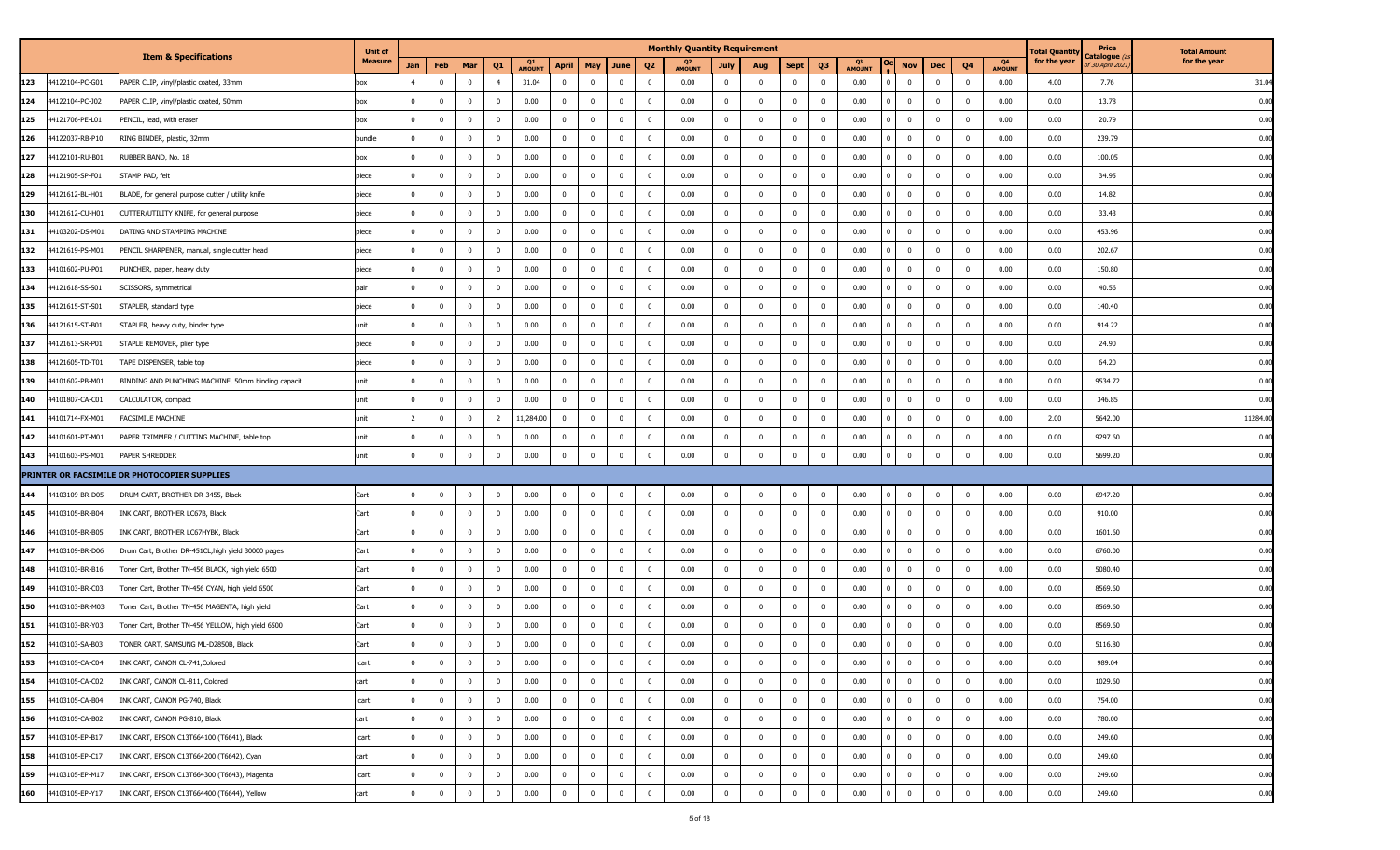|     |                 |                                                   | <b>Unit of</b> |                         |                |                |                         |                     |                |              |                |                         | <b>Monthly Quantity Requirement</b> |                |                |                |                |                     |                         |                                         |                     | l'otal Quantity | Price                                    | <b>Total Amount</b> |
|-----|-----------------|---------------------------------------------------|----------------|-------------------------|----------------|----------------|-------------------------|---------------------|----------------|--------------|----------------|-------------------------|-------------------------------------|----------------|----------------|----------------|----------------|---------------------|-------------------------|-----------------------------------------|---------------------|-----------------|------------------------------------------|---------------------|
|     |                 | <b>Item &amp; Specifications</b>                  | <b>Measure</b> | Jan                     | Feb            | Mar            | Q <sub>1</sub>          | Q1<br><b>AMOUNT</b> | <b>April</b>   | May          | June           | Q <sub>2</sub>          | Q2<br><b>AMOUNT</b>                 | July           | Aug            | <b>Sept</b>    | Q <sub>3</sub> | Q3<br><b>AMOUNT</b> | <b>Nov</b>              | Q4<br>Dec                               | Q4<br><b>AMOUNT</b> | for the year    | C <b>atalogue</b> (a<br>of 30 April 2021 | for the year        |
| 161 | 44103105-HP-B40 | Ink Cartridge, HP C2P04AA (HP62) Black            | cart           | $\mathbf 0$             | $\overline{0}$ | $\mathbf{0}$   | $\overline{\mathbf{0}}$ | 0.00                | $\overline{0}$ | $\mathbf 0$  | $\mathbf{0}$   | $\Omega$                | 0.00                                | $\mathbf{0}$   | $\mathbf 0$    | $\overline{0}$ | $\mathbf 0$    | 0.00                | $\overline{0}$          | $\mathbf{0}$<br>$\mathbf{0}$            | 0.00                | 0.00            | 773.76                                   | 0.00                |
| 162 | 44103105-HP-T40 | Ink Cartridge, HP C2P06AA (HP62) Tri-color        | cart           | $\mathbf 0$             | $\overline{0}$ | $\mathbf{0}$   | $\overline{\mathbf{0}}$ | 0.00                | $\overline{0}$ | $\bf{0}$     | $\bf{0}$       | $\overline{\mathbf{0}}$ | 0.00                                | $\mathbf{0}$   | $\overline{0}$ | $^{\circ}$     | $\mathbf{0}$   | 0.00                | $\overline{0}$          | $\mathbf 0$<br>$\overline{\mathbf{0}}$  | 0.00                | 0.00            | 950.56                                   | 0.00                |
| 163 | 44103105-HP-B09 | INK CART, HP C9351AA, (HP21), Black               | cart           | $\mathbf 0$             | $\mathbf 0$    | $\mathbf{0}$   | $\overline{\mathbf{0}}$ | 0.00                | $\mathbf 0$    | $^{\circ}$   | $\mathbf 0$    | - 0                     | 0.00                                | $\mathbf{0}$   | $^{\circ}$     | $\mathbf 0$    | $^{\circ}$     | 0.00                | $\overline{0}$          | $\bf{0}$<br>$\mathbf{0}$                | 0.00                | 0.00            | 795.60                                   | 0.00                |
| 164 | 44103105-HP-T10 | INK CART, HP C9352AA, (HP22), Tri-color           | cart           | $\mathbf 0$             | $^{\circ}$     | $\mathbf{0}$   | $\overline{\mathbf{0}}$ | 0.00                | $\overline{0}$ | $^{\circ}$   | $\mathbf{0}$   | $\overline{\mathbf{0}}$ | 0.00                                | $\mathbf{0}$   | $^{\circ}$     | $^{\circ}$     | $\bf{0}$       | 0.00                | $\overline{0}$          | $\mathbf{0}$<br>- 0                     | 0.00                | 0.00            | 920.40                                   | 0.00                |
| 165 | 44103105-HP-P48 | Ink Cartridge, HP C9397A (HP72) 69ml Photo Black  | cart           | $\mathbf 0$             | $^{\circ}$     | $\mathbf{0}$   | $\overline{0}$          | 0.00                | $\mathbf 0$    | $^{\circ}$   | $\mathbf{0}$   | $\overline{\mathbf{0}}$ | 0.00                                | $\mathbf{0}$   | $\Omega$       | $\mathbf{0}$   | $\mathbf 0$    | 0.00                | $\overline{0}$          | $\mathbf 0$<br>$\mathbf{0}$             | 0.00                | 0.00            | 1996.80                                  | 0.00                |
| 166 | 44103105-HP-C48 | Ink Cartridge, HP C9398A (HP72) 69ml Cyan         | cart           | $\mathbf 0$             | $\overline{0}$ | $\mathbf{0}$   | $\overline{\mathbf{0}}$ | 0.00                | $\mathbf 0$    | $\mathbf 0$  | $\mathbf{0}$   | $\overline{\mathbf{0}}$ | 0.00                                | $\mathbf{0}$   | $\mathbf 0$    | $\mathbf 0$    | $\mathbf 0$    | 0.00                | $\overline{0}$          | $\mathbf{0}$<br>$\mathbf{0}$            | 0.00                | 0.00            | 1996.80                                  | 0.00                |
| 167 | 44103105-HP-M48 | Ink Cartridge, HP C9399A (HP72) 69ml Magenta      | cart           | $\mathbf 0$             | $\mathbf 0$    | $^{\circ}$     | $\mathbf{0}$            | 0.00                | $\mathbf 0$    | $\Omega$     | $\mathbf{0}$   | $\overline{\mathbf{0}}$ | 0.00                                | $\mathbf 0$    | $\Omega$       | $\mathbf 0$    | $\mathbf 0$    | 0.00                | $\overline{0}$          | $\mathbf{0}$<br>$\mathbf 0$             | 0.00                | 0.00            | 1996.80                                  | 0.00                |
| 168 | 44103105-HP-Y48 | Ink Cartridge, HP C9400A (HP72) 69ml Yellow       | cart           | $^{\circ}$              | $^{\circ}$     | $^{\circ}$     | $\overline{0}$          | 0.00                | $\overline{0}$ | $^{\circ}$   | $\mathbf{0}$   | $\overline{\mathbf{0}}$ | 0.00                                | $\mathbf{0}$   | $^{\circ}$     | $^{\circ}$     | $\bf{0}$       | 0.00                | $\overline{0}$          | $\mathbf{0}$<br>- 0                     | 0.00                | 0.00            | 1996.80                                  | 0.00                |
| 169 | 44103105-HP-G48 | Ink Cartridge, HP C9401A (HP72) 69ml Gray         | cart           | $^{\circ}$              | $^{\circ}$     | $\Omega$       | $\overline{0}$          | 0.00                | $\mathbf 0$    | $^{\circ}$   | $\mathbf{0}$   | $\overline{\mathbf{0}}$ | 0.00                                | $\overline{0}$ | $\Omega$       | $\mathbf{0}$   | $\mathbf 0$    | 0.00                | $\bf{0}$                | $\mathbf{0}$<br>$\mathbf{0}$            | 0.00                | 0.00            | 1996.80                                  | 0.00                |
| 170 | 44103105-HP-B48 | Ink Cartridge, HP C9403A (HP72) 130ml Matte Black | cart           | $\overline{\mathbf{0}}$ | $\overline{0}$ | $\mathbf{0}$   | $\overline{\mathbf{0}}$ | 0.00                | $\mathbf 0$    | $\mathbf 0$  | $\mathbf{0}$   | $\Omega$                | 0.00                                | $\mathbf{0}$   | $\mathbf 0$    | $\mathbf{0}$   | $\mathbf{0}$   | 0.00                | $\overline{0}$          | $\mathbf{0}$<br>$\mathbf{0}$            | 0.00                | 0.00            | 3016.00                                  | 0.00                |
| 171 | 44103105-HP-B17 | INK CART, HP CC640WA, (HP60), Black               | cart           | $\mathbf 0$             | $\mathbf 0$    | $^{\circ}$     | $\mathbf{0}$            | 0.00                | $\mathbf 0$    | $\Omega$     | $\mathbf{0}$   | $\Omega$                | 0.00                                | $\mathbf{0}$   | $\Omega$       | $\mathbf{0}$   | $^{\circ}$     | 0.00                | $\bf{0}$                | $\mathbf{0}$<br>$\mathbf{0}$            | 0.00                | 0.00            | 769.60                                   | 0.00                |
| 172 | 44103105-HP-T17 | INK CART, HP CC643WA, (HP60), Tri-color           | cart           | $^{\circ}$              | $^{\circ}$     | $\mathbf 0$    | $\overline{0}$          | 0.00                | $\mathbf 0$    | $^{\circ}$   | 0              | 0                       | 0.00                                | $\bf{0}$       | $^{\circ}$     | $^{\circ}$     | $^{\circ}$     | 0.00                | $\overline{0}$          | $\mathbf{0}$<br>0                       | 0.00                | 0.00            | 915.20                                   | 0.00                |
| 173 | 44103105-HP-B35 | INK CART, HP CD887AA, (HP703), Black              | cart           | $\mathbf 0$             | $^{\circ}$     | $\mathbf{0}$   | $\overline{\mathbf{0}}$ | 0.00                | $\overline{0}$ | $^{\circ}$   | $\mathbf{0}$   | $\overline{\mathbf{0}}$ | 0.00                                | $\mathbf{0}$   | $^{\circ}$     | $^{\circ}$     | $\mathbf 0$    | 0.00                | $\overline{0}$          | $\mathbf{0}$<br>$\mathbf{0}$            | 0.00                | 0.00            | 366.08                                   | 0.00                |
| 174 | 44103105-HP-T35 | INK CART, HP CD888AA, (HP703), Tri-color          | cart           | $\overline{\mathbf{0}}$ | $\mathbf 0$    | $\mathbf{0}$   | $\overline{\mathbf{0}}$ | 0.00                | $\overline{0}$ | $^{\circ}$   | $\mathbf{0}$   | $\overline{\mathbf{0}}$ | 0.00                                | $\mathbf 0$    | $\mathbf 0$    | $\mathbf 0$    | $\mathbf 0$    | 0.00                | $\overline{0}$          | $\mathbf 0$<br>$\mathbf{0}$             | 0.00                | 0.00            | 366.08                                   | 0.00                |
| 175 | 44103105-HX-C40 | INK CART, HP CD972AA, (HP 920XL), Cyan            | cart           | $\mathbf 0$             | $\mathbf 0$    | $\mathbf{0}$   | $\overline{\mathbf{0}}$ | 0.00                | $\mathbf 0$    | $^{\circ}$   | $\mathbf{0}$   | $\overline{\mathbf{0}}$ | 0.00                                | $\mathbf 0$    | $\mathbf 0$    | $\mathbf{0}$   | $\mathbf 0$    | 0.00                | $\overline{0}$          | $\mathbf 0$<br>$\mathbf{0}$             | 0.00                | 0.00            | 641.68                                   | 0.00                |
| 176 | 44103105-HX-M40 | INK CART, HP CD973AA, (HP 920XL), Magenta         | cart           | $^{\circ}$              | $^{\circ}$     | $\mathbf{0}$   | $\overline{\mathbf{0}}$ | 0.00                | $\mathbf 0$    | $^{\circ}$   | $\mathbf{0}$   | $\overline{\mathbf{0}}$ | 0.00                                | $\mathbf{0}$   | $^{\circ}$     | $\mathbf{0}$   | $\mathbf 0$    | 0.00                | $\overline{0}$          | $\overline{\mathbf{0}}$<br>$\mathbf{0}$ | 0.00                | 0.00            | 641.68                                   | 0.00                |
| 177 | 44103105-HX-Y40 | INK CART, HP CD974AA, (HP 920XL), Yellow,         | cart           | $^{\circ}$              | $^{\circ}$     | $\mathbf{0}$   | $\overline{\mathbf{0}}$ | 0.00                | $\mathbf 0$    | $^{\circ}$   | $\mathbf{0}$   | $\overline{\mathbf{0}}$ | 0.00                                | $\mathbf 0$    | $^{\circ}$     | $^{\circ}$     | $\mathbf 0$    | 0.00                | $\overline{0}$          | $\mathbf{0}$<br>$\mathbf 0$             | 0.00                | 0.00            | 641.68                                   | 0.00                |
| 178 | 44103105-HX-B40 | INK CART, HP CD975AA, (HP 920XL), Black           | cart           | $\Omega$                | $\Omega$       | $\mathbf 0$    | $\Omega$                | 0.00                | $^{\circ}$     | $\Omega$     | $\mathbf{0}$   | $\Omega$                | 0.00                                | $\mathbf 0$    | $\Omega$       | $\Omega$       | $\Omega$       | 0.00                | $\overline{0}$          | $\mathbf{0}$<br>$\Omega$                | 0.00                | 0.00            | 1346.80                                  | 0.00                |
| 179 | 44103105-HP-B20 | INK CART, HP CH561WA, (HP61), Black               | cart           | $\mathbf 0$             | $\mathbf 0$    | $\mathbf{0}$   | $\overline{\mathbf{0}}$ | 0.00                | $\mathbf 0$    | $\mathbf 0$  | $\mathbf{0}$   | $\overline{\mathbf{0}}$ | 0.00                                | $\mathbf{0}$   | $\mathbf 0$    | $\mathbf{0}$   | $\mathbf 0$    | 0.00                | $\overline{0}$          | $\mathbf{0}$<br>$\mathbf{0}$            | 0.00                | 0.00            | 756.08                                   | 0.00                |
| 180 | 44103105-HP-T20 | INK CART, HP CH562WA, (HP61), Tricolor            | cart           | $\overline{\mathbf{0}}$ | $^{\circ}$     | $\mathbf{0}$   | $\overline{\mathbf{0}}$ | 0.00                | $\mathbf 0$    | $^{\circ}$   | $\mathbf{0}$   | $\overline{\mathbf{0}}$ | 0.00                                | $\overline{0}$ | $\Omega$       | $\mathbf{0}$   | $^{\circ}$     | 0.00                | $\overline{0}$          | $\overline{\mathbf{0}}$<br>$\mathbf{0}$ | 0.00                | 0.00            | 931.84                                   | 0.00                |
| 181 | 44103105-HP-B49 | Ink Cartridge, HP CH565A (HP82) Black             | cart           | $\mathbf 0$             | $\mathbf 0$    | $\mathbf{0}$   | $\overline{\mathbf{0}}$ | 0.00                | $\overline{0}$ | $^{\circ}$   | $\mathbf{0}$   | $\overline{\mathbf{0}}$ | 0.00                                | $\overline{0}$ | $^{\circ}$     | $^{\circ}$     | $\mathbf 0$    | 0.00                | $\overline{0}$          | $\mathbf{0}$<br>$\mathbf{0}$            | 0.00                | 0.00            | 1944.80                                  | 0.00                |
| 182 | 44103105-HP-C49 | Ink Cartridge, HP CH566A (HP82) Cyan              | cart           | $\mathbf 0$             | $\mathbf 0$    | $\mathbf{0}$   | $\overline{\mathbf{0}}$ | 0.00                | $\mathbf 0$    | $\mathbf 0$  | $\mathbf{0}$   | $\overline{\mathbf{0}}$ | 0.00                                | $\mathbf{0}$   | $\mathbf 0$    | $\mathbf{0}$   | $\mathbf 0$    | 0.00                | $\overline{0}$          | $\mathbf 0$<br>$\mathbf{0}$             | 0.00                | 0.00            | 1539.20                                  | 0.00                |
| 183 | 44103105-HP-M49 | Ink Cartridge, HP CH567A (HP82) Magenta           | cart           | $\mathbf 0$             | $\mathbf 0$    | $\mathbf{0}$   | $\overline{\mathbf{0}}$ | 0.00                | $\mathbf 0$    | $\mathbf 0$  | $\mathbf{0}$   | $\overline{\mathbf{0}}$ | 0.00                                | $\mathbf{0}$   | $\mathbf 0$    | $\mathbf{0}$   | $\mathbf 0$    | 0.00                | $\overline{0}$          | $\overline{0}$<br>$\mathbf{0}$          | 0.00                | 0.00            | 1539.20                                  | 0.00                |
| 184 | 44103105-HP-Y49 | Ink Cartridge, HP CH568A (HP82) Yellow            | cart           | $\overline{\mathbf{0}}$ | $^{\circ}$     | $\mathbf{0}$   | $\overline{0}$          | 0.00                | $\mathbf 0$    | $^{\circ}$   | $\mathbf 0$    | - 0                     | 0.00                                | $\mathbf 0$    | $\Omega$       | $\mathbf 0$    | $\mathbf 0$    | 0.00                | $\overline{0}$          | $\overline{0}$<br>$\mathbf{0}$          | 0.00                | 0.00            | 1539.20                                  | 0.00                |
| 185 | 44103105-HX-B43 | INK CART, HP CN045AA, (HP950XL), Black            | cart           | $\mathbf 0$             | $^{\circ}$     | $\mathbf{0}$   | $\overline{\mathbf{0}}$ | 0.00                | $\overline{0}$ | $^{\circ}$   | $\mathbf{0}$   | $\overline{\mathbf{0}}$ | 0.00                                | $\mathbf{0}$   | $\mathbf 0$    | $^{\circ}$     | $\bf{0}$       | 0.00                | $\overline{0}$          | $\mathbf{0}$<br>$\mathbf{0}$            | 0.00                | 0.00            | 1786.72                                  | 0.00                |
| 186 | 44103105-HX-C43 | INK CART, HP CN046AA, (HP951XL), Cyan             | cart           | $\mathbf 0$             | $\mathbf 0$    | $\mathbf{0}$   | $\overline{\mathbf{0}}$ | 0.00                | $\overline{0}$ | $\mathbf 0$  | $\mathbf{0}$   | $\overline{\mathbf{0}}$ | 0.00                                | $\overline{0}$ | $\mathbf 0$    | $\mathbf{0}$   | $\mathbf 0$    | 0.00                | $\overline{0}$          | $\bf{0}$<br>$\mathbf{0}$                | 0.00                | 0.00            | 1326.00                                  | 0.00                |
| 187 | 44103105-HX-M43 | INK CART, HP CN047AA, (HP951XL), Magenta          | cart           | $\mathbf 0$             | $\overline{0}$ | $\overline{0}$ | $\overline{\mathbf{0}}$ | 0.00                | $\mathbf 0$    | $\mathbf 0$  | $\mathbf{0}$   | $\overline{\mathbf{0}}$ | 0.00                                | $\mathbf{0}$   | $\overline{0}$ | $^{\circ}$     | $\mathbf{0}$   | 0.00                | $\overline{\mathbf{0}}$ | $\mathbf 0$<br>$\overline{0}$           | 0.00                | 0.00            | 1326.00                                  | 0.00                |
| 188 | 44103105-HX-Y43 | INK CART, HP CN048AA, (HP951XL). Yellow           | cart           | $\mathbf 0$             | $\mathbf 0$    | $\mathbf{0}$   | $\mathbf{0}$            | 0.00                | $\mathbf 0$    | $^{\circ}$   | $\mathbf 0$    | - 0                     | 0.00                                | $\mathbf{0}$   | $^{\circ}$     | $\mathbf 0$    | $^{\circ}$     | 0.00                | $\overline{0}$          | $\bf{0}$<br>$\mathbf{0}$                | 0.00                | 0.00            | 1326.00                                  | 0.00                |
| 189 | 44103105-HP-B36 | INK CART, HP CN692AA, (HP704), Black              | cart           | $\mathbf 0$             | $^{\circ}$     | $\mathbf{0}$   | $\overline{\mathbf{0}}$ | 0.00                | $\overline{0}$ | $^{\circ}$   | $\mathbf{0}$   | - 0                     | 0.00                                | $\mathbf{0}$   | $^{\circ}$     | $\Omega$       | $\bf{0}$       | 0.00                | $\overline{0}$          | $\mathbf{0}$<br>$\mathbf{0}$            | 0.00                | 0.00            | 366.08                                   | 0.00                |
| 190 | 44103105-HP-T36 | INK CART, HP CN693AA, (HP704), Tri-color          | cart           | $^{\circ}$              | $^{\circ}$     | $^{\circ}$     | $\mathbf 0$             | 0.00                | $\mathbf 0$    | $^{\circ}$   | $\mathbf{0}$   | $\overline{\mathbf{0}}$ | 0.00                                | $\mathbf{0}$   | $^{\circ}$     | $\mathbf{0}$   | $\mathbf 0$    | 0.00                | $\bf{0}$                | $\mathbf 0$<br>$\mathbf{0}$             | 0.00                | 0.00            | 366.08                                   | 0.00                |
| 191 | 44103105-HP-B33 | INK CART, HP CZ107AA, (HP678), Black              | cart           | $\bf{0}$                | $\overline{0}$ | $\overline{0}$ | $\overline{\mathbf{0}}$ | 0.00                | $\overline{0}$ | $\mathbf 0$  | $\mathbf{0}$   | $\overline{\mathbf{0}}$ | 0.00                                | $\overline{0}$ | $\overline{0}$ | $\bf{0}$       | $\bf{0}$       | 0.00                | $\overline{0}$          | $\mathbf 0$<br>$\overline{0}$           | 0.00                | 0.00            | 366.08                                   | 0.00                |
| 192 | 44103105-HP-T33 | INK CART, HP CZ108AA, (HP678), Tricolor           | car            | 0                       | $\mathbf 0$    | $\bf{0}$       | 0                       | 0.00                | $\mathbf 0$    | $\mathbf{0}$ | 0              | 0                       | 0.00                                | 0              | $^{\circ}$     | 0              | 0              | 0.00                | 0                       | $\mathbf 0$<br>$^{\circ}$               | 0.00                | 0.00            | 366.08                                   | <b>0.00</b>         |
| 193 | 44103105-HP-B42 | INK CART, HP CZ121A (HP685A), Black               | cart           | $\bf{0}$                | $\bf{0}$       | $\overline{0}$ | $\overline{\mathbf{0}}$ | 0.00                | $\overline{0}$ | $\bf{0}$     | $\overline{0}$ | $\overline{\mathbf{0}}$ | 0.00                                | $\overline{0}$ | $^{\circ}$     | $\bf{0}$       | $\overline{0}$ | 0.00                | $\overline{0}$          | $\bf{0}$<br>$\overline{0}$              | 0.00                | 0.00            | 312.00                                   | 0.00                |
| 194 | 44103105-HP-C33 | INK CART, HP CZ122A (HP685A), Cyan                | cart           | $\bf{0}$                | $\bf{0}$       | $\overline{0}$ | $\overline{0}$          | 0.00                | $\bf{0}$       | $\bf{0}$     | $\overline{0}$ | $\overline{\mathbf{0}}$ | 0.00                                | $\overline{0}$ | $\overline{0}$ | $\bf{0}$       | $\overline{0}$ | 0.00                | $\overline{0}$          | $\mathbf{0}$<br>$\overline{0}$          | 0.00                | 0.00            | 256.88                                   | 0.00                |
| 195 | 44103105-HP-M33 | INK CART, HP CZ123A (HP685A), Magenta             | cart           | $\bf{0}$                | $\bf{0}$       | $\overline{0}$ | $\overline{\mathbf{0}}$ | 0.00                | $\overline{0}$ | $\bf{0}$     | $\overline{0}$ | $\overline{0}$          | 0.00                                | $\bf{0}$       | $\overline{0}$ | $\overline{0}$ | $\bf{0}$       | 0.00                | $\overline{0}$          | $\overline{0}$<br>$\bf{0}$              | 0.00                | 0.00            | 256.88                                   | 0.00                |
| 196 | 44103105-HP-Y33 | INK CART, HP CZ124A (HP685A), Yellow              | cart           | $\mathbf 0$             | $\bf{0}$       | $\overline{0}$ | $\overline{0}$          | 0.00                | $\overline{0}$ | $\mathbf 0$  | $\mathbf{0}$   | $\overline{0}$          | 0.00                                | $\overline{0}$ | $\mathbf{0}$   | $\overline{0}$ | $\overline{0}$ | 0.00                | $\bf{0}$                | $\overline{0}$<br>$\mathbf{0}$          | 0.00                | 0.00            | 256.88                                   | 0.00                |
| 197 | 44103105-HP-T43 | Ink Cartridge, HP F6V26AA (HP680) Tri-color       | cart           | $\mathbf 0$             | $\overline{0}$ | $\bf{0}$       | $\overline{\mathbf{0}}$ | 0.00                | $\overline{0}$ | $\mathbf{0}$ | $\mathbf{0}$   | $\overline{0}$          | 0.00                                | $\mathbf{0}$   | $\mathbf 0$    | $\mathbf 0$    | $\bf{0}$       | 0.00                | $\overline{0}$          | $\bf{0}$<br>$\overline{0}$              | 0.00                | 0.00            | 405.60                                   | 0.00                |
| 198 | 44103105-HP-B43 | Ink Cartridge, HP F6V27AA (HP680) Black           | cart           | $\bf{0}$                | $\bf{0}$       | $\overline{0}$ | $\overline{0}$          | 0.00                | $\mathbf 0$    | $\bf{0}$     | $\bf{0}$       | $\overline{\mathbf{0}}$ | 0.00                                | $\overline{0}$ | $\mathbf 0$    | $\bf{0}$       | $\overline{0}$ | 0.00                | $\bf{0}$                | $\overline{0}$<br>$\bf{0}$              | 0.00                | 0.00            | 405.60                                   | 0.00                |
| 199 | 44103105-HP-C50 | Ink Cartridge, HP L0S51AA (HP955) Cyan            | cart           | $\mathbf 0$             | $\mathbf 0$    | $\mathbf 0$    | $\overline{\mathbf{0}}$ | 0.00                | $\mathbf 0$    | $\mathbf 0$  | $\overline{0}$ | $\overline{0}$          | 0.00                                | $\overline{0}$ | $^{\circ}$     | $\bf{0}$       | $\bf{0}$       | 0.00                | $\overline{0}$          | $\mathbf 0$<br>$\overline{0}$           | 0.00                | 0.00            | 995.75                                   | 0.00                |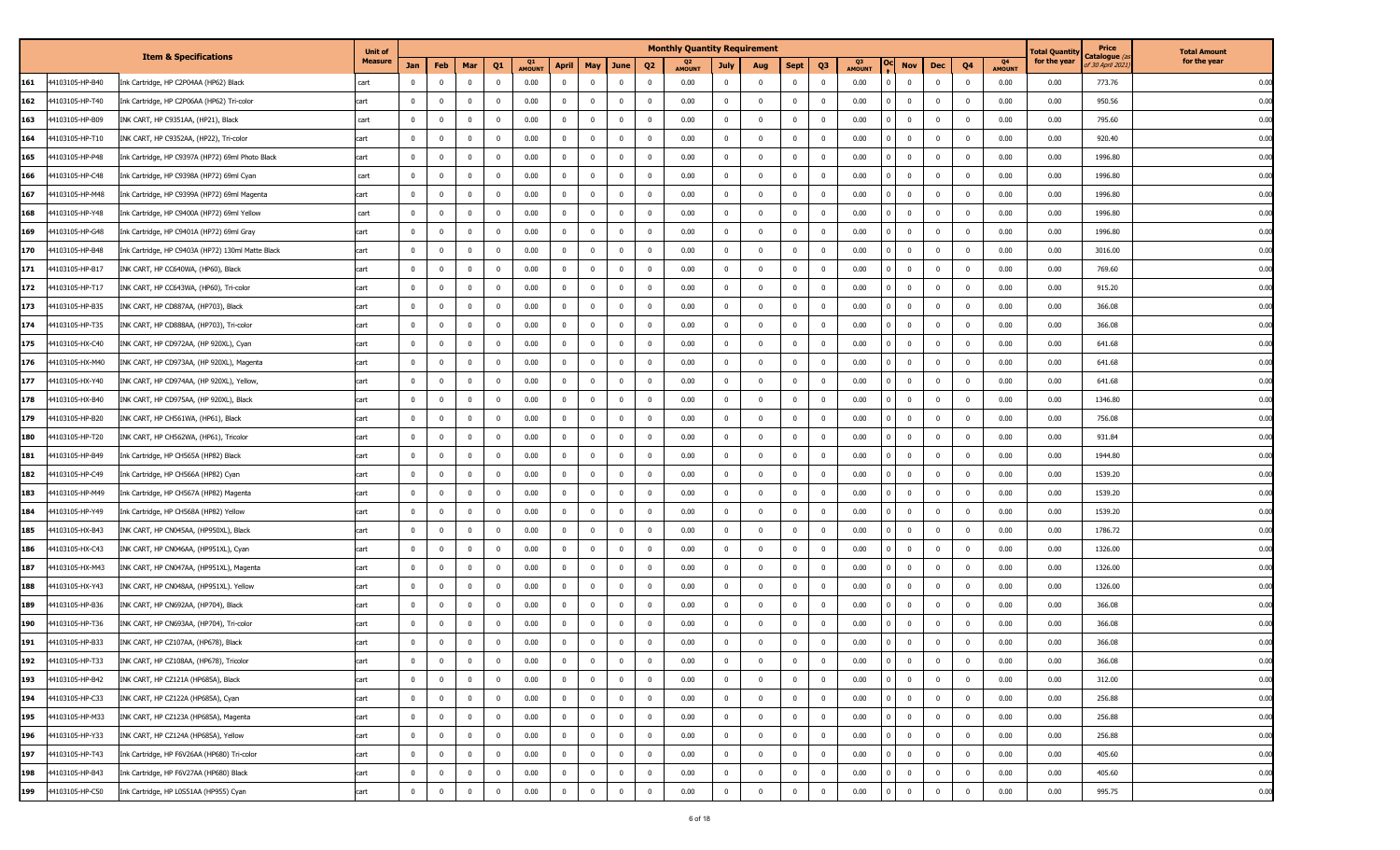|                        |                                                | <b>Unit of</b> |                |                |                |                         |                     |                |                         |                |                         | <b>Monthly Quantity Requirement</b> |                |                |                |                |                     |                         |          |              |                         |                     | l'otal Quantity | Price                                   | <b>Total Amount</b> |
|------------------------|------------------------------------------------|----------------|----------------|----------------|----------------|-------------------------|---------------------|----------------|-------------------------|----------------|-------------------------|-------------------------------------|----------------|----------------|----------------|----------------|---------------------|-------------------------|----------|--------------|-------------------------|---------------------|-----------------|-----------------------------------------|---------------------|
|                        | <b>Item &amp; Specifications</b>               | <b>Measure</b> | Jan            | Feb            | Mar            | Q <sub>1</sub>          | Q1<br><b>AMOUN1</b> | <b>April</b>   | May                     | June           | Q <sub>2</sub>          | Q2<br><b>AMOUNT</b>                 | July           | Aug            | <b>Sept</b>    | Q <sub>3</sub> | Q3<br><b>AMOUNT</b> |                         | Nov      | Dec          | Q <sub>4</sub>          | Q4<br><b>AMOUNT</b> | for the year    | Catalogue <i>(a</i><br>of 30 April 2021 | for the year        |
| 200<br>44103105-HP-M50 | Ink Cartridge, HP L0S54AA (HP955) Magenta      | art.           | $\mathbf{0}$   | $\overline{0}$ | $\mathbf 0$    | $\overline{\mathbf{0}}$ | 0.00                | $\mathbf{0}$   | $\mathbf{0}$            | $\mathbf 0$    | $\mathbf{0}$            | 0.00                                | $\overline{0}$ | $\mathbf{0}$   | $\bf{0}$       | $\mathbf 0$    | 0.00                | $\mathbf 0$             |          | $\mathbf{0}$ | $\mathbf{0}$            | 0.00                | 0.00            | 995.75                                  | 0.00                |
| 44103105-HP-Y50<br>201 | Ink Cartridge, HP L0S57AA (HP955) Yellow       | cart           | $\overline{0}$ | $\overline{0}$ | $\bf{0}$       | $\overline{\mathbf{0}}$ | 0.00                | $\overline{0}$ | $\overline{0}$          | $\bf{0}$       | $\overline{\mathbf{0}}$ | 0.00                                | $\overline{0}$ | $\overline{0}$ | $\bf{0}$       | $\bf{0}$       | 0.00                | $\bf{0}$                |          | $\mathbf 0$  | $\overline{0}$          | 0.00                | 0.00            | 995.75                                  | 0.00                |
| 4103105-HP-B50<br>202  | Ink Cartridge, HP L0S60AA (HP955) Black        | cart           | $\mathbf{0}$   | $\mathbf 0$    | $\mathbf 0$    | $\overline{\mathbf{0}}$ | 0.00                | $\overline{0}$ | $\mathbf 0$             | $\bf{0}$       | $\overline{\mathbf{0}}$ | 0.00                                | $\overline{0}$ | $\mathbf{0}$   | $\bf{0}$       | $^{\circ}$     | 0.00                | $\overline{0}$          |          | $\bf{0}$     | $\overline{0}$          | 0.00                | 0.00            | 4956.60                                 | 0.00                |
| 203<br>4103105-HX-C48  | Ink Cartridge, HP L0S63AA (HP955XL) Cyan       | cart           | $\mathbf 0$    | $\mathbf{0}$   | $\bf{0}$       | $\overline{\mathbf{0}}$ | 0.00                | $\overline{0}$ | $\mathbf 0$             | $\bf{0}$       | $\overline{\mathbf{0}}$ | 0.00                                | $\overline{0}$ | $\mathbf{0}$   | $\overline{0}$ | 0              | 0.00                | $\overline{\mathbf{0}}$ |          | $\mathbf{0}$ | $\overline{0}$          | 0.00                | 0.00            | 1212.64                                 | 0.00                |
| 204<br>4103105-HX-M48  | Ink Cartridge, HP L0S66AA (HP955XL) Magenta    | cart           | $\mathbf{0}$   | $\mathbf 0$    | $\bf{0}$       | $\overline{\mathbf{0}}$ | 0.00                | $\mathbf 0$    | $\mathbf 0$             | $\bf{0}$       | $\overline{\mathbf{0}}$ | 0.00                                | $\overline{0}$ | $\mathbf{0}$   | $\mathbf 0$    | $\Omega$       | 0.00                | $\bf{0}$                |          | $\bf{0}$     | $\overline{0}$          | 0.00                | 0.00            | 1212.64                                 | 0.00                |
| 205<br>4103105-HX-Y48  | Ink Cartridge, HP L0S69AA (HP955XL) Yellow     | cart           | $\mathbf{0}$   | $\overline{0}$ | $\mathbf{0}$   | $\overline{\mathbf{0}}$ | 0.00                | $\overline{0}$ | $\mathbf{0}$            | $\overline{0}$ | $\overline{\mathbf{0}}$ | 0.00                                | $\overline{0}$ | $\overline{0}$ | $\bf{0}$       | $\mathbf 0$    | 0.00                | $\overline{\mathbf{0}}$ |          | $\bf{0}$     | $\overline{0}$          | 0.00                | 0.00            | 1212.64                                 | 0.00                |
| 206<br>4103105-HX-B48  | Ink Cartridge, HP L0S72AA (HP955XL) Black      | cart           | $\mathbf{0}$   | $\overline{0}$ | $\mathbf 0$    | $\overline{0}$          | 0.00                | $\overline{0}$ | $\mathbf 0$             | $\mathbf 0$    | $\overline{\mathbf{0}}$ | 0.00                                | $\mathbf{0}$   | $\mathbf{0}$   | $\mathbf 0$    | $^{\circ}$     | 0.00                | $\overline{0}$          |          | $\mathbf 0$  | $\overline{0}$          | 0.00                | 0.00            | 1644.24                                 | 0.00                |
| 207<br>44103105-HP-C51 | Ink Cartridge, HP T6L89AA (HP905) Cyan         | cart           | $\mathbf 0$    | $\mathbf{0}$   | $\bf{0}$       | $\overline{\mathbf{0}}$ | 0.00                | $\overline{0}$ | $\mathbf 0$             | $\bf{0}$       | $\overline{\mathbf{0}}$ | 0.00                                | $\overline{0}$ | $\mathbf 0$    | $\mathbf{0}$   | 0              | 0.00                | $\overline{\mathbf{0}}$ |          | $\mathbf{0}$ | $\overline{0}$          | 0.00                | 0.00            | 453.62                                  | 0.00                |
| 208<br>4103105-HP-M51  | Ink Cartridge, HP T6L93AA (HP905) Magenta      | art            | $^{\circ}$     | $\mathbf 0$    | $\mathbf 0$    | $\overline{\mathbf{0}}$ | 0.00                | $\mathbf 0$    | $\mathbf 0$             | $\mathbf 0$    | $\overline{\mathbf{0}}$ | 0.00                                | $\overline{0}$ | $\mathbf{0}$   | $\mathbf 0$    | $\Omega$       | 0.00                | $\mathbf 0$             |          | $\mathbf{0}$ | $\mathbf{0}$            | 0.00                | 0.00            | 453.62                                  | 0.00                |
| 209<br>14103105-HP-Y51 | Ink Cartridge, HP T6L97AA (HP905) Yellow       | cart           | $\mathbf{0}$   | $\overline{0}$ | $\bf{0}$       | $\overline{\mathbf{0}}$ | 0.00                | $\mathbf 0$    | $\mathbf 0$             | $\bf{0}$       | $\overline{\mathbf{0}}$ | 0.00                                | $\overline{0}$ | $\mathbf{0}$   | $\bf{0}$       | $^{\circ}$     | 0.00                | $\overline{0}$          |          | $\mathbf{0}$ | $\mathbf 0$             | 0.00                | 0.00            | 453.62                                  | 0.00                |
| 210<br>4103105-HP-B51  | Ink Cartridge, HP T6M01AA (HP905) Black        | cart           | $\mathbf 0$    | $\overline{0}$ | $\mathbf 0$    | $\overline{\mathbf{0}}$ | 0.00                | $\mathbf{0}$   | $\mathbf 0$             | $\mathbf 0$    | $\overline{\mathbf{0}}$ | 0.00                                | $\overline{0}$ | $\mathbf{0}$   | $\mathbf 0$    | $\Omega$       | 0.00                | $\mathbf 0$             |          | $\mathbf 0$  | $\mathbf{0}$            | 0.00                | 0.00            | 741.28                                  | 0.00                |
| 211<br>4103112-EP-R05  | RIBBON CART, EPSON C13S015516 (#8750), Black   | cart           | 0              | $\mathbf{0}$   | $\bf{0}$       | $\overline{\mathbf{0}}$ | 0.00                | $\mathbf{0}$   | $^{\circ}$              | $\bf{0}$       | 0                       | 0.00                                | $\bf{0}$       | $\mathbf{0}$   | $\mathbf{0}$   | 0              | 0.00                | $\overline{0}$          |          | 0            | $\mathbf{0}$            | 0.00                | 0.00            | 77.43                                   | 0.00                |
| 212<br>4103112-EP-R07  | RIBBON CART, EPSON C13S015531 (S015086), Black | cart           | $\mathbf{0}$   | $\mathbf{0}$   | $\mathbf 0$    | $\overline{\mathbf{0}}$ | 0.00                | $\mathbf 0$    | $\mathbf 0$             | $\mathbf 0$    | $\overline{\mathbf{0}}$ | 0.00                                | $\overline{0}$ | $\mathbf{0}$   | $\mathbf 0$    | $^{\circ}$     | 0.00                | $\overline{0}$          |          | $\mathbf{0}$ | $\overline{0}$          | 0.00                | 0.00            | 736.32                                  | 0.00                |
| 213<br>14103112-EP-R13 | RIBBON CART, EPSON C13S015632, Black           | cart           | $\mathbf{0}$   | $\mathbf 0$    | $\bf{0}$       | $\overline{\mathbf{0}}$ | 0.00                | $\overline{0}$ | $\mathbf 0$             | $\bf{0}$       | $\overline{\mathbf{0}}$ | 0.00                                | $\mathbf{0}$   | $\mathbf{0}$   | $\bf{0}$       | $^{\circ}$     | 0.00                | $\overline{\mathbf{0}}$ |          | $\bf{0}$     | $\overline{0}$          | 0.00                | 0.00            | 77.94                                   | 0.00                |
| 214<br>44103103-BR-B03 | TONER CART, BROTHER TN-2025, Black             | cart           | $\mathbf{0}$   | $\mathbf{0}$   | $\mathbf{0}$   | $\overline{\mathbf{0}}$ | 0.00                | $\mathbf 0$    | $\mathbf 0$             | $\mathbf 0$    | $\overline{\mathbf{0}}$ | 0.00                                | $\mathbf{0}$   | $\overline{0}$ | $\mathbf 0$    | $\mathbf 0$    | 0.00                | $\mathbf 0$             |          | $\bf{0}$     | $\mathbf{0}$            | 0.00                | 0.00            | 2685.28                                 | 0.00                |
| 215<br>44103103-BR-B04 | TONER CART, BROTHER TN-2130, Black             | cart           | $\mathbf{0}$   | $\mathbf{0}$   | $\mathbf 0$    | $\overline{\mathbf{0}}$ | 0.00                | $\mathbf 0$    | $\mathbf 0$             | $\mathbf 0$    | $\overline{\mathbf{0}}$ | 0.00                                | $\overline{0}$ | $\mathbf{0}$   | $\mathbf 0$    | $^{\circ}$     | 0.00                | $\overline{0}$          |          | $\mathbf{0}$ | $\mathbf{0}$            | 0.00                | 0.00            | 1892.80                                 | 0.00                |
| 4103103-BR-B05<br>216  | TONER CART, BROTHER TN-2150, Black             | cart           | $\mathbf{0}$   | $\mathbf{0}$   | $\mathbf 0$    | $\overline{\mathbf{0}}$ | 0.00                | $\mathbf 0$    | $\mathbf 0$             | $\mathbf 0$    | $\overline{\mathbf{0}}$ | 0.00                                | $\mathbf{0}$   | $\mathbf{0}$   | $\mathbf 0$    | $^{\circ}$     | 0.00                | $\overline{0}$          |          | $\mathbf{0}$ | $\overline{0}$          | 0.00                | 0.00            | 2685.28                                 | 0.00                |
| 217<br>4103103-BR-B09  | TONER CART, BROTHER TN-3320, Black             | cart           | 0              | $\mathbf 0$    | $^{\circ}$     | $\overline{\mathbf{0}}$ | 0.00                | $\mathbf 0$    | $\overline{0}$          | $^{\circ}$     | $\Omega$                | 0.00                                | $\bf{0}$       | $\Omega$       | $\overline{0}$ |                | 0.00                | $\mathbf{0}$            |          | $\mathbf{0}$ | $\overline{\mathbf{0}}$ | 0.00                | 0.00            | 3567.20                                 | 0.00                |
| 218<br>44103103-BR-B11 | TONER CART, BROTHER TN-3350, Black             | cart           | $\mathbf 0$    | $\overline{0}$ | $\mathbf{0}$   | $\overline{\mathbf{0}}$ | 0.00                | $\overline{0}$ | $\mathbf 0$             | $\overline{0}$ | $\overline{\mathbf{0}}$ | 0.00                                | $\mathbf{0}$   | $\overline{0}$ | $\mathbf 0$    | $^{\circ}$     | 0.00                | $\mathbf 0$             |          | $\mathbf{0}$ | $\overline{0}$          | 0.00                | 0.00            | 5002.40                                 | 0.00                |
| 219<br>4103103-HP-B12  | TONER CART, HP CB435A, Black                   | cart           | $\mathbf{0}$   | $\mathbf{0}$   | $\mathbf 0$    | $\overline{\mathbf{0}}$ | 0.00                | $\overline{0}$ | $\mathbf 0$             | $\mathbf 0$    | $\overline{\mathbf{0}}$ | 0.00                                | $\overline{0}$ | $\mathbf{0}$   | $\mathbf 0$    | $^{\circ}$     | 0.00                | $\overline{0}$          |          | $\mathbf{0}$ | $\mathbf{0}$            | 0.00                | 0.00            | 3380.00                                 | 0.00                |
| 220<br>4103103-HP-B14  | TONER CART, HP CB540A, Black                   | cart           | $\mathbf{0}$   | $\mathbf{0}$   | $\overline{0}$ | $\overline{\mathbf{0}}$ | 0.00                | $\mathbf 0$    | $\mathbf 0$             | $\bf{0}$       | $\overline{\mathbf{0}}$ | 0.00                                | $\overline{0}$ | $\mathbf{0}$   | $\overline{0}$ | $^{\circ}$     | 0.00                | $\overline{0}$          |          | $\mathbf{0}$ | $\mathbf{0}$            | 0.00                | 0.00            | 3337.36                                 | 0.00                |
| 221<br>4103103-HP-B18  | TONER CART, HP CE255A, Black                   | art            | $\mathbf 0$    | $\mathbf 0$    | $\mathbf{0}$   | $\overline{\mathbf{0}}$ | 0.00                | $\mathbf 0$    | $\overline{0}$          | $\mathbf{0}$   | $\overline{\mathbf{0}}$ | 0.00                                | $\mathbf{0}$   | $\overline{0}$ | $\mathbf 0$    | $^{\circ}$     | 0.00                | $\mathbf 0$             |          | $\mathbf{0}$ | $\mathbf 0$             | 0.00                | 0.00            | 7332.00                                 | 0.00                |
| 222<br>44103103-HP-B21 | TONER CART, HP CE278A, Black                   | cart           | $\mathbf 0$    | $\mathbf{0}$   | $\mathbf{0}$   | $\overline{\mathbf{0}}$ | 0.00                | $\mathbf 0$    | $\mathbf 0$             | $\overline{0}$ | $\overline{\mathbf{0}}$ | 0.00                                | $\mathbf{0}$   | $\overline{0}$ | $\mathbf 0$    | $\mathbf 0$    | 0.00                | $\mathbf 0$             |          | $\mathbf{0}$ | $\overline{0}$          | 0.00                | 0.00            | 3952.00                                 | 0.00                |
| 223<br>44103103-HP-B22 | TONER CART, HP CE285A (HP85A), Black           | cart           | $\mathbf{0}$   | $\mathbf{0}$   | $\mathbf 0$    | $\overline{\mathbf{0}}$ | 0.00                | $\mathbf 0$    | $\mathbf 0$             | $\mathbf 0$    | $\overline{\mathbf{0}}$ | 0.00                                | $\overline{0}$ | $\mathbf{0}$   | $\mathbf 0$    | $^{\circ}$     | 0.00                | $\overline{0}$          |          | $\mathbf 0$  | $\mathbf{0}$            | 0.00                | 0.00            | 3432.00                                 | 0.00                |
| 224<br>4103103-HP-B23  | TONER CART, HP CE310A, Black                   | cart           | $\mathbf 0$    | $\mathbf{0}$   | $\bf{0}$       | $\overline{\mathbf{0}}$ | 0.00                | $\overline{0}$ | $\mathbf 0$             | $\bf{0}$       | $\overline{\mathbf{0}}$ | 0.00                                | $\overline{0}$ | $\mathbf{0}$   | $\overline{0}$ | 0              | 0.00                | $\overline{0}$          |          | $\mathbf{0}$ | $\overline{0}$          | 0.00                | 0.00            | 2614.56                                 | 0.00                |
| 225<br>4103103-HP-C23  | TONER CART, HP CE311A, Cyan                    | art            | $\mathbf{0}$   | $\overline{0}$ | $\mathbf{0}$   | $\overline{\mathbf{0}}$ | 0.00                | $\overline{0}$ | $\mathbf{0}$            | $\overline{0}$ | $\overline{\mathbf{0}}$ | 0.00                                | $\overline{0}$ | $\mathbf{0}$   | $\mathbf 0$    | $\Omega$       | 0.00                | $\bf{0}$                |          | $\bf{0}$     | $\overline{0}$          | 0.00                | 0.00            | 2542.80                                 | 0.00                |
| 226<br>4103103-HP-Y23  | TONER CART, HP CE312A, Yellow                  | cart           | $\overline{0}$ | $\overline{0}$ | $\mathbf{0}$   | $\overline{\mathbf{0}}$ | 0.00                | $\overline{0}$ | $\mathbf 0$             | $\bf{0}$       | $\overline{\mathbf{0}}$ | 0.00                                | $\overline{0}$ | $\mathbf{0}$   | $\bf{0}$       | 0              | 0.00                | $\bf{0}$                |          | $\bf{0}$     | $\overline{0}$          | 0.00                | 0.00            | 2542.80                                 | 0.00                |
| 227<br>4103103-HP-M23  | TONER CART, HP CE313A, Magenta                 | cart           | $\mathbf{0}$   | $\overline{0}$ | $\bf{0}$       | $\overline{\mathbf{0}}$ | 0.00                | $\overline{0}$ | $\mathbf{0}$            | $\bf{0}$       | $\overline{\mathbf{0}}$ | 0.00                                | $\overline{0}$ | $\mathbf{0}$   | $\bf{0}$       | $^{\circ}$     | 0.00                | $\overline{\mathbf{0}}$ |          | $\bf{0}$     | $\overline{0}$          | 0.00                | 0.00            | 2542.80                                 | 0.00                |
| 228<br>4103103-HP-B24  | TONER CART, HP CE320A, Black                   | cart           | $\overline{0}$ | $\mathbf{0}$   | $\bf{0}$       | $\overline{\mathbf{0}}$ | 0.00                | $\overline{0}$ | $\mathbf 0$             | $\bf{0}$       | $\overline{\mathbf{0}}$ | 0.00                                | $\overline{0}$ | $\mathbf{0}$   | $\overline{0}$ | $\bf{0}$       | 0.00                | $\overline{0}$          |          | $\mathbf{0}$ | $\overline{0}$          | 0.00                | 0.00            | 2916.16                                 | 0.00                |
| 4103103-HP-C24<br>229  | TONER CART, HP CE321A, Cyan                    | art            | $\mathbf{0}$   | $\overline{0}$ | $\mathbf{0}$   | $\overline{\mathbf{0}}$ | 0.00                | $\mathbf 0$    | $\mathbf 0$             | $\mathbf{0}$   | $\overline{\mathbf{0}}$ | 0.00                                | $\mathbf{0}$   | $\mathbf{0}$   | $\bf{0}$       | $^{\circ}$     | 0.00                | $\overline{0}$          |          | $\mathbf 0$  | $\mathbf{0}$            | 0.00                | 0.00            | 3072.16                                 | 0.00                |
| 230<br>44103103-HP-Y24 | TONER CART, HP CE322A, Yellow                  | cart           | $\mathbf 0$    | $\overline{0}$ | $\bf{0}$       | $\overline{\mathbf{0}}$ | 0.00                | $\overline{0}$ | $\bf{0}$                | $\bf{0}$       | $\overline{\mathbf{0}}$ | 0.00                                | $\bf{0}$       | $\mathbf 0$    | $\bf{0}$       | $\bf{0}$       | 0.00                | $\overline{0}$          |          | $\mathbf 0$  | $\overline{0}$          | 0.00                | 0.00            | 3072.16                                 | 0.00                |
| 231<br>44103103-HP-M24 | TONER CART, HP CE323A, Magenta                 |                | $\mathbf 0$    | $\mathbf 0$    | $\mathbf 0$    | $\mathbf 0$             | 0.00                | $\mathbf 0$    | $\mathbf 0$             | 0              | $\mathbf 0$             | 0.00                                | $\bf{0}$       | $\mathbf 0$    | $^{\circ}$     |                | 0.00                | 0                       |          | $^{\circ}$   | $\mathbf 0$             | 0.00                | 0.00            | 3072.16                                 | 0.00                |
| 232<br>44103103-HP-B25 | TONER CART, HP CE390A, Black                   | cart           | $\bf{0}$       | $\overline{0}$ | $\overline{0}$ | $\overline{\mathbf{0}}$ | 0.00                | $\overline{0}$ | $\bf{0}$                | $\overline{0}$ | $\overline{\mathbf{0}}$ | 0.00                                | $\overline{0}$ | $\overline{0}$ | $\bf{0}$       | $\bf{0}$       | 0.00                | $\overline{0}$          |          | $\bf{0}$     | $\overline{0}$          | 0.00                | 0.00            | 8476.00                                 | 0.00                |
| 233<br>44103103-HP-B26 | TONER CART, HP CE400A, Black                   | cart           | $\overline{0}$ | $\overline{0}$ | $\overline{0}$ | $\overline{0}$          | 0.00                | $\overline{0}$ | $\overline{\mathbf{0}}$ | $\mathbf{0}$   | $\overline{\mathbf{0}}$ | 0.00                                | $\overline{0}$ | $\overline{0}$ | $\bf{0}$       | $\mathbf{0}$   | 0.00                |                         | $\bf{0}$ | $\bf{0}$     | $\overline{0}$          | 0.00                | 0.00            | 6900.40                                 | 0.00                |
| 234<br>44103103-HP-C26 | TONER CART, HP CE401A, Cyan                    | cart           | $\mathbf 0$    | $\overline{0}$ | $\overline{0}$ | $\overline{\mathbf{0}}$ | 0.00                | $\overline{0}$ | $\overline{0}$          | $\bf{0}$       | $\overline{\mathbf{0}}$ | 0.00                                | $\overline{0}$ | $\overline{0}$ | $\bf{0}$       | $\bf{0}$       | 0.00                | $\bf{0}$                |          | $\bf{0}$     | $\overline{\mathbf{0}}$ | 0.00                | 0.00            | 10193.04                                | 0.00                |
| 235<br>44103103-HP-Y26 | TONER CART, HP CE402A, Yellow                  | cart           | $\bf{0}$       | $\overline{0}$ | $\overline{0}$ | $\overline{\mathbf{0}}$ | 0.00                | $\overline{0}$ | $\overline{\mathbf{0}}$ | $\overline{0}$ | $\overline{\mathbf{0}}$ | 0.00                                | $\overline{0}$ | $\overline{0}$ | $\bf{0}$       | $\mathbf{0}$   | 0.00                | $\overline{0}$          |          | $\bf{0}$     | $\overline{0}$          | 0.00                | 0.00            | 10193.04                                | 0.00                |
| 236<br>44103103-HP-M26 | TONER CART, HP CE403A, Magenta                 | cart           | $\mathbf 0$    | $\overline{0}$ | $\overline{0}$ | $\overline{\mathbf{0}}$ | 0.00                | $\mathbf 0$    | $\bf{0}$                | $\overline{0}$ | $\overline{\mathbf{0}}$ | 0.00                                | $\overline{0}$ | $\overline{0}$ | $\bf{0}$       | $\bf{0}$       | 0.00                | $\overline{0}$          |          | $\bf{0}$     | $\overline{0}$          | 0.00                | 0.00            | 10193.04                                | 0.00                |
| 237<br>44103103-HP-B27 | TONER CART, HP CE410A, (HP305), Black          | cart           | $\bf{0}$       | $\overline{0}$ | $\overline{0}$ | $\overline{\mathbf{0}}$ | 0.00                | $\bf{0}$       | $\overline{0}$          | $\overline{0}$ | $\overline{\mathbf{0}}$ | 0.00                                | $\overline{0}$ | $\overline{0}$ | $\bf{0}$       | $\mathbf 0$    | 0.00                | $\overline{0}$          |          | $\bf{0}$     | $\overline{0}$          | 0.00                | 0.00            | 4201.60                                 | 0.00                |
| 238<br>44103103-HP-C27 | TONER CART, HP CE411A, (HP305), Cyan           | cart           | $\mathbf 0$    | $\overline{0}$ | $\overline{0}$ | $\overline{\mathbf{0}}$ | 0.00                | $\mathbf 0$    | $\overline{0}$          | $\overline{0}$ | $\overline{\mathbf{0}}$ | 0.00                                | $\overline{0}$ | $\mathbf{0}$   | $\mathbf 0$    | $\mathbf 0$    | 0.00                | $\bf{0}$                |          | $\bf{0}$     | $\mathbf 0$             | 0.00                | 0.00            | 6011.20                                 | 0.00                |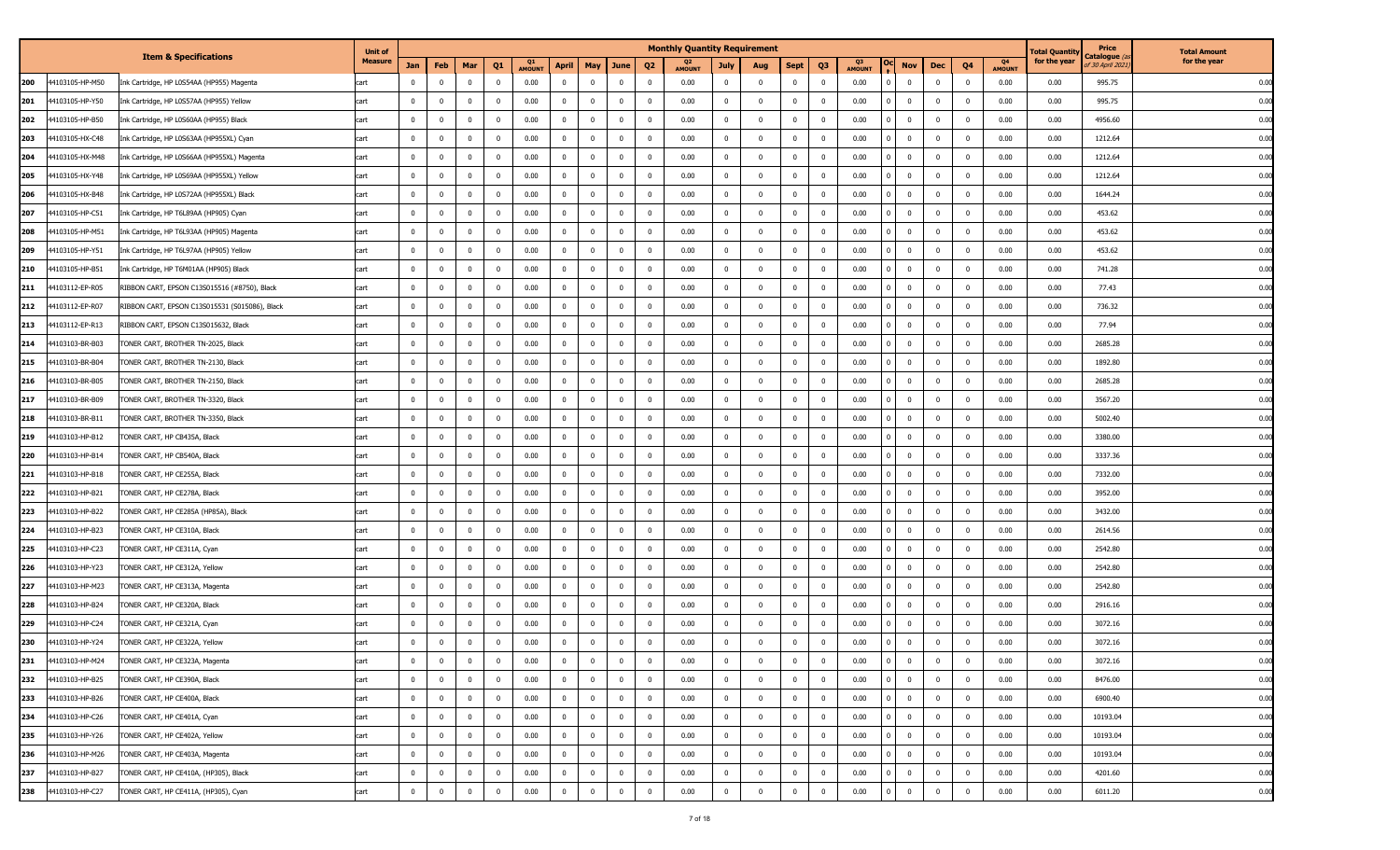|                        | <b>Item &amp; Specifications</b>                   | <b>Unit of</b> |                |                |                |                         |                     |                |                         |                |                         | <b>Monthly Quantity Requirement</b> |                |                |                         |                |                     |                         |              |                         |                     | <b>Fotal Quantit</b> | Price                                    | <b>Total Amount</b> |
|------------------------|----------------------------------------------------|----------------|----------------|----------------|----------------|-------------------------|---------------------|----------------|-------------------------|----------------|-------------------------|-------------------------------------|----------------|----------------|-------------------------|----------------|---------------------|-------------------------|--------------|-------------------------|---------------------|----------------------|------------------------------------------|---------------------|
|                        |                                                    | <b>Measure</b> | Jan            | Feb            | Mar            | Q <sub>1</sub>          | Q1<br><b>AMOUNT</b> | <b>April</b>   | May                     | June           | Q <sub>2</sub>          | Q2<br><b>AMOUNT</b>                 | July           | Aug            | <b>Sept</b>             | Q <sub>3</sub> | Q3<br><b>AMOUNT</b> | Nov                     | Dec          | Q <sub>4</sub>          | Q4<br><b>AMOUNT</b> | for the year         | C <b>atalogue</b> (a<br>of 30 April 2021 | for the year        |
| 44103103-HP-Y27<br>239 | TONER CART, HP CE412A, (HP305), Yellow             | art            | $^{\circ}$     | $\mathbf{0}$   | $\mathbf 0$    | $\overline{\mathbf{0}}$ | 0.00                | $\mathbf{0}$   | $\mathbf 0$             | $\mathbf 0$    | $\overline{\mathbf{0}}$ | 0.00                                | $\overline{0}$ | $\overline{0}$ | $\bf{0}$                | $\Omega$       | 0.00                | $\overline{0}$          | $\bf{0}$     | $\mathbf{0}$            | 0.00                | 0.00                 | 6011.20                                  | 0.00                |
| 44103103-HP-M27<br>240 | TONER CART, HP CE413A, (HP305), Magenta            | cart           | $\mathbf{0}$   | $\overline{0}$ | $\bf{0}$       | $\overline{\mathbf{0}}$ | 0.00                | $\mathbf 0$    | $\bf{0}$                | $\bf{0}$       | $\overline{\mathbf{0}}$ | 0.00                                | $\overline{0}$ | $\mathbf 0$    | $\bf{0}$                | 0              | 0.00                | $\overline{0}$          | $\mathbf 0$  | $\overline{0}$          | 0.00                | 0.00                 | 6011.20                                  | 0.00                |
| 241<br>4103103-HP-B28  | TONER CART, HP CE505A, Black                       | cart           | $\mathbf{0}$   | $\mathbf{0}$   | $\mathbf 0$    | $\overline{\mathbf{0}}$ | 0.00                | $\mathbf{0}$   | $\overline{0}$          | $\mathbf 0$    | $\overline{\mathbf{0}}$ | 0.00                                | $\overline{0}$ | $\Omega$       | $\overline{0}$          | $\Omega$       | 0.00                | $\overline{0}$          | $\mathbf 0$  | $\mathbf{0}$            | 0.00                | 0.00                 | 4466.80                                  | 0.00                |
| 242<br>4103103-HX-B28  | TONER CART, HP CE505X, Black, high cap             | cart           | $\mathbf 0$    | $\mathbf{0}$   | $\bf{0}$       | $\overline{\mathbf{0}}$ | 0.00                | $\mathbf{0}$   | $\mathbf 0$             | $\bf{0}$       | $\overline{\mathbf{0}}$ | 0.00                                | $\bf{0}$       | $\mathbf{0}$   | $\overline{0}$          | $^{\circ}$     | 0.00                | $\overline{0}$          | $\mathbf{0}$ | $\mathbf{0}$            | 0.00                | 0.00                 | 7332.00                                  | 0.00                |
| 243<br>4103103-HP-B52  | Toner Cartridge, HP CF217A (HP17A) Black Laser Jet | cart           | $\mathbf 0$    | $\mathbf 0$    | $\mathbf{0}$   | $\overline{\mathbf{0}}$ | 0.00                | $\mathbf 0$    | $\mathbf{0}$            | $\mathbf{0}$   | $\overline{\mathbf{0}}$ | 0.00                                | $\overline{0}$ | $\mathbf{0}$   | $\mathbf 0$             | $\Omega$       | 0.00                | $\mathbf 0$             | $\mathbf 0$  | $\overline{0}$          | 0.00                | 0.00                 | 3044.08                                  | 0.00                |
| 244<br>14103103-HP-B53 | Toner Cartridge, HP CF226A (HP26A) Black LaserJet  | cart           | $\mathbf{0}$   | $\mathbf{0}$   | $\mathbf 0$    | $\overline{\mathbf{0}}$ | 0.00                | $\mathbf 0$    | $\mathbf 0$             | $\bf{0}$       | $\overline{\mathbf{0}}$ | 0.00                                | $\mathbf 0$    | $\mathbf{0}$   | $\mathbf 0$             | $^{\circ}$     | 0.00                | $\overline{\mathbf{0}}$ | $\mathbf 0$  | $\overline{0}$          | 0.00                | 0.00                 | 5787.60                                  | 0.00                |
| 245<br>44103103-HP-B55 | Toner Cartridge, HP CF280A, LaserJet Pro M401/M425 | cart           | $\mathbf{0}$   | $\mathbf{0}$   | $\mathbf 0$    | $\overline{\mathbf{0}}$ | 0.00                | $\overline{0}$ | $\mathbf 0$             | $\mathbf 0$    | $\overline{\mathbf{0}}$ | 0.00                                | $\mathbf{0}$   | $\mathbf{0}$   | $\mathbf 0$             | $^{\circ}$     | 0.00                | $\overline{0}$          | $\mathbf{0}$ | $\overline{0}$          | 0.00                | 0.00                 | 5200.00                                  | 0.00                |
| 246<br>4103103-HP-B51  | TONER CART, HP CF280XC, Black                      | cart           | $\mathbf{0}$   | $\mathbf{0}$   | $\mathbf 0$    | $\overline{\mathbf{0}}$ | 0.00                | $\overline{0}$ | $\mathbf 0$             | $\bf{0}$       | $\overline{\mathbf{0}}$ | 0.00                                | $\bf{0}$       | $\mathbf{0}$   | $\overline{0}$          | $^{\circ}$     | 0.00                | $\overline{0}$          | 0            | $\overline{\mathbf{0}}$ | 0.00                | 0.00                 | 9004.32                                  | 0.00                |
| 247<br>4103103-HP-B56  | Toner Cartridge, HP CF281A (HP81A) Black LaserJet  | cart           | $\mathbf{0}$   | $\mathbf{0}$   | $\mathbf 0$    | $\overline{\mathbf{0}}$ | 0.00                | $\overline{0}$ | $\mathbf 0$             | $\mathbf 0$    | $\overline{\mathbf{0}}$ | 0.00                                | $\mathbf{0}$   | $\mathbf{0}$   | $\overline{0}$          | $^{\circ}$     | 0.00                | $\overline{0}$          | $\mathbf{0}$ | $\overline{0}$          | 0.00                | 0.00                 | 8606.00                                  | 0.00                |
| 248<br>4103103-HP-B57  | Toner Cartridge, HP CF283A (HP83A) LaserJet Black  | cart           | $^{\circ}$     | $\mathbf{0}$   | $\mathbf 0$    | $\overline{\mathbf{0}}$ | 0.00                | $\mathbf 0$    | $\mathbf 0$             | $\mathbf 0$    | $\overline{\mathbf{0}}$ | 0.00                                | $\bf{0}$       | $\mathbf{0}$   | $\mathbf 0$             | $^{\circ}$     | 0.00                | $\overline{0}$          | $\mathbf{0}$ | $\mathbf{0}$            | 0.00                | 0.00                 | 3241.70                                  | 0.00                |
| 249<br>44103103-HX-B51 | Toner Cartridge, HP CF283XC (HP83X) Black LJ       | cart           | $\mathbf{0}$   | $\mathbf{0}$   | $\mathbf 0$    | $\overline{\mathbf{0}}$ | 0.00                | $\mathbf{0}$   | $\mathbf 0$             | $\mathbf 0$    | $\overline{\mathbf{0}}$ | 0.00                                | $\mathbf{0}$   | $\mathbf{0}$   | $\overline{0}$          | $\Omega$       | 0.00                | $\overline{0}$          | $\mathbf{0}$ | $\mathbf{0}$            | 0.00                | 0.00                 | 4056.00                                  | 0.00                |
| 250<br>4103103-HP-B58  | Toner Cartridge, HP CF287A (HP87) Black            | cart           | $\mathbf{0}$   | $\mathbf{0}$   | $\mathbf 0$    | $\overline{\mathbf{0}}$ | 0.00                | $\mathbf 0$    | $\mathbf 0$             | $\mathbf 0$    | $\overline{\mathbf{0}}$ | 0.00                                | $\bf{0}$       | $\mathbf{0}$   | $\mathbf 0$             | $\Omega$       | 0.00                | $\overline{0}$          | $\mathbf{0}$ | $\overline{0}$          | 0.00                | 0.00                 | 10051.00                                 | 0.00                |
| 251<br>4103103-HX-B52  | Toner Cartridge, HP CF325XC (HP25X) Black LaserJet | cart           | $\mathbf{0}$   | $\mathbf{0}$   | $\mathbf 0$    | $\overline{\mathbf{0}}$ | 0.00                | $\overline{0}$ | $\mathbf 0$             | $\bf{0}$       | $\overline{\mathbf{0}}$ | 0.00                                | $\overline{0}$ | $\overline{0}$ | $\overline{0}$          | $^{\circ}$     | 0.00                | $\overline{0}$          | $\mathbf{0}$ | $\overline{0}$          | 0.00                | 0.00                 | 13156.00                                 | 0.00                |
| 252<br>4103103-HP-B60  | Toner Cartridge, HP CF350A Black LJ                | cart           | $\mathbf{0}$   | $\overline{0}$ | $\mathbf{0}$   | $\overline{\mathbf{0}}$ | 0.00                | $\mathbf 0$    | $\mathbf 0$             | $\mathbf{0}$   | $\overline{\mathbf{0}}$ | 0.00                                | $\mathbf 0$    | $\overline{0}$ | $\overline{0}$          | $\mathbf 0$    | 0.00                | $\overline{0}$          | $\mathbf{0}$ | $\overline{0}$          | 0.00                | 0.00                 | 2901.60                                  | 0.00                |
| 253<br>44103103-HP-C60 | Toner Cartridge, HP CF351A Cyan LJ                 | cart           | $\mathbf{0}$   | $\overline{0}$ | $\mathbf{0}$   | $\overline{\mathbf{0}}$ | 0.00                | $\overline{0}$ | $\mathbf 0$             | $\overline{0}$ | $\overline{\mathbf{0}}$ | 0.00                                | $\bf{0}$       | $\overline{0}$ | $\overline{0}$          | $^{\circ}$     | 0.00                | $\mathbf 0$             | $\mathbf{0}$ | $\overline{0}$          | 0.00                | 0.00                 | 2953.60                                  | 0.00                |
| 254<br>14103103-HP-Y60 | Toner Cartridge, HP CF352A Yellow LJ               | cart           | $\mathbf{0}$   | $\mathbf{0}$   | $\mathbf 0$    | $\overline{\mathbf{0}}$ | 0.00                | $\overline{0}$ | $\mathbf 0$             | $\mathbf 0$    | $\overline{\mathbf{0}}$ | 0.00                                | $\overline{0}$ | $\mathbf{0}$   | $\mathbf 0$             | $\Omega$       | 0.00                | $\overline{0}$          | $\mathbf{0}$ | $\overline{0}$          | 0.00                | 0.00                 | 2953.60                                  | 0.00                |
| 255<br>4103103-HP-M60  | Toner Cartridge, HP CF353A Magenta LJ              | cart           | $\mathbf{0}$   | $\mathbf{0}$   | $\mathbf{0}$   | $\overline{\mathbf{0}}$ | 0.00                | $\overline{0}$ | $\mathbf 0$             | $\mathbf 0$    | $\overline{\mathbf{0}}$ | 0.00                                | $\overline{0}$ | $\overline{0}$ | $\overline{0}$          | $^{\circ}$     | 0.00                | $\overline{0}$          | $\mathbf{0}$ | $\overline{0}$          | 0.00                | 0.00                 | 2953.60                                  | 0.00                |
| 256<br>4103103-HP-B61  | Toner Cartridge, HP CF360A (HP508A) Black LaserJet | cart           | $\mathbf{0}$   | $\overline{0}$ | $\mathbf{0}$   | $\overline{\mathbf{0}}$ | 0.00                | $\overline{0}$ | $\mathbf 0$             | $\mathbf{0}$   | $\overline{\mathbf{0}}$ | 0.00                                | $\mathbf{0}$   | $\mathbf{0}$   | $\mathbf 0$             | $\Omega$       | 0.00                | $\mathbf 0$             | $\mathbf 0$  | $\mathbf 0$             | 0.00                | 0.00                 | 7056.40                                  | 0.00                |
| 257<br>4103103-HP-C61  | Toner Cartridge, HP CF361A (HP508A) Cyan LaserJet  | cart           | $\mathbf 0$    | $\mathbf 0$    | $\bf{0}$       | $\overline{\mathbf{0}}$ | 0.00                | $\overline{0}$ | $\mathbf 0$             | $\bf{0}$       | $\overline{\mathbf{0}}$ | 0.00                                | $\overline{0}$ | $\mathbf{0}$   | $\overline{0}$          | $^{\circ}$     | 0.00                | $\overline{0}$          | $\mathbf{0}$ | $\overline{0}$          | 0.00                | 0.00                 | 8846.24                                  | 0.00                |
| 258<br>4103103-HP-Y61  | Toner Cartridge, HP CF362A (HP508A) Yellow         | cart           | $\mathbf{0}$   | $\overline{0}$ | $\bf{0}$       | $\overline{\mathbf{0}}$ | 0.00                | $\mathbf{0}$   | $\mathbf 0$             | $\bf{0}$       | $\overline{0}$          | 0.00                                | $\overline{0}$ | $\mathbf{0}$   | $\mathbf{0}$            | 0              | 0.00                | $\overline{0}$          | $\bf{0}$     | $\overline{0}$          | 0.00                | 0.00                 | 8846.24                                  | 0.00                |
| 259<br>4103103-HP-M61  | Toner Cartridge, HP CF363A (HP508A) Magenta        | cart           | $\overline{0}$ | $\mathbf{0}$   | $\bf{0}$       | $\overline{\mathbf{0}}$ | 0.00                | $\overline{0}$ | $\mathbf 0$             | $\bf{0}$       | $\overline{\mathbf{0}}$ | 0.00                                | $\overline{0}$ | $\mathbf{0}$   | $\overline{0}$          | 0              | 0.00                | $\overline{0}$          | $\mathbf 0$  | $\overline{0}$          | 0.00                | 0.00                 | 8846.24                                  | 0.00                |
| 260<br>4103103-HP-B62  | Toner Cartridge, HP CF400A (HP201A) Black          | cart           | $\mathbf{0}$   | $\overline{0}$ | $\mathbf{0}$   | $\overline{\mathbf{0}}$ | 0.00                | $\overline{0}$ | $\mathbf 0$             | $\mathbf{0}$   | $\overline{\mathbf{0}}$ | 0.00                                | $\overline{0}$ | $\overline{0}$ | $\bf{0}$                | $\Omega$       | 0.00                | $\bf{0}$                | $\mathbf 0$  | $\overline{0}$          | 0.00                | 0.00                 | 3429.78                                  | 0.00                |
| 261<br>44103103-HP-C62 | Toner Cartridge, HP CF401A (HP201A) Cyan           | cart           | $\mathbf{0}$   | $\mathbf 0$    | $\bf{0}$       | $\overline{\mathbf{0}}$ | 0.00                | $\overline{0}$ | $\mathbf 0$             | $\bf{0}$       | $\overline{\mathbf{0}}$ | 0.00                                | $\bf{0}$       | $\overline{0}$ | $\overline{\mathbf{0}}$ | 0              | 0.00                | $\overline{\mathbf{0}}$ | $\mathbf{0}$ | $\overline{0}$          | 0.00                | 0.00                 | 4043.83                                  | 0.00                |
| 262<br>44103103-HP-Y62 | Toner Cartridge, HP CF402A (HP201A) Yellow         | cart           | $\mathbf{0}$   | $\mathbf{0}$   | $\mathbf 0$    | $\overline{\mathbf{0}}$ | 0.00                | $\overline{0}$ | $\mathbf 0$             | $\mathbf 0$    | $\overline{\mathbf{0}}$ | 0.00                                | $\overline{0}$ | $\mathbf{0}$   | $\mathbf 0$             | $^{\circ}$     | 0.00                | $\overline{0}$          | $\bf{0}$     | $\overline{0}$          | 0.00                | 0.00                 | 4043.83                                  | 0.00                |
| 263<br>4103103-HP-M62  | Toner Cartridge, HP CF403A (HP201A) Magenta        | cart           | $\mathbf{0}$   | $\mathbf{0}$   | $\bf{0}$       | $\overline{\mathbf{0}}$ | 0.00                | $\overline{0}$ | $\mathbf 0$             | $\bf{0}$       | $\overline{\mathbf{0}}$ | 0.00                                | $\overline{0}$ | $\mathbf{0}$   | $\mathbf 0$             | 0              | 0.00                | $\overline{0}$          | $\mathbf{0}$ | $\overline{0}$          | 0.00                | 0.00                 | 4043.83                                  | 0.00                |
| 264<br>4103103-HP-B63  | Toner Cartridge, HP CF410A (HP410A) black          | cart           | $\mathbf{0}$   | $\mathbf{0}$   | $\mathbf{0}$   | $\overline{\mathbf{0}}$ | 0.00                | $\overline{0}$ | $\mathbf 0$             | $\mathbf{0}$   | $\overline{\mathbf{0}}$ | 0.00                                | $\mathbf{0}$   | $\mathbf{0}$   | $\mathbf 0$             | $\Omega$       | 0.00                | $\mathbf 0$             | $\mathbf 0$  | $\overline{0}$          | 0.00                | 0.00                 | 4440.80                                  | 0.00                |
| 265<br>4103103-HX-B54  | Toner Cartridge, HP CF410XC (HP410XC) black        | cart           | $\mathbf{0}$   | $\overline{0}$ | $\bf{0}$       | $\overline{\mathbf{0}}$ | 0.00                | $\mathbf{0}$   | $\mathbf 0$             | $\bf{0}$       | $\overline{\mathbf{0}}$ | 0.00                                | $\bf{0}$       | $\mathbf{0}$   | $\overline{\mathbf{0}}$ | 0              | 0.00                | $\overline{\mathbf{0}}$ | $\mathbf{0}$ | $\mathbf{0}$            | 0.00                | 0.00                 | 7441.20                                  | 0.00                |
| 266<br>4103103-HP-C63  | Toner Cartridge, HP CF411A (HP410A) cyan           | cart           | $^{\circ}$     | $\mathbf{0}$   | $\mathbf 0$    | $\overline{\mathbf{0}}$ | 0.00                | $\mathbf{0}$   | $\mathbf 0$             | $\mathbf 0$    | $\overline{\mathbf{0}}$ | 0.00                                | $\overline{0}$ | $\Omega$       | $\overline{0}$          | $^{\circ}$     | 0.00                | $\overline{0}$          | $\mathbf{0}$ | $\mathbf{0}$            | 0.00                | 0.00                 | 5616.00                                  | 0.00                |
| 267<br>4103103-HX-C54  | Toner Cartridge, HP CF411XC (HP410XC) cyan         | cart           | $\mathbf 0$    | $\mathbf 0$    | $\bf{0}$       | $\overline{\mathbf{0}}$ | 0.00                | $\mathbf 0$    | $\mathbf 0$             | $\bf{0}$       | $\overline{\mathbf{0}}$ | 0.00                                | $\bf{0}$       | $\mathbf{0}$   | $\overline{0}$          | 0              | 0.00                | $\mathbf 0$             | $^{\circ}$   | $\overline{0}$          | 0.00                | 0.00                 | 7472.40                                  | 0.00                |
| 268<br>4103103-HP-Y63  | Toner Cartridge, HP CF412A (HP410A) yellow         | cart           | $^{\circ}$     | $\mathbf{0}$   | $\mathbf 0$    | $\overline{\mathbf{0}}$ | 0.00                | $\mathbf 0$    | $\mathbf 0$             | $\mathbf 0$    | $\overline{\mathbf{0}}$ | 0.00                                | $\mathbf{0}$   | $\Omega$       | $\overline{0}$          | $\Omega$       | 0.00                | $\overline{0}$          | $\mathbf{0}$ | $\mathbf{0}$            | 0.00                | 0.00                 | 5616.00                                  | 0.00                |
| 269<br>44103103-HX-Y54 | Toner Cartridge, HP CF412XC (HP410XC) yellow       | cart           | $\mathbf 0$    | $\mathbf 0$    | $\bf{0}$       | $\overline{\mathbf{0}}$ | 0.00                | $\mathbf 0$    | $\mathbf 0$             | $\bf{0}$       | $\overline{\mathbf{0}}$ | 0.00                                | $\bf{0}$       | $\mathbf{0}$   | $\bf{0}$                | $^{\circ}$     | 0.00                | $\overline{0}$          | $\mathbf{0}$ | $\overline{\mathbf{0}}$ | 0.00                | 0.00                 | 7472.40                                  | 0.00                |
| 270<br>44103103-HP-M63 | Toner Cartridge, HP CF413A (HP410A) magenta        |                | $^{\circ}$     |                | $^{\circ}$     | $\mathbf 0$             | 0.00                | 0              | $^{\circ}$              | $\mathbf 0$    | $\mathbf 0$             | 0.00                                | $^{\circ}$     |                |                         |                | $0.00\,$            | 0                       |              | $\mathbf 0$             | 0.00                | 0.00                 | 5616.00                                  | 0.00                |
| 271<br>44103103-HX-M54 | Toner Cartridge, HP CF413XC (HP410XC) magenta      | cart           | $\mathbf 0$    | $\overline{0}$ | $\mathbf{0}$   | $\overline{\mathbf{0}}$ | 0.00                | $\mathbf 0$    | $\mathbf{0}$            | $\bf{0}$       | $\overline{\mathbf{0}}$ | 0.00                                | $\overline{0}$ | $^{\circ}$     | $\bf{0}$                | $\mathbf 0$    | 0.00                | $\overline{0}$          | $\bf{0}$     | $\mathbf{0}$            | 0.00                | 0.00                 | 7472.40                                  | 0.00                |
| 272<br>44103103-HP-B34 | TONER CART, HP Q2612A, Black                       | cart           | $\mathbf{0}$   | $\overline{0}$ | $\mathbf{0}$   | $\overline{0}$          | 0.00                | $\overline{0}$ | $\mathbf{0}$            | $\mathbf{0}$   | $\overline{\mathbf{0}}$ | 0.00                                | $\overline{0}$ | $\mathbf{0}$   | $\bf{0}$                | $\bf{0}$       | 0.00                | $\overline{0}$          | $\bf{0}$     | $\overline{0}$          | 0.00                | 0.00                 | 3900.00                                  | 0.00                |
| 273<br>44103103-HP-B48 | TONER CART, HP Q7553A, Black                       | cart           | $\mathbf{0}$   | $\overline{0}$ | $\overline{0}$ | $\overline{\mathbf{0}}$ | 0.00                | $\mathbf 0$    | $\mathbf 0$             | $\overline{0}$ | $\overline{\mathbf{0}}$ | 0.00                                | $\overline{0}$ | $\overline{0}$ | $\bf{0}$                | $\bf{0}$       | 0.00                | $\bf{0}$                | $\bf{0}$     | $\overline{0}$          | 0.00                | 0.00                 | 4399.20                                  | 0.00                |
| 274<br>44103103-SA-B06 | TONER CART, SAMSUNG MLT-D101S, Black               | cart           | $\mathbf{0}$   | $\overline{0}$ | $\mathbf{0}$   | $\overline{0}$          | 0.00                | $\overline{0}$ | $\overline{\mathbf{0}}$ | $\mathbf{0}$   | $\overline{\mathbf{0}}$ | 0.00                                | $\mathbf{0}$   | $\mathbf{0}$   | $\mathbf 0$             | $\mathbf{0}$   | 0.00                | $\overline{0}$          | $\bf{0}$     | $\mathbf 0$             | 0.00                | 0.00                 | 3406.00                                  | 0.00                |
| 275<br>44103103-SA-B07 | TONER CART, SAMSUNG MLT-D103S, Black               | cart           | $\mathbf{0}$   | $\overline{0}$ | $\mathbf{0}$   | $\overline{\mathbf{0}}$ | 0.00                | $\mathbf 0$    | $\mathbf 0$             | $\overline{0}$ | $\overline{\mathbf{0}}$ | 0.00                                | $\overline{0}$ | $\mathbf{0}$   | $\bf{0}$                | $\mathbf 0$    | 0.00                | $\mathbf 0$             | $\bf{0}$     | $\mathbf{0}$            | 0.00                | 0.00                 | 2350.40                                  | 0.00                |
| 276<br>44103103-SA-B08 | TONER CART, SAMSUNG MLT-D104S, Black               | cart           | $\bf{0}$       | $\overline{0}$ | $\overline{0}$ | $\overline{\mathbf{0}}$ | 0.00                | $\overline{0}$ | $\bf{0}$                | $\overline{0}$ | $\overline{\mathbf{0}}$ | 0.00                                | $\overline{0}$ | $\overline{0}$ | $\bf{0}$                | $\bf{0}$       | 0.00                | $\bf{0}$                | $\bf{0}$     | $\overline{0}$          | 0.00                | 0.00                 | 2454.40                                  | 0.00                |
| 277<br>44103103-SA-B09 | TONER CART, SAMSUNG MLT-D105L, Black               | cart           | $\mathbf 0$    | $\overline{0}$ | $\overline{0}$ | $\overline{\mathbf{0}}$ | 0.00                | $\mathbf 0$    | $\mathbf 0$             | $\overline{0}$ | $\overline{\mathbf{0}}$ | 0.00                                | $\mathbf 0$    | $\overline{0}$ | $\mathbf 0$             | $\bf{0}$       | 0.00                | $\overline{0}$          | $\bf{0}$     | $\mathbf 0$             | 0.00                | 0.00                 | 3380.00                                  | 0.00                |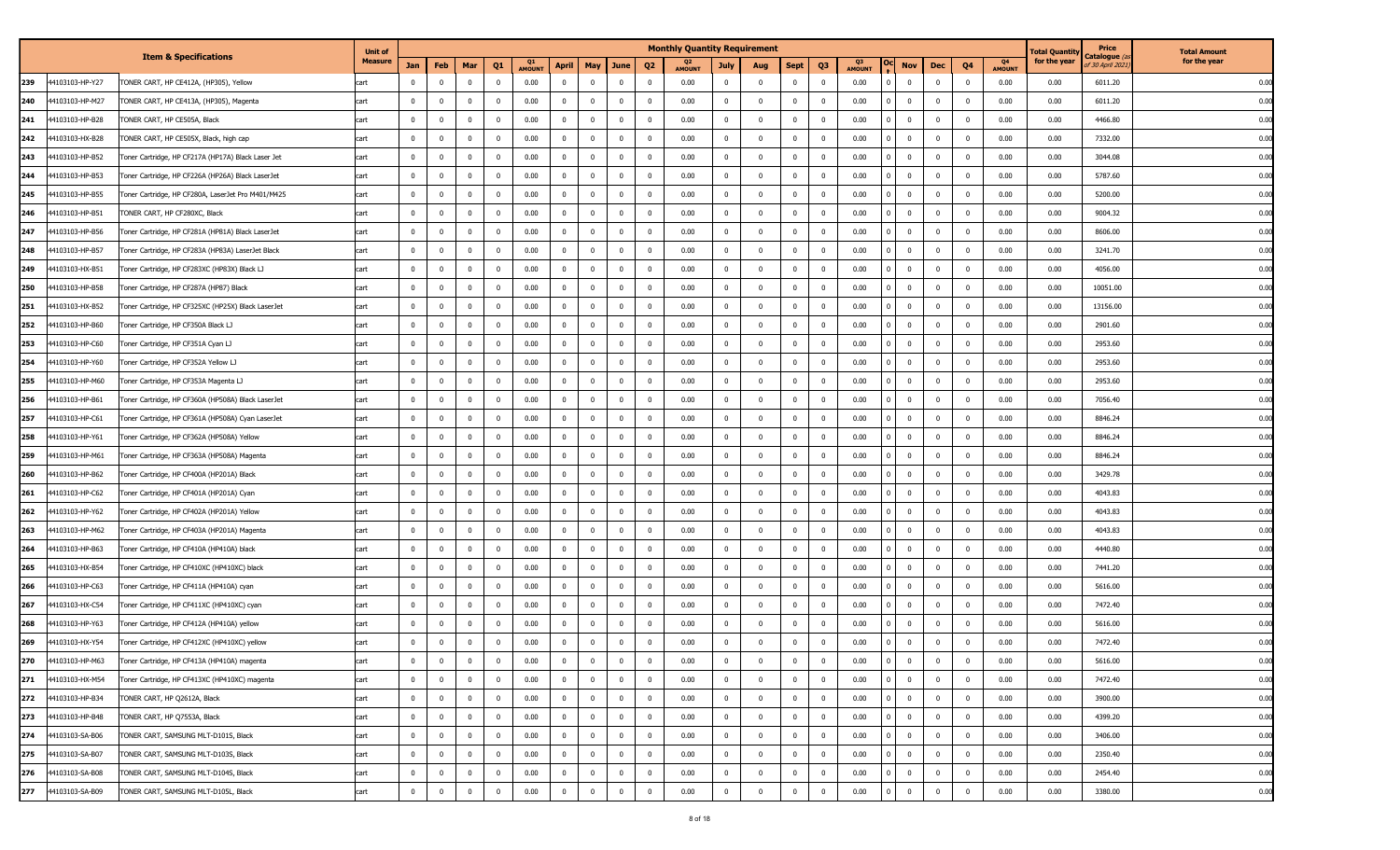|                 |                                  |                                                                  | <b>Unit of</b> |                |              |                |                         |              |                         |                |              |                         | <b>Monthly Quantity Requirement</b> |              |                |                         |                |              |            |                |                         |                         |                                 | Total Quantity | Price                                 | <b>Total Amount</b> |
|-----------------|----------------------------------|------------------------------------------------------------------|----------------|----------------|--------------|----------------|-------------------------|--------------|-------------------------|----------------|--------------|-------------------------|-------------------------------------|--------------|----------------|-------------------------|----------------|--------------|------------|----------------|-------------------------|-------------------------|---------------------------------|----------------|---------------------------------------|---------------------|
|                 |                                  | <b>Item &amp; Specifications</b>                                 | <b>Measure</b> | Jan            | Feb          | Mar            | Q <sub>1</sub>          | Q1<br>AMOUN1 | April                   | May            | June         | Q <sub>2</sub>          | <b>AMOUNT</b>                       | July         | Aug            | <b>Sept</b>             | Q <sub>3</sub> | Q3<br>AMOUNT |            | Nov            | Dec                     | Q <sub>4</sub>          | Q <sub>4</sub><br><b>AMOUNT</b> | for the year   | Catalogue <i>(</i><br>f 30 April 2021 | for the year        |
| 278             | 44103103-SA-B14                  | TONER CART, Samsung MLT-D108S, Black                             | cart           | $\mathbf 0$    | $^{\circ}$   | $\mathbf{0}$   | $\overline{\mathbf{0}}$ | 0.00         | $\mathbf 0$             | $\bf{0}$       | $\bf{0}$     | $\overline{\mathbf{0}}$ | 0.00                                | $\mathbf{0}$ | $\mathbf 0$    | $\bf{0}$                | $\overline{0}$ | 0.00         |            | $\overline{0}$ | $\mathbf 0$             | $\overline{\mathbf{0}}$ | 0.00                            | 0.00           | 2875.58                               | 0.00                |
| 279             | 44103103-SA-B21                  | TONER CART, Samsung MLT-D203E, Black                             | cart           | $\mathbf 0$    | $\mathbf 0$  | $\bf{0}$       | $\overline{\mathbf{0}}$ | 0.00         | $\overline{0}$          | $\overline{0}$ | $\bf{0}$     | $\overline{\mathbf{0}}$ | 0.00                                | $\bf{0}$     | $\mathbf 0$    | $\overline{0}$          | $\mathbf 0$    | 0.00         |            | $\overline{0}$ | $\mathbf 0$             | $\overline{\mathbf{0}}$ | 0.00                            | 0.00           | 7259.20                               | 0.00                |
| 280             | 44103103-SA-B18                  | TONER CART, Samsung MLT-D203L, Black                             | cart           | $\bf{0}$       | $\Omega$     | $\mathbf 0$    | $\overline{\mathbf{0}}$ | 0.00         | $\overline{0}$          | $\Omega$       | $\bf{0}$     | 0                       | 0.00                                | $^{\circ}$   | $\mathbf 0$    | $\mathbf 0$             | $\mathbf{0}$   | 0.00         |            | $\pmb{0}$      | $\mathbf 0$             | $\overline{\mathbf{0}}$ | 0.00                            | 0.00           | 3458.00                               | 0.00                |
| 281             | 44103103-SA-B20                  | TONER CART, Samsung MLT-D203U, Black                             | cart           | $\bf{0}$       | $\mathbf 0$  | $\mathbf 0$    | $\overline{\mathbf{0}}$ | 0.00         | $\mathbf 0$             | $\overline{0}$ | $\bf{0}$     | $\overline{\mathbf{0}}$ | 0.00                                | $\mathbf{0}$ | $\mathbf 0$    | $\overline{0}$          | $\mathbf 0$    | 0.00         |            | $\pmb{0}$      | $\mathbf 0$             | $\overline{\mathbf{0}}$ | 0.00                            | 0.00           | 6442.80                               | 0.00                |
| 282             | 44103103-SA-B12                  | TONER CART, SAMSUNG MLT-D205E, Black                             | cart           | $\bf{0}$       | $\Omega$     | $\mathbf 0$    | $\overline{\mathbf{0}}$ | 0.00         | $\mathbf 0$             | $\mathbf{0}$   | $\mathbf 0$  | $\overline{0}$          | 0.00                                | $\mathbf{0}$ | $\mathbf 0$    | $\mathbf 0$             | $\mathbf 0$    | 0.00         |            | $\mathbf 0$    | $\mathbf{0}$            | $\overline{\mathbf{0}}$ | 0.00                            | 0.00           | 7321.14                               | 0.00                |
| 283             | 44103103-SA-B05                  | TONER CART, SAMSUNG MLT-D205L, Black                             | cart           | $\bf{0}$       | $\mathbf 0$  | $\bf{0}$       | $\overline{\mathbf{0}}$ | 0.00         | $\overline{0}$          | $\overline{0}$ | $\bf{0}$     | $\overline{0}$          | 0.00                                | $\bf{0}$     | $\mathbf 0$    | $\overline{0}$          | $\mathbf{0}$   | 0.00         |            | $\overline{0}$ | $\overline{0}$          | $\overline{\mathbf{0}}$ | 0.00                            | 0.00           | 3962.24                               | 0.00                |
| 284             | 44103103-SA-B10                  | TONER CART, SAMSUNG SCX-D6555A, Black                            | cart           | $\bf{0}$       | $^{\circ}$   | $\overline{0}$ | $\overline{\mathbf{0}}$ | 0.00         | $\overline{0}$          | $\mathbf{0}$   | $\bf{0}$     | $\overline{\mathbf{0}}$ | 0.00                                | $\mathbf{0}$ | $\mathbf 0$    | $\overline{0}$          | $\bf{0}$       | 0.00         |            | $\mathbf 0$    | $\mathbf 0$             | $\overline{\mathbf{0}}$ | 0.00                            | 0.00           | 4066.40                               | 0.00                |
| 285             | 44103103-BR-B15                  | TONER CART, BROTHER TN-3478, Black                               | cart           | $\bf{0}$       | $\mathbf 0$  | $\bf{0}$       | $\overline{\mathbf{0}}$ | 0.00         | $\overline{0}$          | $\overline{0}$ | $\bf{0}$     | $\overline{\mathbf{0}}$ | 0.00                                | $\bf{0}$     | $\mathbf 0$    | $\overline{0}$          | $\mathbf{0}$   | 0.00         |            | $\mathbf 0$    | $\mathbf 0$             | $\overline{\mathbf{0}}$ | 0.00                            | 0.00           | 6370.00                               | 0.00                |
| 286             | 44103103-CA-B00                  | TONER CART, CANON CRG 324 II                                     | cart           | $\bf{0}$       | $\mathbf 0$  | $\mathbf 0$    | $\overline{\mathbf{0}}$ | 0.00         | $\mathbf 0$             | $\mathbf{0}$   | $\bf{0}$     | $\mathbf 0$             | 0.00                                | $\mathbf{0}$ | $\overline{0}$ | $\mathbf 0$             | $\mathbf 0$    | 0.00         |            | $\pmb{0}$      | $\pmb{0}$               | $\overline{\mathbf{0}}$ | 0.00                            | 0.00           | 13399.36                              | 0.00                |
|                 |                                  | AUDIO AND VISUAL EQUIPMENT AND SUPPLIES                          |                |                |              |                |                         |              |                         |                |              |                         |                                     |              |                |                         |                |              |            |                |                         |                         |                                 |                |                                       |                     |
| 287             | 45121517-DO-C02                  | DOCUMENT CAMERA, 8 MP                                            | unit           | $\bf{0}$       | $\mathbf 0$  | $\bf{0}$       | $\overline{0}$          | 0.00         | $\overline{\mathbf{0}}$ | $\overline{0}$ | $\mathbf{0}$ | $\mathbf 0$             | 0.00                                | $\mathbf{0}$ | $\overline{0}$ | $\overline{0}$          | $\mathbf{0}$   | 0.00         | $\Omega$   | $\bf{0}$       | $\mathbf 0$             | $\overline{\mathbf{0}}$ | 0.00                            | 0.00           | 23623.60                              | 0.00                |
| 288             | 45111609-MM-P01                  | MULTIMEDIA PROJECTOR                                             | unit           | $\bf{0}$       | $\mathbf 0$  | $\overline{0}$ | $\overline{\mathbf{0}}$ | 0.00         | $\mathbf 0$             | $\overline{0}$ | $\mathbf 0$  | $\overline{\mathbf{0}}$ | 0.00                                | $\mathbf{0}$ | $\overline{0}$ | $\bf{0}$                | $\mathbf{0}$   | 0.00         |            | $\pmb{0}$      | $\bf{0}$                | $\overline{\mathbf{0}}$ | 0.00                            | 0.00           | 17472.00                              | 0.00                |
|                 | <b>FLAG OR ACCESSORIES</b>       |                                                                  |                |                |              |                |                         |              |                         |                |              |                         |                                     |              |                |                         |                |              |            |                |                         |                         |                                 |                |                                       |                     |
| 289             | 55121905-PH-F01                  | PHILIPPINE NATIONAL FLAG                                         | piece          | $\overline{2}$ |              | $\mathbf 0$    | $\overline{2}$          | 569.68       | $\overline{0}$          | $\overline{0}$ | $\bf{0}$     | $\overline{\mathbf{0}}$ | 0.00                                | $^{\circ}$   | $\Omega$       | $\mathbf 0$             | $\mathbf 0$    | 0.00         | $\Omega$   | $\mathbf 0$    | $\mathbf 0$             | $\overline{\mathbf{0}}$ | 0.00                            | 2.00           | 284.84                                | 569.6               |
|                 | <b>PRINTED PUBLICATIONS</b>      |                                                                  |                |                |              |                |                         |              |                         |                |              |                         |                                     |              |                |                         |                |              |            |                |                         |                         |                                 |                |                                       |                     |
| 290             | 55101524-RA-H01                  | HANDBOOK (RA 9184), 8th edition                                  | book           | $\bf{0}$       | $^{\circ}$   | $\mathbf 0$    | $\overline{0}$          | 0.00         | $\overline{\mathbf{0}}$ | $\overline{0}$ | $\mathbf{0}$ | $\mathbf 0$             | 0.00                                | $\mathbf 0$  | $\overline{0}$ | $\overline{\mathbf{0}}$ | $\overline{0}$ | 0.00         | $\Omega$   | $\mathbf 0$    | $\overline{\mathbf{0}}$ | $\overline{\mathbf{0}}$ | 0.00                            | 0.00           | 37.21                                 | 0.00                |
|                 | <b>FIRE FIGHTING EQUIPMENT</b>   |                                                                  |                |                |              |                |                         |              |                         |                |              |                         |                                     |              |                |                         |                |              |            |                |                         |                         |                                 |                |                                       |                     |
| 291             | 46191601-FE-M01                  | FIRE EXTINGUISHER, dry chemical                                  | unit           | $\bf{0}$       | $^{\circ}$   | $\bf{0}$       | $\overline{\mathbf{0}}$ | 0.00         | $\overline{0}$          | $\overline{0}$ | $\bf{0}$     | $\mathbf 0$             | 0.00                                | $\mathbf{0}$ | $\overline{0}$ | $\overline{0}$          | $\mathbf{0}$   | 0.00         |            | $\mathbf 0$    | $\bf{0}$                | $\overline{\mathbf{0}}$ | 0.00                            | 0.00           | 1144.00                               | 0.00                |
| 292             | 46191601-FE-H01                  | FIRE EXTINGUISHER, pure HCFC                                     | unit           | $\mathbf 0$    |              | $\mathbf 0$    | $\overline{\mathbf{0}}$ | 0.00         | $\mathbf 0$             | $\overline{0}$ | $\bf{0}$     | $\overline{\mathbf{0}}$ | 0.00                                | $\mathbf{0}$ | $\mathbf 0$    | $\mathbf 0$             | $\bf{0}$       | 0.00         |            | $\pmb{0}$      | $\mathbf 0$             | $\overline{\mathbf{0}}$ | 0.00                            | 0.00           | 5613.25                               | 0.00                |
|                 | <b>CONSUMER ELECTRONICS</b>      |                                                                  |                |                |              |                |                         |              |                         |                |              |                         |                                     |              |                |                         |                |              |            |                |                         |                         |                                 |                |                                       |                     |
| 293             | 52161535-DV-R01                  | DIGITAL VOICE RECORDER                                           | unit           | $\overline{2}$ | $\mathbf 0$  | $\overline{0}$ | $\overline{2}$          | 12,831.28    | $\overline{\mathbf{0}}$ | $\overline{0}$ | $\bf{0}$     | $\overline{0}$          | 0.00                                | $\bf{0}$     | $\mathbf 0$    | $\overline{0}$          | $\overline{0}$ | 0.00         |            | $\pmb{0}$      | $\overline{\mathbf{0}}$ | $\overline{\mathbf{0}}$ | 0.00                            | 2.00           | 6415.64                               | 12831.2             |
|                 | <b>FURNITURE AND FURNISHINGS</b> |                                                                  |                |                |              |                |                         |              |                         |                |              |                         |                                     |              |                |                         |                |              |            |                |                         |                         |                                 |                |                                       |                     |
| 294             | 56101504-CM-B01                  | MONOBLOC CHAIR, beige                                            | piece          | $\overline{2}$ | $\Omega$     | $\overline{0}$ | $\overline{2}$          | 607.36       | $\overline{0}$          | $\bf{0}$       | $\bf{0}$     | $\overline{\mathbf{0}}$ | 0.00                                | $\mathbf{0}$ | $\overline{0}$ | $\bf{0}$                | $\mathbf{0}$   | 0.00         |            | $\bf{0}$       | $\mathbf 0$             | $\overline{\mathbf{0}}$ | 0.00                            | 2.00           | 303.68                                | 607.3               |
| 295             | 56101504-CM-W01                  | MONOBLOC CHAIR, white                                            | piece          | $\bf{0}$       | $^{\circ}$   | $\overline{0}$ | $\overline{\mathbf{0}}$ | 0.00         | $\bf{0}$                | $\overline{0}$ | $\mathbf 0$  | $\overline{\mathbf{0}}$ | 0.00                                | $\bf{0}$     | $\mathbf 0$    | $\bf{0}$                | $\mathbf{0}$   | 0.00         |            | $\mathbf 0$    | $\mathbf 0$             | $\overline{\mathbf{0}}$ | 0.00                            | 0.00           | 301.60                                | 0.00                |
| 296             | 56101519-TM-S01                  | MONOBLOC TABLE, white                                            | unit           | $\bf{0}$       | $^{\circ}$   | $\overline{0}$ | $\overline{\mathbf{0}}$ | 0.00         | $\overline{0}$          | $\mathbf 0$    | $\bf{0}$     | $\overline{\mathbf{0}}$ | 0.00                                | $\mathbf{0}$ | $\mathbf 0$    | $\bf{0}$                | $\bf{0}$       | 0.00         |            | $\pmb{0}$      | $\mathbf 0$             | $\overline{\mathbf{0}}$ | 0.00                            | 0.00           | 1235.52                               | 0.00                |
| 297             | 56101519-TM-S02                  | MONOBLOC TABLE, beige                                            | unit           | $\bf{0}$       | $\Omega$     | $\pmb{0}$      | $\overline{\mathbf{0}}$ | 0.00         | $\mathbf 0$             | $\Omega$       | $\mathbf 0$  | $\overline{\mathbf{0}}$ | 0.00                                | $\bf{0}$     | $\mathbf{0}$   | $\mathbf 0$             | $\mathbf{0}$   | 0.00         | $\Omega$   | $\pmb{0}$      | $\mathbf 0$             | $\overline{\mathbf{0}}$ | 0.00                            | 0.00           | 1088.88                               | 0.00                |
|                 |                                  | ARTS AND CRAFTS EQUIPMENT AND ACCESSORIES AND SUPPLIES           |                |                |              |                |                         |              |                         |                |              |                         |                                     |              |                |                         |                |              |            |                |                         |                         |                                 |                |                                       |                     |
| 298             | 60121413-CB-P01                  | CLEARBOOK, 20 Transparent pockets, A4                            | piece          | $\bf{0}$       | $^{\circ}$   | $\mathbf 0$    | $\overline{\mathbf{0}}$ | 0.00         | $\overline{0}$          | $\mathbf 0$    | $\bf{0}$     | $\overline{\mathbf{0}}$ | 0.00                                | $\mathbf{0}$ | $\mathbf 0$    | $\overline{0}$          | $\mathbf{0}$   | 0.00         |            | $\bf{0}$       | $\bf{0}$                | $\overline{\mathbf{0}}$ | 0.00                            | 0.00           | 37.04                                 | 0.00                |
| 299             | 60121413-CB-P02                  | CLEARBOOK, 20 Transparent pockets, Legal                         | piece          | $\bf{0}$       | $^{\circ}$   | $\mathbf 0$    | $\overline{\mathbf{0}}$ | 0.00         | $\mathbf 0$             | $\bf{0}$       | $\bf{0}$     | $\overline{\mathbf{0}}$ | 0.00                                | $^{\circ}$   | $\mathbf 0$    | $\mathbf 0$             | $\mathbf{0}$   | 0.00         |            | $\mathbf 0$    | $\mathbf 0$             | $\overline{\mathbf{0}}$ | 0.00                            | 0.00           | 38.41                                 | 0.00                |
| 300             | 60121534-ER-P01                  | ERASER, plastic/rubber                                           | piece          | $\bf{0}$       | $\mathbf 0$  | $\bf{0}$       | $\overline{\mathbf{0}}$ | 0.00         | $\overline{0}$          | $\overline{0}$ | $\bf{0}$     | $\overline{\mathbf{0}}$ | 0.00                                | $\bf{0}$     | $\mathbf 0$    | $\overline{0}$          | $\overline{0}$ | 0.00         |            | $\mathbf 0$    | $\overline{\mathbf{0}}$ | $\overline{\mathbf{0}}$ | 0.00                            | 0.00           | 4.37                                  | 0.00                |
| 301             | 60121524-SP-G01                  | SIGN PEN, black                                                  | oiece          | $\mathbf 0$    |              | $\mathbf 0$    | $\mathbf 0$             | 0.00         | $\mathbf 0$             |                | $\mathbf 0$  | $\Omega$                | 0.00                                |              |                | $\Omega$                | $\mathbf{0}$   | 0.00         |            | $\Omega$       | $\mathbf 0$             | $\sqrt{ }$              | 0.00                            | 0.00           | 20.26                                 | 0.00                |
| 302             | 60121524-SP-G02                  | SIGN PEN, blue                                                   | piece          | $\bf{0}$       | $\mathbf{0}$ | $\overline{0}$ | $\overline{0}$          | 0.00         | $\mathbf 0$             | $\overline{0}$ | $\bf{0}$     | $\overline{0}$          | 0.00                                | $\mathbf{0}$ | $\overline{0}$ | $\overline{0}$          | $\overline{0}$ | 0.00         |            | $\overline{0}$ | $\overline{0}$          | $\overline{\mathbf{0}}$ | 0.00                            | 0.00           | 20.26                                 | 0.00                |
| 303             | 60121524-SP-G03                  | SIGN PEN, red                                                    | piece          | $\bf{0}$       | $^{\circ}$   | $\overline{0}$ | $\overline{\mathbf{0}}$ | 0.00         | $\overline{0}$          | $\Omega$       | $\bf{0}$     | 0                       | 0.00                                | $^{\circ}$   | $\mathbf 0$    | $\overline{0}$          | $\bf{0}$       | 0.00         |            | $\mathbf 0$    | $\mathbf 0$             | $\overline{\mathbf{0}}$ | 0.00                            | 0.00           | 20.26                                 | 0.00                |
| 304             | 60121124-WR-P01                  | WRAPPING PAPER, kraft                                            | pack           | $\bf{0}$       | $\mathbf 0$  | $\overline{0}$ | $\overline{\mathbf{0}}$ | 0.00         | $\mathbf 0$             | $\overline{0}$ | $\mathbf 0$  | $\overline{0}$          | 0.00                                | $\mathbf{0}$ | $\mathbf 0$    | $\overline{0}$          | $\overline{0}$ | 0.00         | $\sqrt{ }$ | $\overline{0}$ | $\mathbf 0$             | $\overline{\mathbf{0}}$ | 0.00                            | 0.00           | 154.84                                | 0.00                |
| <b>SOFTWARE</b> |                                  |                                                                  |                |                |              |                |                         |              |                         |                |              |                         |                                     |              |                |                         |                |              |            |                |                         |                         |                                 |                |                                       |                     |
|                 | 43231513-SFT-001                 | Business function specific software                              | license        | $\bf{0}$       | $^{\circ}$   | $\overline{0}$ | $\overline{\mathbf{0}}$ | 0.00         | $\overline{0}$          | $\overline{0}$ | $\mathbf 0$  | $\overline{0}$          | 0.00                                | $\mathbf{0}$ | $\mathbf 0$    | $\overline{0}$          | $\overline{0}$ | 0.00         | $\Omega$   | $\mathbf 0$    | $\bf{0}$                | $\overline{\mathbf{0}}$ | 0.00                            | 0.00           | 0.00                                  | 0.00                |
|                 | 43231602-SFT-002                 | Finance accounting and enterprise resource planning ERP software | license        | $\bf{0}$       | $\mathbf 0$  | $\bf{0}$       | $\overline{\mathbf{0}}$ | 0.00         | $\overline{\mathbf{0}}$ | $\overline{0}$ | $\bf{0}$     | $\mathbf 0$             | 0.00                                | $\mathbf{0}$ | $\mathbf 0$    | $\overline{0}$          | $\mathbf{0}$   | 0.00         | $\Omega$   | $\bf{0}$       | $\bf{0}$                | $\overline{\mathbf{0}}$ | 0.00                            | 0.00           | 0.00                                  | 0.00                |
|                 | 43232004-SFT-003                 | Computer game or entertainment software                          | license        | $\bf{0}$       | $^{\circ}$   | $\bf{0}$       | $\overline{\mathbf{0}}$ | 0.00         | $\overline{0}$          | $\overline{0}$ | $\bf{0}$     | $\mathbf 0$             | 0.00                                | $\bf{0}$     | $\mathbf 0$    | $\bf{0}$                | $\mathbf{0}$   | 0.00         |            | $\mathbf 0$    | $\bf{0}$                | $\overline{\mathbf{0}}$ | 0.00                            | 0.00           | 0.00                                  | 0.00                |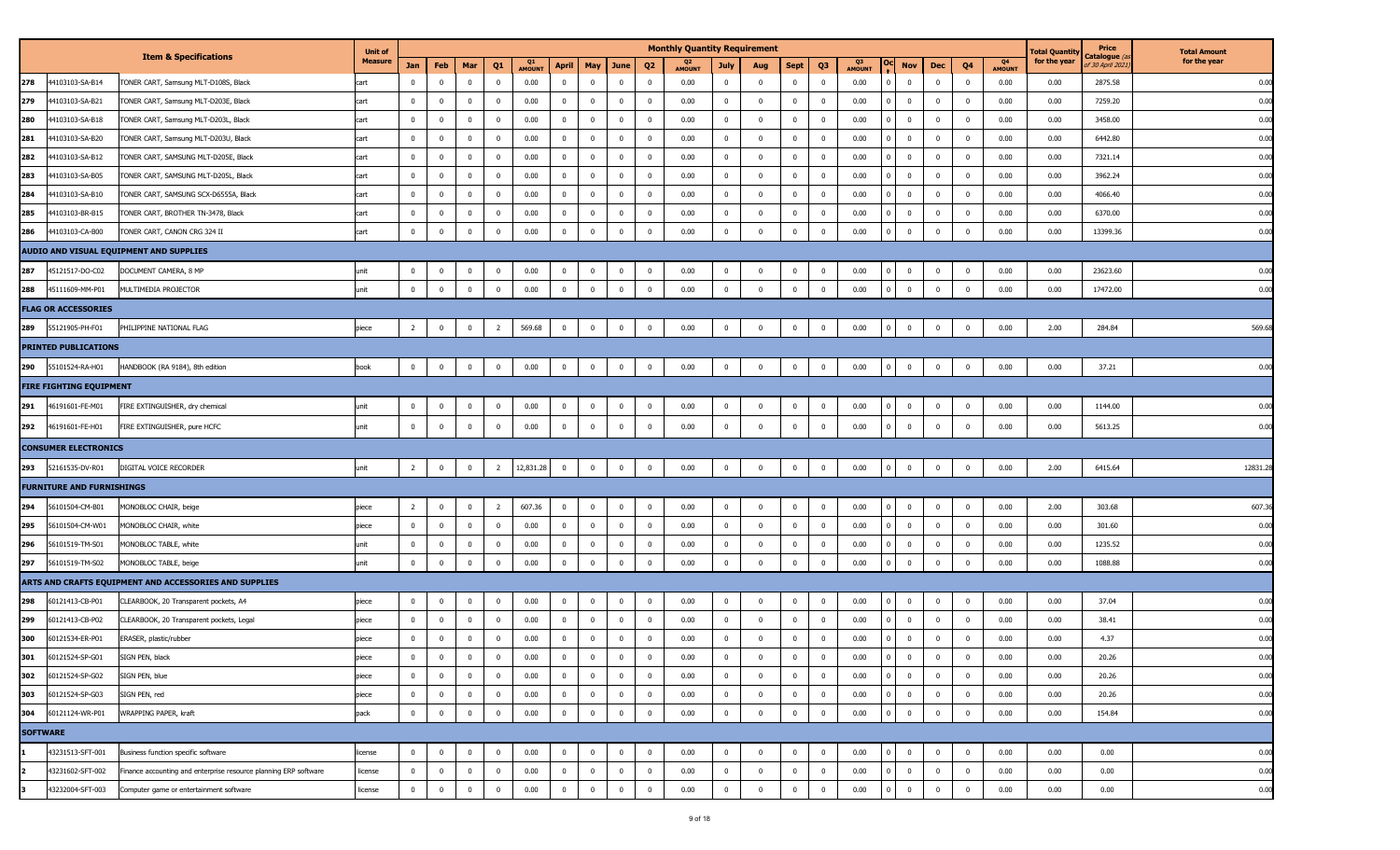|                        |                                                                                                                                   | <b>Unit of</b> |                |                |                |                         |                     |                |              |                |                         | <b>Monthly Quantity Requirement</b> |                |                |              |                |              |                         |              |                         |                                 | <b>Fotal Quantity</b> | Price                                  | <b>Total Amount</b> |
|------------------------|-----------------------------------------------------------------------------------------------------------------------------------|----------------|----------------|----------------|----------------|-------------------------|---------------------|----------------|--------------|----------------|-------------------------|-------------------------------------|----------------|----------------|--------------|----------------|--------------|-------------------------|--------------|-------------------------|---------------------------------|-----------------------|----------------------------------------|---------------------|
|                        | <b>Item &amp; Specifications</b>                                                                                                  | <b>Measure</b> | Jan            | Feb            | Mar            | Q <sub>1</sub>          | Q1<br><b>AMOUNT</b> | <b>April</b>   | May          | <b>June</b>    | Q <sub>2</sub>          | Q2<br><b>AMOUNT</b>                 | <b>July</b>    | Aug            | <b>Sept</b>  | Q <sub>3</sub> | Q3<br>AMOUNT | Nov                     | Dec          | Q <sub>4</sub>          | Q <sub>4</sub><br><b>AMOUNT</b> | for the year          | Catalogue <i>(a</i><br>f 30 April 2021 | for the year        |
| 43232107-SFT-004       | Content authoring and editing software                                                                                            | icense         | $\mathbf 0$    | $\overline{0}$ | $\bf{0}$       | $\overline{\mathbf{0}}$ | 0.00                | $\mathbf 0$    | $\mathbf{0}$ | $\overline{0}$ | $\overline{\mathbf{0}}$ | 0.00                                | $\bf{0}$       | $\mathbf{0}$   | $\bf{0}$     | $\mathbf 0$    | 0.00         | $\mathbf 0$             | $\mathbf{0}$ | $\overline{\mathbf{0}}$ | 0.00                            | 0.00                  | 0.00                                   | 0.00                |
| 43232202-SFT-005       | Content management software                                                                                                       | icense         | $\bf{0}$       | $\overline{0}$ | $\overline{0}$ | $\overline{\mathbf{0}}$ | 0.00                | $\overline{0}$ | $\bf{0}$     | $\overline{0}$ | $\overline{\mathbf{0}}$ | 0.00                                | $\overline{0}$ | $\bf{0}$       | $\bf{0}$     | $\bf{0}$       | 0.00         | $\bf{0}$                | $\bf{0}$     | $\overline{\mathbf{0}}$ | 0.00                            | 0.00                  | 0.00                                   | 0.00                |
| 43232304-SFT-006       | Data management and query software                                                                                                | icense         | $\overline{0}$ | $\overline{0}$ | $\overline{0}$ | $\overline{\mathbf{0}}$ | 0.00                | $\mathbf 0$    | $\mathbf{0}$ | $\bf{0}$       | $\overline{\mathbf{0}}$ | 0.00                                | $\overline{0}$ | $\overline{0}$ | $\bf{0}$     | $\bf{0}$       | 0.00         | $\overline{0}$          | $\bf{0}$     | $\mathbf 0$             | 0.00                            | 0.00                  | 0.00                                   | 0.00                |
| 43232402-SFT-007       | Development software                                                                                                              | icense         | $\bf{0}$       | $\mathbf 0$    | $\bf{0}$       | $\overline{\mathbf{0}}$ | 0.00                | $\overline{0}$ | $\mathbf 0$  | $\bf{0}$       | $\overline{\mathbf{0}}$ | 0.00                                | $\overline{0}$ | $\overline{0}$ | $\bf{0}$     | $\bf{0}$       | 0.00         | $\overline{0}$          | $\bf{0}$     | $\overline{0}$          | 0.00                            | 0.00                  | 0.00                                   | 0.00                |
| 43232505-SFT-008       | Educational or reference software                                                                                                 | icense         | $\mathbf{0}$   | $\overline{0}$ | $\bf{0}$       | $\overline{\mathbf{0}}$ | 0.00                | $\mathbf 0$    | $\mathbf 0$  | $\bf{0}$       | $\overline{\mathbf{0}}$ | 0.00                                | $\mathbf 0$    | $\mathbf 0$    | $\mathbf 0$  | $\mathbf 0$    | 0.00         | $\bf{0}$                | $\bf{0}$     | $\mathbf 0$             | 0.00                            | 0.00                  | 0.00                                   | 0.00                |
| 43232603-SFT-009       | Industry specific software                                                                                                        | icense         | $\bf{0}$       | $\overline{0}$ | $\overline{0}$ | $\overline{\mathbf{0}}$ | 0.00                | $\mathbf 0$    | $\bf{0}$     | $\overline{0}$ | $\overline{\mathbf{0}}$ | 0.00                                | $\overline{0}$ | $\overline{0}$ | $\bf{0}$     | $\bf{0}$       | 0.00         | $\bf{0}$                | $\bf{0}$     | $\overline{\mathbf{0}}$ | 0.00                            | 0.00                  | 0.00                                   | 0.00                |
| 10<br>43232701-SFT-010 | Network applications software                                                                                                     | icense         | $\overline{0}$ | $\overline{0}$ | $\mathbf{0}$   | $\overline{\mathbf{0}}$ | 0.00                | $\mathbf 0$    | $\mathbf 0$  | $\bf{0}$       | $\overline{\mathbf{0}}$ | 0.00                                | $\mathbf{0}$   | $\overline{0}$ | $\mathbf 0$  | $\bf{0}$       | 0.00         | $\mathbf 0$             | $\bf{0}$     | $\mathbf 0$             | 0.00                            | 0.00                  | 0.00                                   | 0.00                |
| 13232802-SFT-011<br>11 | Network management software                                                                                                       | icense         | $\bf{0}$       | $\overline{0}$ | $\bf{0}$       | $\overline{\mathbf{0}}$ | 0.00                | $\overline{0}$ | $\bf{0}$     | $\bf{0}$       | $\overline{\mathbf{0}}$ | 0.00                                | $\bf{0}$       | $\mathbf{0}$   | $\bf{0}$     | $\bf{0}$       | 0.00         | $\overline{0}$          | $\bf{0}$     | $\overline{0}$          | 0.00                            | 0.00                  | 0.00                                   | 0.00                |
| 12<br>13232905-SFT-012 | Networking software                                                                                                               | icense         | $\bf{0}$       | $\overline{0}$ | $\bf{0}$       | $\overline{\mathbf{0}}$ | 0.00                | $\mathbf 0$    | $\mathbf 0$  | $\bf{0}$       | $\overline{\mathbf{0}}$ | 0.00                                | $\overline{0}$ | $\Omega$       | $\mathbf 0$  | $^{\circ}$     | 0.00         | $\mathbf 0$             | $\mathbf 0$  | $\mathbf 0$             | 0.00                            | 0.00                  | 0.00                                   | 0.00                |
| 13<br>43233004-SFT-013 | Operating environment software                                                                                                    | icense         | $\bf{0}$       | $\overline{0}$ | $\overline{0}$ | $\overline{\mathbf{0}}$ | 0.00                | $\mathbf 0$    | $\bf{0}$     | $\bf{0}$       | $\overline{\mathbf{0}}$ | 0.00                                | $\overline{0}$ | $\mathbf 0$    | $\bf{0}$     | $\bf{0}$       | 0.00         | $\overline{0}$          | $\bf{0}$     | $\mathbf 0$             | 0.00                            | 0.00                  | 0.00                                   | 0.00                |
| 14<br>43233205-SFT-014 | Security and protection software                                                                                                  | cense          | $\bf{0}$       | $\overline{0}$ | $\mathbf{0}$   | $\overline{\mathbf{0}}$ | 0.00                | $\mathbf 0$    | $\mathbf{0}$ | $\bf{0}$       | $\overline{\mathbf{0}}$ | 0.00                                | $\mathbf 0$    | $\mathbf{0}$   | $\mathbf 0$  | $\mathbf 0$    | 0.00         | $\mathbf 0$             | $\mathbf 0$  | $\mathbf 0$             | 0.00                            | 0.00                  | 0.00                                   | 0.00                |
| 13233405-SFT-015<br>15 | Utility and device driver software                                                                                                | cense          | $\mathbf 0$    | $\mathbf 0$    | $\bf{0}$       | $\overline{\mathbf{0}}$ | 0.00                | $\mathbf 0$    | $\mathbf 0$  | $\bf{0}$       | $\overline{\mathbf{0}}$ | 0.00                                | $\bf{0}$       | $\mathbf{0}$   | $\mathbf{0}$ | $^{\circ}$     | 0.00         | $\mathbf 0$             | 0            | $\mathbf{0}$            | 0.00                            | 0.00                  | 0.00                                   | 0.00                |
| 43233501-SFT-016<br>16 | Information exchange software                                                                                                     | cense          | $\bf{0}$       | $\mathbf 0$    | $\overline{0}$ | $\overline{\mathbf{0}}$ | 0.00                | $\mathbf 0$    | $\mathbf 0$  | $\overline{0}$ | $\overline{\mathbf{0}}$ | 0.00                                | $\mathbf 0$    | $\Omega$       | $\mathbf 0$  | $\bf{0}$       | 0.00         | $\overline{\mathbf{0}}$ | $\mathbf{0}$ | $\overline{0}$          | 0.00                            | 0.00                  | 0.00                                   | 0.00                |
|                        | PART II. OTHER ITEMS NOT AVALABLE AT PS-DBM BUT ARE REGULARLY PURCHASED FROM OTHER SOURCES (Note: Please indicate price of items) |                |                |                |                |                         |                     |                |              |                |                         |                                     |                |                |              |                |              |                         |              |                         |                                 |                       |                                        |                     |
| 40101701-AC-W01        | Air Conditioning Unit, Window Inverter Type                                                                                       |                |                |                |                | $\overline{0}$          | 0.00                |                |              |                | $\overline{\mathbf{0}}$ | 0.00                                |                |                |              | $\mathbf 0$    | 0.00         |                         |              | $\mathbf 0$             | 0.00                            | 0.00                  | 0.00                                   | 0.00                |
| 40101701-AC-S01        | Air Conditioning Unit, Split Type                                                                                                 |                |                |                |                | $\overline{\mathbf{0}}$ | 0.00                |                |              |                | $\overline{\mathbf{0}}$ | 0.00                                |                |                |              | $\mathbf 0$    | 0.00         |                         |              | $\mathbf{0}$            | 0.00                            | 0.00                  | 0.00                                   | 0.00                |
| 44111905-WB-N01        | White Board                                                                                                                       |                |                |                |                | $\overline{\mathbf{0}}$ | 0.00                |                |              |                | $\overline{\mathbf{0}}$ | 0.00                                |                |                |              | $^{\circ}$     | 0.00         |                         |              | $\overline{0}$          | 0.00                            | 0.00                  | 0.00                                   | 0.00                |
| 44111911-WB-D01        | White Board, Digital                                                                                                              |                |                |                |                | $\overline{\mathbf{0}}$ | 0.00                |                |              |                | $\overline{0}$          | 0.00                                |                |                |              |                | 0.00         |                         |              | $\overline{0}$          | 0.00                            | 0.00                  | 0.00                                   | 0.00                |
| 52161505-TV-S01        | <b>SMART Television</b>                                                                                                           |                |                |                |                | $\overline{\mathbf{0}}$ | 0.00                |                |              |                | $\overline{\mathbf{0}}$ | 0.00                                |                |                |              | $\mathbf 0$    | 0.00         |                         |              | $\mathbf 0$             | 0.00                            | 0.00                  | 0.00                                   | 0.00                |
| 52161520-MC-M01        | Microphone                                                                                                                        |                |                |                |                | $\overline{\mathbf{0}}$ | 0.00                |                |              |                | $\overline{\mathbf{0}}$ | 0.00                                |                |                |              | $\mathbf 0$    | 0.00         |                         |              | $\overline{0}$          | 0.00                            | 0.00                  | 0.00                                   | 0.00                |
| 52161512-SP-K01        | Speakers                                                                                                                          |                |                |                |                | $\overline{\mathbf{0}}$ | 0.00                |                |              |                | $\overline{\mathbf{0}}$ | 0.00                                |                |                |              | $^{\circ}$     | 0.00         |                         |              | $\overline{0}$          | 0.00                            | 0.00                  | 0.00                                   | 0.00                |
| 32101514-AM-P01        | Amplifier                                                                                                                         |                |                |                |                | $\overline{\mathbf{0}}$ | 0.00                |                |              |                | $\overline{\mathbf{0}}$ | 0.00                                |                |                |              | $\Omega$       | 0.00         |                         |              | $\mathbf 0$             | 0.00                            | 0.00                  | 0.00                                   | 0.00                |
| 52161517-EQ-E01        | Equalizer                                                                                                                         |                |                |                |                | $\overline{\mathbf{0}}$ | 0.00                |                |              |                | $\overline{\mathbf{0}}$ | 0.00                                |                |                |              | $^{\circ}$     | 0.00         |                         |              | $\overline{0}$          | 0.00                            | 0.00                  | 0.00                                   | 0.00                |
| 10<br>46171615-HD-C01  | HD Camera                                                                                                                         |                |                |                |                | $\overline{\mathbf{0}}$ | 0.00                |                |              |                | $\overline{\mathbf{0}}$ | 0.00                                |                |                |              | 0              | 0.00         |                         |              | $\overline{0}$          | 0.00                            | 0.00                  | 0.00                                   | 0.00                |
| 45121504-DS-C01<br>11  | <b>DSLR Camera</b>                                                                                                                |                |                |                |                | $\overline{\mathbf{0}}$ | 0.00                |                |              |                | $\overline{\mathbf{0}}$ | 0.00                                |                |                |              | $\Omega$       | 0.00         |                         |              | $\overline{0}$          | 0.00                            | 0.00                  | 0.00                                   | 0.00                |
| 12<br>45121516-VH-C01  | HD Video Camera                                                                                                                   |                |                |                |                | $\overline{\mathbf{0}}$ | 0.00                |                |              |                | $\overline{\mathbf{0}}$ | 0.00                                |                |                |              | $\mathbf 0$    | 0.00         |                         |              | $\overline{0}$          | 0.00                            | 0.00                  | 0.00                                   | 0.00                |
| 13<br>45121506-VC-C01  | Video Conference Equipment                                                                                                        |                |                |                |                | $\overline{\mathbf{0}}$ | 0.00                |                |              |                | $\overline{\mathbf{0}}$ | 0.00                                |                |                |              | $^{\circ}$     | 0.00         |                         |              | $\overline{0}$          | 0.00                            | 0.00                  | 0.00                                   | 0.00                |
| 39112102-LB-B01<br>14  | LED bulb                                                                                                                          |                |                |                |                | $\overline{\mathbf{0}}$ | 0.00                |                |              |                | $\overline{\mathbf{0}}$ | 0.00                                |                |                |              | 0              | 0.00         |                         |              | $\overline{0}$          | 0.00                            | 0.00                  | 0.00                                   | 0.00                |
| 43212104-PI-M01<br>15  | PRINTER, Inkjet, Monochrome                                                                                                       |                |                |                |                | $\overline{\mathbf{0}}$ | 0.00                |                |              |                | $\overline{\mathbf{0}}$ | 0.00                                |                |                |              | $\Omega$       | 0.00         |                         |              | $\overline{0}$          | 0.00                            | 0.00                  | 0.00                                   | 0.00                |
| 43212104-PI-C01<br>16  | PRINTER, Inkjet, Color                                                                                                            |                |                |                |                | $\overline{\mathbf{0}}$ | 0.00                |                |              |                | $\overline{\mathbf{0}}$ | 0.00                                |                |                |              | $^{\circ}$     | 0.00         |                         |              | $\mathbf 0$             | 0.00                            | 0.00                  | 0.00                                   | 0.00                |
| 17<br>43212105-PP-001  | Portable Printer                                                                                                                  |                |                |                |                | $\overline{\mathbf{0}}$ | 0.00                |                |              |                | $\overline{\mathbf{0}}$ | 0.00                                |                |                |              | $^{\circ}$     | 0.00         |                         |              | $\mathbf 0$             | 0.00                            | 0.00                  | 0.00                                   | 0.00                |
| 18<br>43211509-AT-001  | Android Tablet                                                                                                                    |                |                |                |                | $\mathbf 0$             | 0.00                |                |              |                | 0                       | 0.00                                |                |                |              | 0              | 0.00         |                         |              | $\mathbf 0$             | 0.00                            | 0.00                  | 0.00                                   | 0.00                |
| 43222610-HS-001<br>19  | Hub/Switches                                                                                                                      |                |                |                |                | $\overline{0}$          | 0.00                |                |              |                | $\overline{\mathbf{0}}$ | 0.00                                |                |                |              | $\mathbf{0}$   | 0.00         |                         |              | $\bf{0}$                | 0.00                            | 0.00                  | 0.00                                   | 0.00                |
| 20<br>43222609-NR-001  | Network Routers                                                                                                                   |                |                |                |                | $\overline{\mathbf{0}}$ | 0.00                |                |              |                | $\overline{\mathbf{0}}$ | 0.00                                |                |                |              | $\bf{0}$       | 0.00         |                         |              | $\mathbf 0$             | 0.00                            | 0.00                  | 0.00                                   | 0.00                |
| 43222640-WA-P01<br>21  | Wireless Access Point                                                                                                             |                |                |                |                | $\overline{\mathbf{0}}$ | 0.00                |                |              |                | $\overline{\mathbf{0}}$ | 0.00                                |                |                |              | $\bf{0}$       | 0.00         |                         |              | $\overline{0}$          | 0.00                            | 0.00                  | 0.00                                   | 0.00                |
| 22<br>43211711-SF-001  | Scanner, Flatbed                                                                                                                  |                |                |                |                | $\overline{0}$          | 0.00                |                |              |                | $\overline{\mathbf{0}}$ | 0.00                                |                |                |              | $\mathbf 0$    | 0.00         |                         |              | $\overline{0}$          | 0.00                            | 0.00                  | 0.00                                   | 0.00                |
| 23<br>45111601-WP-P01  | Wireless Pointing Device / Laser Pointer                                                                                          |                |                |                |                | $\overline{\mathbf{0}}$ | 0.00                |                |              |                | $\overline{\mathbf{0}}$ | 0.00                                |                |                |              | $\bf{0}$       | 0.00         |                         |              | $\overline{0}$          | 0.00                            | 0.00                  | 0.00                                   | 0.00                |
| 24<br>81112306-MF-P01  | Multi Function PRINTER                                                                                                            |                |                |                |                | $\overline{0}$          | 0.00                |                |              |                | $\overline{\mathbf{0}}$ | 0.00                                |                |                |              | $\bf{0}$       | 0.00         |                         |              | $\overline{\mathbf{0}}$ | 0.00                            | 0.00                  | 0.00                                   | 0.00                |
|                        |                                                                                                                                   |                |                |                |                |                         |                     |                |              |                |                         |                                     |                |                |              |                |              |                         |              |                         |                                 |                       |                                        |                     |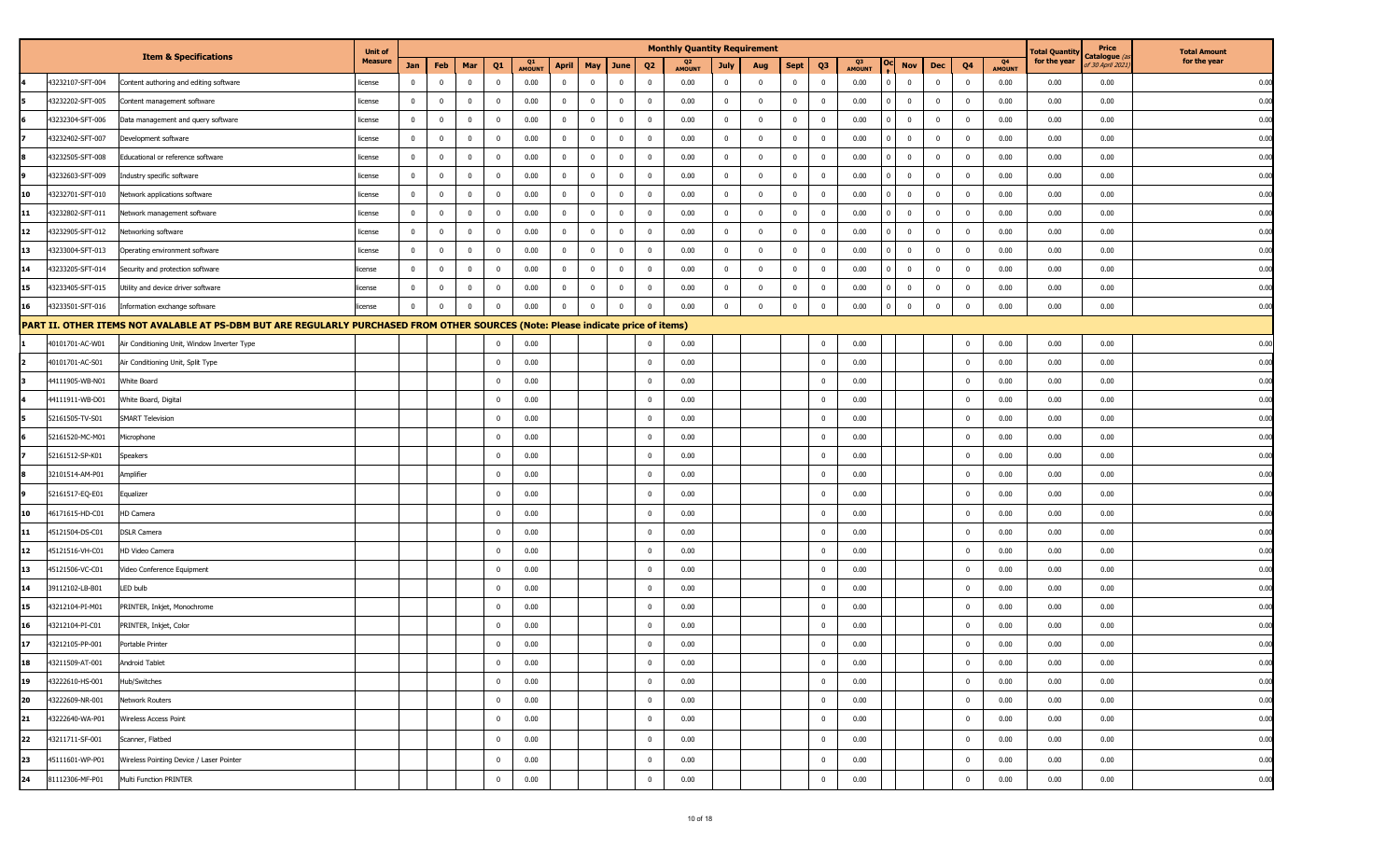|     |                 | <b>Item &amp; Specifications</b>                                                                                         | <b>Unit of</b> |                |     |     |                |              |              |     |      |                | <b>Monthly Quantity Requirement</b> |             |     |      |                |                     |        |            |            |                |              | <b>Total Quantit</b> | Price<br>Catalogue | <b>Total Amount</b> |
|-----|-----------------|--------------------------------------------------------------------------------------------------------------------------|----------------|----------------|-----|-----|----------------|--------------|--------------|-----|------|----------------|-------------------------------------|-------------|-----|------|----------------|---------------------|--------|------------|------------|----------------|--------------|----------------------|--------------------|---------------------|
|     |                 |                                                                                                                          | <b>Measure</b> | Jan            | Feb | Mar | Q1             | Q1<br>AMOUNT | <b>April</b> | May | June | Q <sub>2</sub> | Q <sub>2</sub><br><b>AMOUNT</b>     | <b>July</b> | Aug | Sept | Q <sub>3</sub> | Q3<br><b>AMOUNT</b> | $-0CP$ | <b>Nov</b> | <b>Dec</b> | Q <sub>4</sub> | Q4<br>AMOUNT | for the year         | f 30 April 2021    | for the year        |
| 125 | 39121011-UP-S01 | UNINTERRUPTIBLE POWER SUPPLY (UPS)                                                                                       |                |                |     |     | $\Omega$       | 0.00         |              |     |      | $\overline{0}$ | 0.00                                |             |     |      | $\mathbf 0$    | 0.00                |        |            |            | $\mathbf 0$    | 0.00         | 0.00                 | 0.00               | 0.00                |
| 26  | 43191501-MP-001 | Mobile Phone                                                                                                             |                |                |     |     | $\Omega$       | 0.00         |              |     |      | $\mathbf 0$    | 0.00                                |             |     |      | $\mathbf 0$    | 0.00                |        |            |            | $\mathbf 0$    | 0.00         | 0.00                 | 0.00               | 0.00                |
| 127 | 43211711-SC-D01 | Scanner, Colored, Double sided, feeder type                                                                              |                |                |     |     | $\Omega$       | 0.00         |              |     |      | $\overline{0}$ | 0.00                                |             |     |      | $\mathbf 0$    | 0.00                |        |            |            | $\mathbf 0$    | 0.00         | 0.00                 | 0.00               | 0.00                |
| 28  | 53121601-GB-001 | GO BAG, for disaster relief, rescue operations                                                                           |                |                |     |     | $\Omega$       | 0.00         |              |     |      | $\overline{0}$ | 0.00                                |             |     |      | $\mathbf 0$    | 0.00                |        |            |            | $\overline{0}$ | 0.00         | 0.00                 | 0.00               | 0.00                |
| l29 | 60104701-SP-001 | Solar Panel                                                                                                              |                |                |     |     | $\Omega$       | 0.00         |              |     |      | $\overline{0}$ | 0.00                                |             |     |      | $\mathbf 0$    | 0.00                |        |            |            | $\mathbf 0$    | 0.00         | 0.00                 | 0.00               | 0.00                |
| 30  | 46161604-LV-L01 | Life Vest / Life Jacket<br>(for emergency purposes / emergency preparedness / for disaster relief /<br>escue operations) |                |                |     |     | $\Omega$       | 0.00         |              |     |      | $\overline{0}$ | 0.00                                |             |     |      | $\bf{0}$       | 0.00                |        |            |            | $\overline{0}$ | 0.00         | 0.00                 | 0.00               | 0.00                |
| 31  | 26111607-CC-S01 | Charge Controller and DC Inverter for Solar Panel                                                                        |                |                |     |     | $\mathbf{0}$   | 0.00         |              |     |      | $\overline{0}$ | 0.00                                |             |     |      | $\mathbf 0$    | 0.00                |        |            |            | $\mathbf 0$    | 0.00         | 0.00                 | 0.00               | 0.00                |
| 32  | 46181502-BF-V01 | Bullet proof vest                                                                                                        |                |                |     |     | $\Omega$       | 0.00         |              |     |      | $\overline{0}$ | 0.00                                |             |     |      | $\mathbf 0$    | 0.00                |        |            |            | $\mathbf 0$    | 0.00         | 0.00                 | 0.00               | 0.00                |
| 133 | 25172502-WW-001 | Wheels, ______ (type of vehicle)                                                                                         |                |                |     |     | $\mathbf{0}$   | 0.00         |              |     |      | $\overline{0}$ | 0.00                                |             |     |      | $\mathbf 0$    | 0.00                |        |            |            | $\mathbf 0$    | 0.00         | 0.00                 | 0.00               | 0.00                |
| 34  | 40161513-FF-001 | Fuel Filters                                                                                                             |                |                |     |     | $\mathbf{0}$   | 0.00         |              |     |      | $\overline{0}$ | 0.00                                |             |     |      | $\mathbf 0$    | 0.00                |        |            |            | $\mathbf 0$    | 0.00         | 0.00                 | 0.00               | 0.00                |
| 35  | 48101710-DW-F01 | Drinking Water/ Fountain                                                                                                 |                |                |     |     | $\Omega$       | 0.00         |              |     |      | $\overline{0}$ | 0.00                                |             |     |      | $\mathbf 0$    | 0.00                |        |            |            | $\mathbf 0$    | 0.00         | 0.00                 | 0.00               | 0.00                |
| 36  | 26111729-AB-001 | Auto Battery                                                                                                             |                |                |     |     | $\Omega$       | 0.00         |              |     |      | $\overline{0}$ | 0.00                                |             |     |      | $\mathbf 0$    | 0.00                |        |            |            | $\mathbf 0$    | 0.00         | 0.00                 | 0.00               | 0.00                |
|     |                 | Newsprint, Sub-16, Legal Size                                                                                            | Ream           | 5              |     |     | -5             | 665.00       |              |     |      | $\overline{0}$ | 0.00                                |             |     |      | $\mathbf 0$    | 0.00                |        |            |            | $\mathbf 0$    | 0.00         | 5.00                 | 133.00             | 665.00              |
|     |                 | Garbage bin                                                                                                              | Piece          |                |     |     | $\overline{2}$ | 550.00       |              |     |      | $\overline{0}$ | 0.00                                |             |     |      | $\mathbf 0$    | 0.00                |        |            |            | $\mathbf 0$    | 0.00         | 2.00                 | 275.00             | 550.00              |
|     |                 | Alcohol                                                                                                                  | Piece          | 30             |     |     | 30             | 4,500.00     |              |     |      | $\overline{0}$ | 0.00                                |             |     |      | $\mathbf 0$    | 0.00                |        |            |            | $\mathbf 0$    | 0.00         | 30.00                | 150.00             | 4500.00             |
|     |                 | Mailing envelopwhite- long                                                                                               | Piece          | 900            |     |     | 900            | 3,375.00     |              |     |      | $\overline{0}$ | 0.00                                |             |     |      | $\mathbf 0$    | 0.00                |        |            |            | $\mathbf 0$    | 0.00         | 900.00               | 3.75               | 3375.00             |
|     |                 | Airfreshner                                                                                                              | Piece          | 15             |     |     | 15             | 2,025.00     |              |     |      | $\overline{0}$ | 0.00                                |             |     |      | $\mathbf 0$    | 0.00                |        |            |            | $\mathbf 0$    | 0.00         | 15.00                | 135.00             | 2025.00             |
|     |                 | Folder (yellow) long                                                                                                     | Piece          | 100            |     |     | 100            | 1,200.00     |              |     |      | $\overline{0}$ | 0.00                                |             |     |      | $\mathbf 0$    | 0.00                |        |            |            | $\mathbf 0$    | 0.00         | 100.00               | 12.00              | 1200.00             |
|     |                 | Folder (red) long                                                                                                        | Piece          | 50             |     |     | 50             | 600.00       |              |     |      | $\overline{0}$ | 0.00                                |             |     |      | $\mathbf 0$    | 0.00                |        |            |            | $\mathbf 0$    | 0.00         | 50.00                | 12.00              | 600.00              |
|     |                 | Folder (brown) long                                                                                                      | Piece          | 100            |     |     | 100            | 1,200.00     |              |     |      | $\overline{0}$ | 0.00                                |             |     |      | $\mathbf 0$    | 0.00                |        |            |            | $\mathbf 0$    | 0.00         | 100.00               | 12.00              | 1200.00             |
|     |                 | Multi-Purpose paper (A3)11.7 x16.5"                                                                                      | Ream           | $\overline{7}$ |     |     |                | 3,122.00     |              |     |      | $\overline{0}$ | 0.00                                |             |     |      | $\mathbf 0$    | 0.00                |        |            |            | $\mathbf 0$    | 0.00         | 7.00                 | 446.00             | 3122.00             |
|     |                 | heavy duty Paper cutter                                                                                                  | Unit           |                |     |     |                | 950.00       |              |     |      | $\mathbf 0$    | 0.00                                |             |     |      | $\mathbf 0$    | 0.00                |        |            |            | $\mathbf 0$    | 0.00         | 1.00                 | 950.00             | 950.0               |
|     |                 | Glue                                                                                                                     | Piece          |                |     |     | 8              | 780.00       |              |     |      | $\overline{0}$ | 0.00                                |             |     |      | $\mathbf 0$    | 0.00                |        |            |            | $\mathbf 0$    | 0.00         | 8.00                 | 97.50              | 780.00              |
|     |                 | <b>Scissors Heavy Duty</b>                                                                                               | Piece          |                |     |     |                | 720.00       |              |     |      | $\overline{0}$ | 0.00                                |             |     |      | $\mathbf 0$    | 0.00                |        |            |            | $\mathbf 0$    | 0.00         | 6.00                 | 120.00             | 720.00              |
|     |                 | Binder Clips, 2"(51 mm)                                                                                                  | Pack           |                |     |     | -5             | 825.00       |              |     |      | $\overline{0}$ | 0.00                                |             |     |      | $\mathbf 0$    | 0.00                |        |            |            | $\mathbf 0$    | 0.00         | 5.00                 | 165.00             | 825.00              |
|     |                 | Sticky Notes, 1.5" x 2"                                                                                                  | Pad            | 10             |     |     | $10\,$         | 400.00       |              |     |      | $\overline{0}$ | 0.00                                |             |     |      | $\mathbf 0$    | 0.00                |        |            |            | $\overline{0}$ | 0.00         | 10.00                | 40.00              | 400.00              |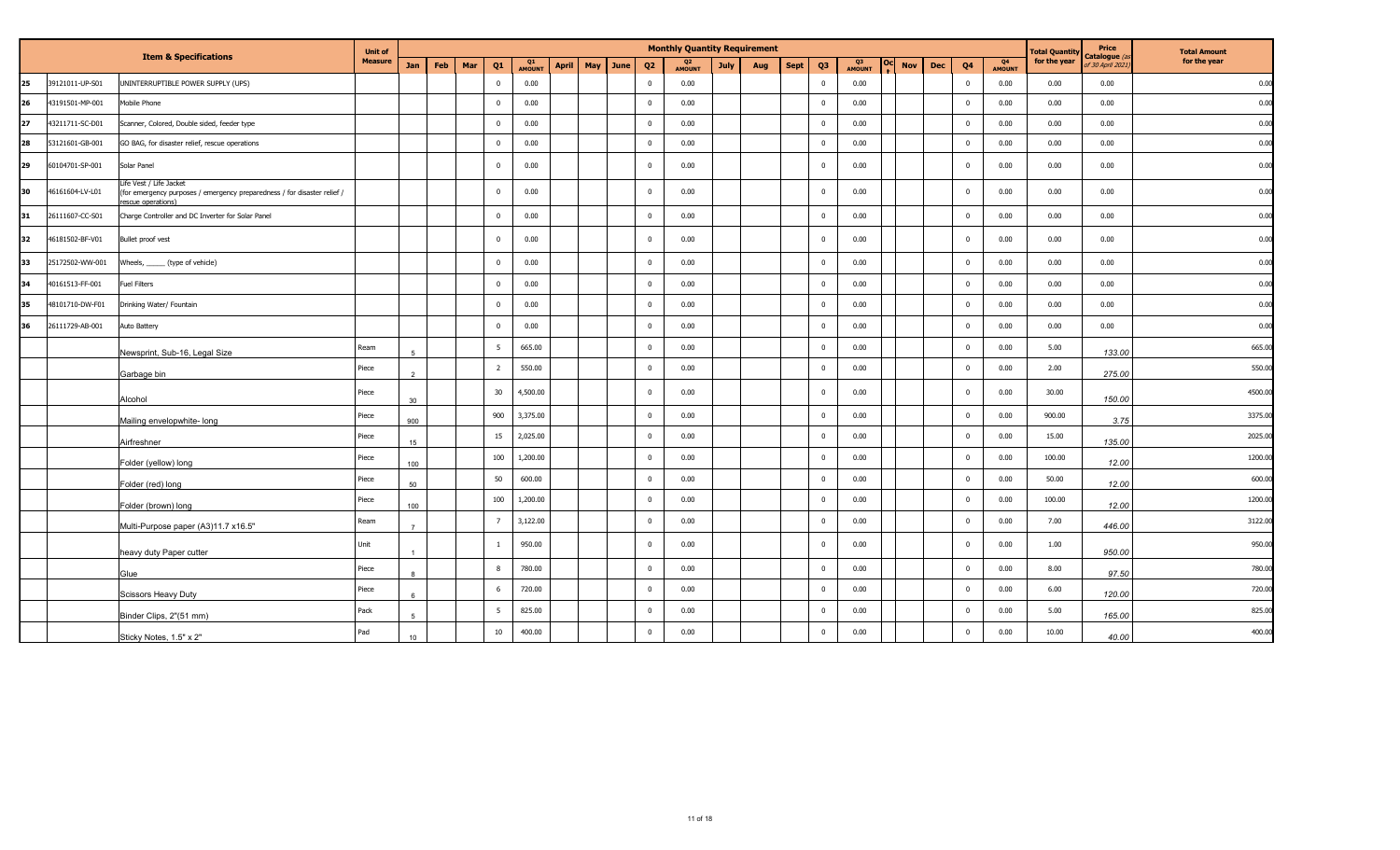| <b>Item &amp; Specifications</b>                             | <b>Unit of</b> |                |     |     |                         |                          |              |     |      |                         | <b>Monthly Quantity Requirement</b> |      |     |             |                |                          |                          |                |                                 | <b>Fotal Quantit</b> | <b>Price</b><br>Catalogue <i>(</i> | <b>Total Amount</b> |
|--------------------------------------------------------------|----------------|----------------|-----|-----|-------------------------|--------------------------|--------------|-----|------|-------------------------|-------------------------------------|------|-----|-------------|----------------|--------------------------|--------------------------|----------------|---------------------------------|----------------------|------------------------------------|---------------------|
|                                                              | <b>Measure</b> | Jan            | Feb | Mar | Q <sub>1</sub>          | Q <sub>1</sub><br>AMOUNT | <b>April</b> | May | June | Q <sub>2</sub>          | Q <sub>2</sub><br>AMOUNT            | July | Aug | <b>Sept</b> | Q <sub>3</sub> | Q <sub>3</sub><br>AMOUNT | <b>Nov</b><br><b>Dec</b> | Q <sub>4</sub> | Q <sub>4</sub><br><b>AMOUNT</b> | for the year         | f 30 April 202.                    | for the year        |
| Water-well paste, 200 g                                      | Piece          |                |     |     | $\overline{4}$          | 180.00                   |              |     |      | $\mathbf 0$             | 0.00                                |      |     |             | $\mathbf 0$    | 0.00                     |                          | $\mathbf{0}$   | 0.00                            | 4.00                 | 45.00                              | 180.00              |
| Staple Wire, 23/15 (9/16")                                   | Box            |                |     |     | $5\overline{5}$         | 225.00                   |              |     |      | $\mathbf 0$             | 0.00                                |      |     |             | $\mathbf 0$    | 0.00                     |                          | $\mathbf 0$    | 0.00                            | 5.00                 | 45.00                              | 225.00              |
| Stapler No. 10                                               | Piece          |                |     |     | $\overline{2}$          | 220.00                   |              |     |      | $\overline{0}$          | 0.00                                |      |     |             | $\mathbf 0$    | 0.00                     |                          | $\overline{0}$ | 0.00                            | 2.00                 | 110.00                             | 220.00              |
| Staple wire No. 10                                           | Box            | -5             |     |     | $5\overline{5}$         | 250.00                   |              |     |      | $\mathbf 0$             | 0.00                                |      |     |             | $\bf{0}$       | 0.00                     |                          | $\overline{0}$ | 0.00                            | 5.00                 | 50.00                              | 250.00              |
| Staple wire No. 35                                           | Box            | 19             |     |     | 19                      | 997.50                   |              |     |      | $\overline{\mathbf{0}}$ | 0.00                                |      |     |             | $\mathbf 0$    | 0.00                     |                          | $\overline{0}$ | 0.00                            | 19.00                | 52.50                              | 997.50              |
| Stapler no. 35 heavy duty with remover                       | Piece          |                |     |     | $5\overline{5}$         | 600.00                   |              |     |      | $\mathbf 0$             | 0.00                                |      |     |             | $\mathbf 0$    | 0.00                     |                          | $\mathbf 0$    | 0.00                            | 5.00                 | 120.00                             | 600.0               |
| Record book big size 500 pages                               | Piece          | 10             |     |     | 10                      | 1,200.00                 |              |     |      | $\overline{\mathbf{0}}$ | 0.00                                |      |     |             | $\mathbf 0$    | 0.00                     |                          | $\mathbf 0$    | 0.00                            | 10.00                | 120.00                             | 1200.0              |
| Push pin                                                     | Pack           |                |     |     | $\overline{2}$          | 142.50                   |              |     |      | $\overline{0}$          | 0.00                                |      |     |             | $\pmb{0}$      | 0.00                     |                          | $\mathbf 0$    | 0.00                            | 2.00                 | 71.25                              | 142.50              |
| Scotch tape, 24 mm, one inch                                 | Piece          | 4              |     |     | $\overline{4}$          | 120.00                   |              |     |      | $\mathbf 0$             | 0.00                                |      |     |             | $\bf{0}$       | 0.00                     |                          | $\overline{0}$ | 0.00                            | 4.00                 | 30.00                              | 120.0               |
| Scotchtape (1 inch)                                          | Piece          | 30             |     |     | 30                      | 2,100.00                 |              |     |      | $\mathbf 0$             | 0.00                                |      |     |             | $\mathbf 0$    | 0.00                     |                          | $\overline{0}$ | 0.00                            | 30.00                | 70.00                              | 2100.0              |
| Scotchtape 46mm                                              | Piece          | $\overline{a}$ |     |     | $\overline{4}$          | 150.00                   |              |     |      | $\overline{0}$          | 0.00                                |      |     |             | $\mathbf 0$    | 0.00                     |                          | $\overline{0}$ | 0.00                            | 4.00                 | 37.50                              | 150.00              |
| Scotchtape dispenser (one inch)                              | Unit           |                |     |     | $\mathbf 0$             | 0.00                     |              |     |      | $\overline{\mathbf{3}}$ | 1,170.00                            |      |     |             | $\mathbf 0$    | 0.00                     |                          | $\mathbf 0$    | 0.00                            | 3.00                 | 390.00                             | 1170.0              |
| <b>HDMI</b> cord                                             | Unit           |                |     |     | $\overline{\mathbf{0}}$ | 0.00                     |              |     |      | -1                      | 650.00                              |      |     |             | $\bf{0}$       | 0.00                     |                          | $\overline{0}$ | 0.00                            | 1.00                 | 650.00                             | 650.00              |
| Steel Cabinet (2 drawer) upgrade                             | Unit           |                |     |     | $\overline{\mathbf{0}}$ | 0.00                     |              |     |      |                         | 10,000.00                           |      |     |             | $\bf{0}$       | 0.00                     |                          | $\mathbf 0$    | 0.00                            | 1.00                 | 10,000.00                          | 10000.0             |
| Steel Cabinet (5 drawers)                                    | Unit           |                |     |     | $\mathbf 0$             | 0.00                     |              |     |      | $\overline{2}$          | 29,998.00                           |      |     |             | $\mathbf 0$    | 0.00                     |                          | $\mathbf{0}$   | 0.00                            | 2.00                 | 14,999.00                          | 29998.0             |
| Steel Cabinet 4 layers with lock, vinyl finish, black color  | Unit           |                |     |     | $\mathbf 0$             | 0.00                     |              |     |      | $\overline{2}$          | 12,000.00                           |      |     |             | $\mathbf 0$    | 0.00                     |                          | $\mathbf 0$    | 0.00                            | 2.00                 | 6,000.00                           | 12000.0             |
| Steel Cabinet 2 drawers with lock, vinyl finish, black color | Unit           |                |     |     | $\mathbf 0$             | 0.00                     |              |     |      | $\overline{\mathbf{3}}$ | 18,000.00                           |      |     |             | $\bf{0}$       | 0.00                     |                          | $\overline{0}$ | 0.00                            | 3.00                 | 6,000.00                           | 18000.0             |
| Pencil no.2                                                  | Box            |                |     |     | $\overline{\mathbf{0}}$ | 0.00                     |              |     |      | 9                       | 540.00                              |      |     |             | $\mathbf 0$    | 0.00                     |                          | $\overline{0}$ | 0.00                            | 9.00                 | 60.00                              | 540.00              |
| Cutter blade refill, SMALL                                   | Box            |                |     |     | $\overline{\mathbf{0}}$ | 0.00                     |              |     |      | <sup>1</sup>            | 200.00                              |      |     |             | $\mathbf 0$    | 0.00                     |                          | $\mathbf{0}$   | 0.00                            | 1.00                 | 200.00                             | 200.00              |
| Cutter (heavy duty)                                          | Piece          |                |     |     | $\overline{\mathbf{0}}$ | 0.00                     | 12           |     |      | 12                      | 1,170.00                            |      |     |             | $\mathbf 0$    | 0.00                     |                          | $\mathbf{0}$   | 0.00                            | 12.00                | 97.50                              | 1170.0              |
| Dataman                                                      | Piece          |                |     |     | $\overline{0}$          | 0.00                     | 16           |     |      | 16                      | 1,840.00                            |      |     |             | $\mathbf 0$    | 0.00                     |                          | $\mathbf 0$    | 0.00                            | 16.00                | 115.00                             | 1840.0              |
| Dating and Stamping Machine                                  | Unit           |                |     |     | $\overline{\mathbf{0}}$ | 0.00                     |              |     |      | $\overline{2}$          | 1,410.00                            |      |     |             | $\pmb{0}$      | 0.00                     |                          | $\mathbf 0$    | 0.00                            | 2.00                 | 705.00                             | 1410.0              |
| Paper Clamp- small                                           | Pack           |                |     |     | $\mathbf 0$             | 0.00                     |              |     |      | 5                       | 85.00                               |      |     |             | $\mathbf 0$    | 0.00                     |                          | $\overline{0}$ | 0.00                            | 5.00                 | 17.00                              | 85.00               |
| Paper Clamp-medium                                           | Pack           |                |     |     | $\mathbf 0$             | 0.00                     |              |     |      | 5                       | 125.00                              |      |     |             | $\mathbf 0$    | 0.00                     |                          | $\overline{0}$ | 0.00                            | 5.00                 | 25.00                              | 125.00              |
| Paper Clamp (large) black                                    | Pack           |                |     |     | $\overline{\mathbf{0}}$ | 0.00                     |              |     |      | 6                       | 252.00                              |      |     |             | $\mathbf 0$    | 0.00                     |                          | $\mathbf 0$    | 0.00                            | 6.00                 | 42.00                              | 252.00              |
| Double sided tape, 1 inch, 5 m                               | Piece          |                |     |     | $\mathbf 0$             | 0.00                     |              |     |      | $\overline{2}$          | 140.00                              |      |     |             | $\mathbf 0$    | 0.00                     |                          | $^{\circ}$     | 0.00                            | 2.00                 | 70.00                              | 140.00              |
| Expanded Plastic envelop (Transparent)                       | Piece          |                |     |     | $\mathbf 0$             | 0.00                     | 15           |     |      | 15                      | 675.00                              |      |     |             | $\mathbf 0$    | 0.00                     |                          | $\mathbf{0}$   | 0.00                            | 15.00                | 45.00                              | 675.00              |
| <b>Expanding Folder red Long</b>                             | Piece          |                |     |     | $\mathbf 0$             | 0.00                     | 63           |     |      | 63                      | 2,362.50                            |      |     |             | $\mathbf 0$    | 0.00                     |                          | $\overline{0}$ | 0.00                            | 63.00                | 37.50                              | 2362.50             |
| Expanding Folder blue Long                                   | Piece          |                |     |     | $\mathbf 0$             | 0.00                     | 60           |     |      | 60                      | 2,250.00                            |      |     |             | $\mathbf 0$    | 0.00                     |                          | $\overline{0}$ | 0.00                            | 60.00                | 37.50                              | 2250.00             |
| Expanding Folder green Long                                  | Piece          |                |     |     | $\bf{0}$                | 0.00                     | 130          |     |      | 130                     | 4,875.00                            |      |     |             | $\mathbf 0$    | 0.00                     |                          | $\overline{0}$ | 0.00                            | 130.00               | 37.50                              | 4875.00             |
| Expanding Folder orange Long                                 | Piece          |                |     |     | $\overline{\mathbf{0}}$ | 0.00                     | 10           |     |      | $10\,$                  | 375.00                              |      |     |             | $\pmb{0}$      | 0.00                     |                          | $\overline{0}$ | 0.00                            | 10.00                | 37.50                              | 375.00              |
| Expanding Folder (orange) long                               | Piece          |                |     |     | $\overline{0}$          | 0.00                     | 50           |     |      | 50                      | 1,875.00                            |      |     |             | $\mathbf 0$    | 0.00                     |                          | $\overline{0}$ | 0.00                            | 50.00                | 37.50                              | 1875.00             |
| Expanding Folder (white) long                                | Piece          |                |     |     | $\overline{0}$          | 0.00                     | 50           |     |      | 50                      | 1,875.00                            |      |     |             | $\mathbf 0$    | 0.00                     |                          | $\bf{0}$       | 0.00                            | 50.00                | 37.50                              | 1875.00             |
| Expanding Folder yelow Long                                  | Piece          |                |     |     | $\overline{0}$          | 0.00                     | 60           |     |      | 60                      | 2,250.00                            |      |     |             | $\mathbf 0$    | 0.00                     |                          | $\overline{0}$ | 0.00                            | 60.00                | 37.50                              | 2250.00             |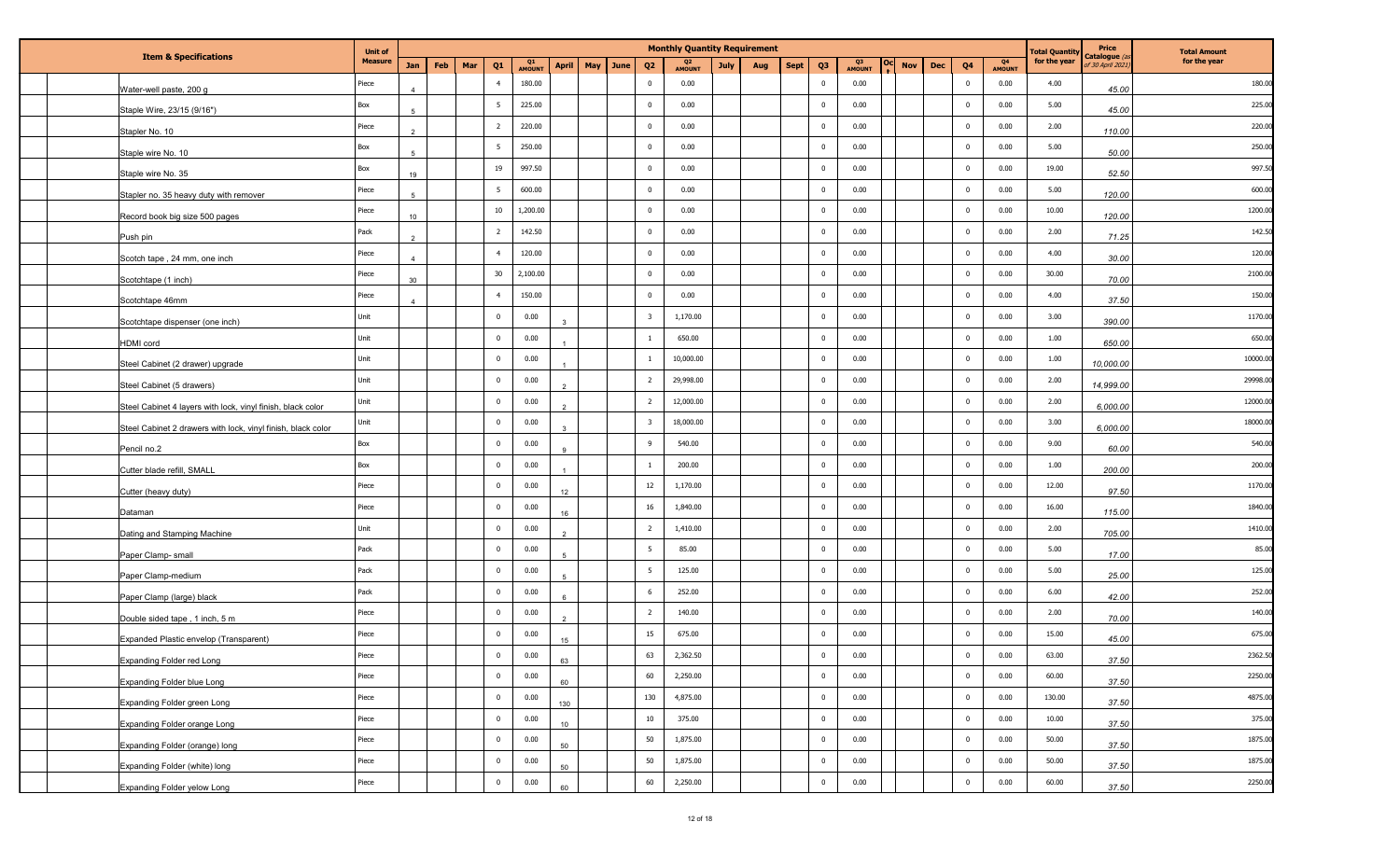| <b>Item &amp; Specifications</b>                                | <b>Unit of</b> |            | <b>Monthly Quantity Requirement</b> |                         |              |              |     |      |                         |                          |                  |             |                |                          |            | <b>Fotal Quantit</b> | <b>Price</b><br>Catalogue <i>(</i> | <b>Total Amount</b> |              |                 |              |
|-----------------------------------------------------------------|----------------|------------|-------------------------------------|-------------------------|--------------|--------------|-----|------|-------------------------|--------------------------|------------------|-------------|----------------|--------------------------|------------|----------------------|------------------------------------|---------------------|--------------|-----------------|--------------|
|                                                                 | <b>Measure</b> | <b>Jan</b> | Feb                                 | Mar<br>Q <sub>1</sub>   | Q1<br>AMOUNT | <b>April</b> | May | June | Q <sub>2</sub>          | Q <sub>2</sub><br>AMOUNT | July<br>Aug      | <b>Sept</b> | Q <sub>3</sub> | Q <sub>3</sub><br>AMOUNT | <b>Nov</b> | <b>Dec</b>           | Q <sub>4</sub>                     | Q4<br>AMOUNT        | for the year | f 30 April 202. | for the year |
| Ruler, plastic, 1 ft.                                           | Piece          |            |                                     | $\overline{\mathbf{0}}$ | 0.00         | 15           |     |      | 15                      | 300.00                   |                  |             | $\mathbf 0$    | 0.00                     |            |                      | $\overline{0}$                     | 0.00                | 15.00        | 20.00           | 300.00       |
| Puncher heavy duty                                              | Unit           |            |                                     | $\overline{\mathbf{0}}$ | 0.00         |              |     |      | $\overline{0}$          | 0.00                     |                  |             | - 5            | 1,400.00                 |            |                      | $\mathbf 0$                        | 0.00                | 5.00         | 280.00          | 1400.00      |
| Certificate Holder (long)                                       | Piece          |            |                                     | $\overline{\mathbf{0}}$ | 0.00         |              |     |      | $\overline{\mathbf{0}}$ | 0.00                     | 10 <sup>10</sup> |             | 10             | 600.00                   |            |                      | $\overline{0}$                     | 0.00                | 10.00        | 60.00           | 600.00       |
| Calculator, 2 way power, 12 digit                               | Unit           |            |                                     | $\,$ 0                  | 0.00         |              |     |      | $\overline{\mathbf{0}}$ | 0.00                     | 9                |             | 9              | 7,425.00                 |            |                      | $\overline{0}$                     | 0.00                | 9.00         | 825.00          | 7425.00      |
| Printer 3 in 1, continuous                                      | Unit           |            |                                     | $\overline{\mathbf{0}}$ | 0.00         |              |     |      | $\overline{\mathbf{0}}$ | 0.00                     |                  |             | -1             | 6,000.00                 |            |                      | $\overline{0}$                     | 0.00                | 1.00         | 6,000.00        | 6000.0       |
| Extension cord (15 meter, heavy duty, superior quality and bran | Unit           |            |                                     | $\overline{\mathbf{0}}$ | 0.00         |              |     |      | $\overline{\mathbf{0}}$ | 0.00                     |                  |             |                | 1,400.00                 |            |                      | $\overline{0}$                     | 0.00                | 1.00         | 1,400.00        | 1400.0       |
| <b>Ballpen Ordinary black</b>                                   | Piece          |            |                                     | $\overline{\mathbf{0}}$ | 0.00         |              |     |      | $\overline{\mathbf{0}}$ | 0.00                     | 435              |             | 435            | 5,872.50                 |            |                      | $\overline{0}$                     | 0.00                | 435.00       | 13.50           | 5872.50      |
| Stand Fan, 18" steel blade                                      | Unit           |            |                                     | $\overline{\mathbf{0}}$ | 0.00         |              |     |      | $\overline{0}$          | 0.00                     |                  |             |                | 1,700.00                 |            |                      | $\mathbf 0$                        | 0.00                | 1.00         | 1,700.00        | 1700.0       |
| Sticker paper, 100 pcs/pack, water proof, A4 size               | Pack           |            |                                     | $\overline{\mathbf{0}}$ | 0.00         |              |     |      | $\overline{0}$          | 0.00                     | $\mathbf{1}$     |             | -1             | 500.00                   |            |                      | $\mathbf{0}$                       | 0.00                | 1.00         | 500.00          | 500.00       |
| ID Holder, plastic, horizontal, 10 pcs./pack                    | Piece          |            |                                     | $\overline{\mathbf{0}}$ | 0.00         |              |     |      | $\overline{0}$          | 0.00                     | $\mathbf{R}$     |             | 3              | 300.00                   |            |                      | $\overline{0}$                     | 0.00                | 3.00         | 100.00          | 300.00       |
| Photo Paper (long), matte, high quality                         | Pack           |            |                                     | $\overline{\mathbf{0}}$ | 0.00         |              |     |      | $\overline{0}$          | 0.00                     |                  |             | 5              | 1,500.00                 |            |                      | $\overline{0}$                     | 0.00                | 5.00         | 300.00          | 1500.0       |
| Data File Box, Heavy Duty, with cover, color red                | Piece          |            |                                     | $\overline{\mathbf{0}}$ | 0.00         |              |     |      | $\overline{\mathbf{0}}$ | 0.00                     | 13               |             | 13             | 4,550.00                 |            |                      | $\overline{0}$                     | 0.00                | 13.00        | 350.00          | 4550.0       |
| Fastener thick 10s                                              | Piece          |            |                                     | $\overline{\mathbf{0}}$ | 0.00         |              |     |      | $\overline{\mathbf{0}}$ | 0.00                     | 30               |             | 30             | 787.50                   |            |                      | $\mathbf 0$                        | 0.00                | 30.00        | 26.25           | 787.50       |
| Cartolina paper, 80 gsm, 10 pcs./bundle                         | Bundle         |            |                                     | $\,$ 0                  | 0.00         |              |     |      | $\overline{\mathbf{0}}$ | 0.00                     | 10 <sup>10</sup> |             | 10             | 800.00                   |            |                      | $\overline{0}$                     | 0.00                | 10.00        | 80.00           | 800.00       |
| Specialty paper                                                 | Pack           |            |                                     | $\overline{\mathbf{0}}$ | 0.00         |              |     |      | $\overline{0}$          | 0.00                     | 9                |             | 9              | 877.50                   |            |                      | $\mathbf{0}$                       | 0.00                | 9.00         | 97.50           | 877.50       |
| ballpen pt 0.15, black                                          | Piece          |            |                                     | $\,$ 0                  | 0.00         |              |     |      | $\overline{\mathbf{0}}$ | 0.00                     | 13               |             | 13             | 674.44                   |            |                      | $\overline{0}$                     | 0.00                | 13.00        | 51.88           | 674.44       |
|                                                                 | Piece          |            |                                     | $\overline{\mathbf{0}}$ | 0.00         |              |     |      | $\overline{0}$          | 0.00                     |                  |             | 370            | 6,475.00                 |            |                      | $\overline{0}$                     | 0.00                | 370.00       | 17.50           | 6475.00      |
| Notebook 80 leaves, composition                                 | Bundle         |            |                                     | $\overline{\mathbf{0}}$ | 0.00         |              |     |      | $\overline{\mathbf{0}}$ | 0.00                     | 370<br>2         |             | $\overline{2}$ | 700.00                   |            |                      | $\overline{0}$                     | 0.00                | 2.00         |                 | 700.00       |
| Permanent marker, BLACK                                         | Piece          |            |                                     | $\overline{\mathbf{0}}$ | 0.00         |              |     |      | $\overline{\mathbf{0}}$ | 0.00                     |                  |             | 5              | 90.00                    |            |                      | $\mathbf 0$                        | 0.00                | 5.00         | 350.00          | 90.00        |
| Pentel pen (Blue) Fine                                          | Piece          |            |                                     | $\,$ 0                  | 0.00         |              |     |      | $\overline{0}$          | 0.00                     |                  |             | 5              | 90.00                    |            |                      | $\mathbf{0}$                       | 0.00                | 5.00         | 18.00           | 90.00        |
| Pentel pen (Red) Fine                                           | Piece          |            |                                     | $\overline{\mathbf{0}}$ | 0.00         |              |     |      | $\mathbf 0$             | 0.00                     | $5^{\circ}$      |             | 35             | 630.00                   |            |                      | $\mathbf 0$                        | 0.00                | 35.00        | 18.00           | 630.00       |
| Pentel Pen (black) fine                                         | Piece          |            |                                     | $\overline{\mathbf{0}}$ | 0.00         |              |     |      | $\mathbf 0$             | 0.00                     | 35               |             | 6              | 108.00                   |            |                      | $\mathbf 0$                        | 0.00                | 6.00         | 18.00           | 108.00       |
| Pentel Pen (black) broad                                        | Piece          |            |                                     | $\overline{\mathbf{0}}$ | 0.00         |              |     |      | $\mathbf 0$             | 0.00                     |                  |             | 6              | 108.00                   |            |                      | $\overline{0}$                     | 0.00                | 6.00         | 18.00           | 108.00       |
| Pentel Pen (blue) broad                                         | Piece          |            |                                     | $\overline{\mathbf{0}}$ | 0.00         |              |     |      | $\overline{0}$          | 0.00                     | 6                |             | 5              | 90.00                    |            |                      | $\overline{0}$                     | 0.00                | 5.00         | 18.00           | 90.00        |
| Pentel Pen (red) broad                                          | Piece          |            |                                     | $\overline{\mathbf{0}}$ | 0.00         |              |     |      | $\overline{\mathbf{0}}$ | 0.00                     |                  |             | 24             | 2,340.00                 |            |                      | $\overline{0}$                     | 0.00                | 24.00        | 18.00           | 2340.0       |
| Correction Pen                                                  | pack           |            |                                     | $\overline{\mathbf{0}}$ | 0.00         |              |     |      | $\overline{\mathbf{0}}$ | 0.00                     | 24               |             | $\overline{4}$ | 880.00                   |            |                      | $\mathbf{0}$                       | 0.00                | 4.00         | 97.50           | 880.00       |
| Sign Pen, Gel type, 0.5mm, BLACK                                | pack           |            |                                     | $\overline{\mathbf{0}}$ | 0.00         |              |     |      | $\overline{\mathbf{0}}$ | 0.00                     | $\overline{4}$   |             | $\overline{4}$ | 960.00                   |            |                      | $\mathbf{0}$                       | 0.00                | 4.00         | 220.00          | 960.00       |
| Sign Pen, Gel type, 0.7 mm, BLACK                               |                |            |                                     | $\mathbf 0$             | 0.00         |              |     |      | $\overline{0}$          | 0.00                     |                  |             |                |                          |            |                      |                                    | 0.00                |              | 240.00          | 1600.00      |
| Gel-impact sign pen, 1 inch                                     | pack           |            |                                     |                         |              |              |     |      |                         |                          |                  |             | $\overline{2}$ | 1,600.00                 |            |                      | $\overline{0}$                     |                     | 2.00         | 800.00          |              |
| Signpen, gel (Blue)                                             | Piece          |            |                                     | $\overline{0}$          | 0.00         |              |     |      | $\overline{0}$          | 0.00                     | 35               |             | 35             | 1,793.75                 |            |                      | $\overline{0}$                     | 0.00                | 35.00        | 51.25           | 1793.75      |
| Sign Pel Gel Black                                              | Piece          |            |                                     | $\overline{\mathbf{0}}$ | 0.00         |              |     |      | $\overline{0}$          | 0.00                     | 63               |             | 63             | 3,228.75                 |            |                      | $\overline{0}$                     | 0.00                | 63.00        | 51.25           | 3228.75      |
| Plastic Folder Long                                             | Piece          |            |                                     | $\overline{\mathbf{0}}$ | 0.00         |              |     |      | $\overline{\mathbf{0}}$ | 0.00                     | 80               |             | 80             | 1,280.00                 |            |                      | $\overline{0}$                     | 0.00                | 80.00        | 16.00           | 1280.00      |
| Plastic Folder Short                                            | Piece          |            |                                     | $\overline{0}$          | 0.00         |              |     |      | $\overline{0}$          | 0.00                     | 30 <sup>°</sup>  |             | 30             | 360.00                   |            |                      | $\overline{0}$                     | 0.00                | 30.00        | 12.00           | 360.00       |
| Stapler Big 26/6                                                | Piece          |            |                                     | $\overline{0}$          | 0.00         |              |     |      | $\overline{0}$          | 0.00                     | $\mathfrak{D}$   |             | $\overline{2}$ | 700.00                   |            |                      | $\overline{0}$                     | 0.00                | 2.00         | 350.00          | 700.00       |
| Staple Wire Remover                                             | Piece          |            |                                     | $\bf{0}$                | 0.00         |              |     |      | $\overline{0}$          | 0.00                     | 10 <sup>10</sup> |             | $10\,$         | 325.00                   |            |                      | $\overline{0}$                     | 0.00                | 10.00        | 32.50           | 325.00       |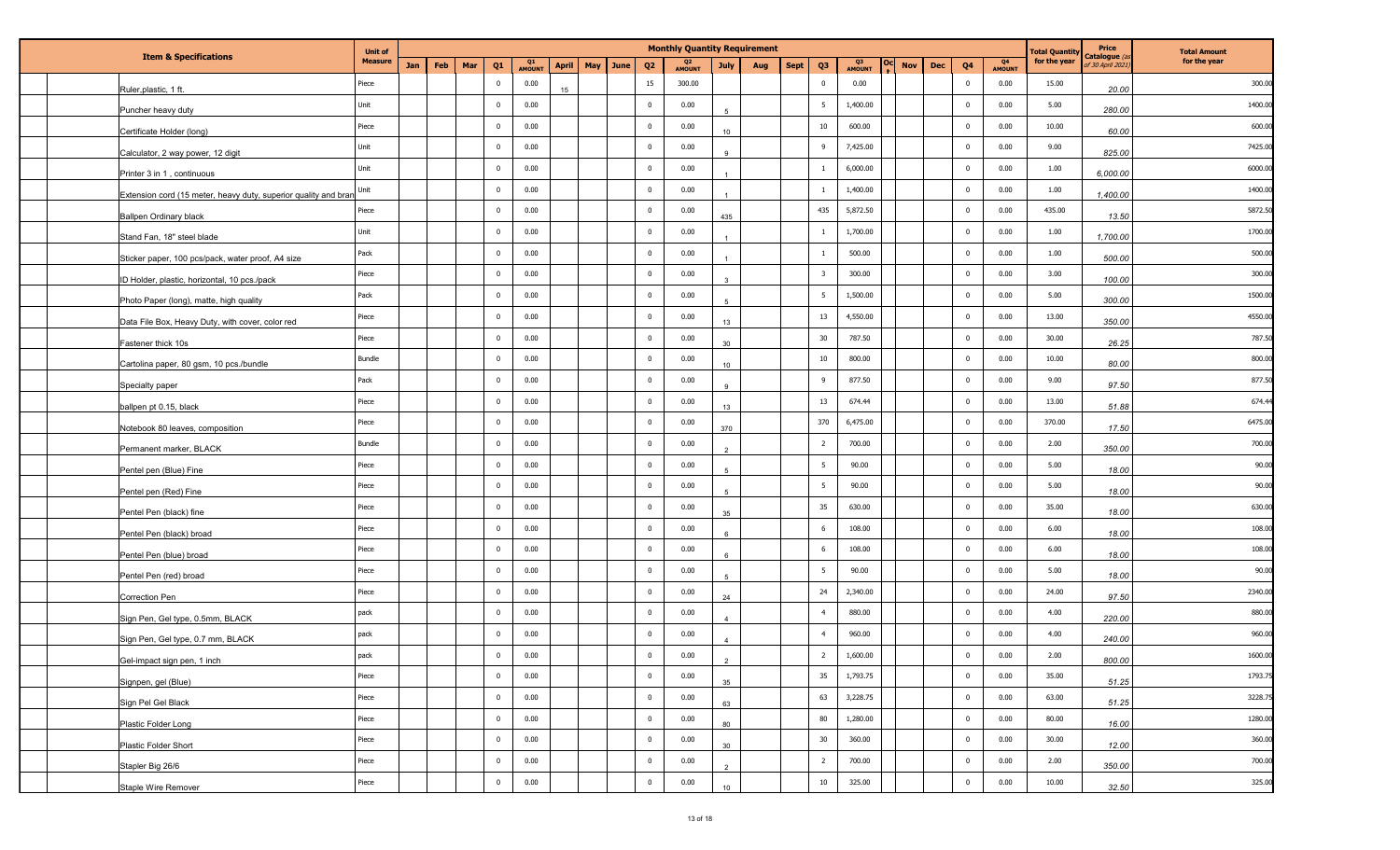| <b>Item &amp; Specifications</b>                                                 | <b>Unit of</b> |                 |     |                         |              |              |     |      |                         |              | <b>Monthly Quantity Requirement</b> |             |                |                          |            |            |                 |                     | <b>Total Quantit</b> | Price<br>Catalogue ( | <b>Total Amount</b> |
|----------------------------------------------------------------------------------|----------------|-----------------|-----|-------------------------|--------------|--------------|-----|------|-------------------------|--------------|-------------------------------------|-------------|----------------|--------------------------|------------|------------|-----------------|---------------------|----------------------|----------------------|---------------------|
|                                                                                  | <b>Measure</b> | <b>Jan</b>      | Feb | Mar<br>Q <sub>1</sub>   | Q1<br>AMOUNT | <b>April</b> | May | June | Q <sub>2</sub>          | Q2<br>AMOUNT | July<br>Aug                         | <b>Sept</b> | Q <sub>3</sub> | Q <sub>3</sub><br>AMOUNT | <b>Nov</b> | <b>Dec</b> | Q <sub>4</sub>  | Q4<br><b>AMOUNT</b> | for the year         | f 30 April 202.      | for the year        |
| Plastic Envelope, Long w/ handle / expanded clip lock                            | Piece          |                 |     | $\overline{\mathbf{0}}$ | 0.00         |              |     |      | $\overline{0}$          | 0.00         | 69                                  |             | 69             | 11,385.00                |            |            | $\overline{0}$  | 0.00                | 69.00                | 165.00               | 11385.0             |
| Record Book 300 pages                                                            | Piece          |                 |     | $\overline{\mathbf{0}}$ | 0.00         |              |     |      | $\overline{\mathbf{0}}$ | 0.00         | 25                                  |             | 25             | 2,500.00                 |            |            | $\mathbf{0}$    | 0.00                | 25.00                | 100.00               | 2500.0              |
| Diaso                                                                            | Roll           |                 |     | $\,$ 0                  | 0.00         |              |     |      | $\overline{\mathbf{0}}$ | 0.00         |                                     |             | $\mathbf 0$    | 0.00                     |            |            | $\overline{4}$  | 6,000.00            | 4.00                 | 1,500.00             | 6000.0              |
| <b>File Box</b>                                                                  | Piece          |                 |     | $\overline{\mathbf{0}}$ | 0.00         |              |     |      | $\overline{\mathbf{0}}$ | 0.00         |                                     |             | $\bf{0}$       | 0.00                     |            |            | 43              | 4,945.00            | 43.00                | 115.00               | 4945.00             |
| File Box w/ Cover                                                                | Piece          |                 |     | $\,$ 0                  | 0.00         |              |     |      | $\mathbf 0$             | 0.00         |                                     |             | $\mathbf 0$    | 0.00                     |            |            | $5\overline{5}$ | 750.00              | 5.00                 | 150.00               | 750.00              |
| Vinyl Paper Clip Big                                                             | Box            |                 |     | $\overline{\mathbf{0}}$ | 0.00         |              |     |      | $\overline{\mathbf{0}}$ | 0.00         |                                     |             | $\bf{0}$       | 0.00                     |            |            | 18              | 1,080.00            | 18.00                | 60.00                | 1080.0              |
| Vinyl Paper Clip Medium                                                          | Box            |                 |     | $\,$ 0                  | 0.00         |              |     |      | $\overline{\mathbf{0}}$ | 0.00         |                                     |             | $\bf{0}$       | 0.00                     |            |            | 15              | 750.00              | 15.00                | 50.00                | 750.00              |
| Fastener (metal)                                                                 | Box            |                 |     | $\overline{\mathbf{0}}$ | 0.00         |              |     |      | $\overline{\mathbf{0}}$ | 0.00         |                                     |             | $\bf{0}$       | 0.00                     |            |            | 18              | 2,227.50            | 18.00                | 123.75               | 2227.50             |
| Fastener (plastic)                                                               | Box            |                 |     | $\overline{\mathbf{0}}$ | 0.00         |              |     |      | $\overline{\mathbf{0}}$ | 0.00         |                                     |             | $\bf{0}$       | 0.00                     |            |            | 33              | 3,960.00            | 33.00                | 120.00               | 3960.0              |
| Folder Flesh (long) pack 100 pcs                                                 | Pack           |                 |     | $\overline{\mathbf{0}}$ | 0.00         |              |     |      | $\overline{\mathbf{0}}$ | 0.00         |                                     |             | $\mathbf{0}$   | 0.00                     |            |            | 16              | 6,720.00            | 16.00                | 420.00               | 6720.0              |
| Folder Flesh (short) pack 100 pcs                                                | Pack           |                 |     | $\overline{\mathbf{0}}$ | 0.00         |              |     |      | $\mathbf 0$             | 0.00         |                                     |             | $\bf{0}$       | 0.00                     |            |            | $\overline{4}$  | 1,380.00            | 4.00                 | 345.00               | 1380.0              |
| Bondpaper 8.5x13, 70 gsm, s20                                                    | Ream           |                 |     | $\,$ 0                  | 0.00         |              |     |      | $\overline{\mathbf{0}}$ | 0.00         |                                     |             | $\mathbf 0$    | 0.00                     |            |            | 189             | 84,341.25           | 189.00               | 446.25               | 84341.2             |
| Bondpaper 8.5x11, 70 gsm, s20                                                    | Ream           |                 |     | $\overline{\mathbf{0}}$ | 0.00         |              |     |      | $\overline{0}$          | 0.00         |                                     |             | $\bf{0}$       | 0.00                     |            |            | 85              | 33,150.00           | 85.00                | 390.00               | 33150.0             |
| Bondpaper A4, 70 gsm, s 20                                                       | Ream           |                 |     | $\,$ 0                  | 0.00         |              |     |      | $\overline{\mathbf{0}}$ | 0.00         |                                     |             | $\mathbf 0$    | 0.00                     |            |            | 38              | 15,390.00           | 38.00                | 405.00               | 15390.0             |
| Plastic Expanding Envelop Long                                                   | Piece          |                 |     | $\overline{\mathbf{0}}$ | 0.00         |              |     |      | $\overline{\mathbf{0}}$ | 0.00         |                                     |             | $\bf{0}$       | 0.00                     |            |            | 50              | 4,875.00            | 50.00                | 97.50                | 4875.0              |
| Battery- AA 2 pieces per blister pack                                            | Pack           |                 |     | $\,$ 0                  | 0.00         |              |     |      | $\overline{\mathbf{0}}$ | 0.00         |                                     |             | $\mathbf 0$    | 0.00                     |            |            | 24              | 1,440.00            | 24.00                | 60.00                | 1440.0              |
| Battery- AAA 2 pieces per blister pack                                           | Pack           |                 |     | $\overline{\mathbf{0}}$ | 0.00         |              |     |      | $\overline{\mathbf{0}}$ | 0.00         |                                     |             | $\mathbf 0$    | 0.00                     |            |            | 24              | 1,620.00            | 24.00                | 67.50                | 1620.0              |
| Brown envelope short/ a4, 100 pcs in one pacl                                    | Pack           |                 |     | $\,$ 0                  | 0.00         |              |     |      | $\mathbf 0$             | 0.00         |                                     |             | $\mathbf 0$    | 0.00                     |            |            | $\overline{2}$  | 1,500.00            | 2.00                 | 750.00               | 1500.00             |
| Brown Envelope long, 100 pcs in one pacl                                         | Pack           |                 |     | $\overline{\mathbf{0}}$ | 0.00         |              |     |      | $\overline{\mathbf{0}}$ | 0.00         |                                     |             | $\bf{0}$       | 0.00                     |            |            | 8               | 8,400.00            | 8.00                 | 1,050.00             | 8400.00             |
| News Print Long                                                                  | Ream           |                 |     | $\overline{\mathbf{0}}$ | 0.00         |              |     |      | $\overline{\mathbf{0}}$ | 0.00         |                                     |             | $\bf{0}$       | 0.00                     |            |            | 5               | 500.00              | 5.00                 | 100.00               | 500.0               |
| Correction Tape 6 meters                                                         | Piece          |                 |     | $\overline{\mathbf{0}}$ | 0.00         |              |     |      | $\overline{\mathbf{0}}$ | 0.00         |                                     |             | $\bf{0}$       | 0.00                     |            |            | 76              | 5,130.00            | 76.00                | 67.50                | 5130.0              |
| Microphone Condenser                                                             | Unit           |                 |     | $\overline{\mathbf{0}}$ | 0.00         |              |     |      | $\overline{1}$          | 5,000.00     |                                     |             | $\bf{0}$       | 0.00                     |            |            | $\mathbf 0$     | 0.00                | 1.00                 | 5000                 | 5000.0              |
| Soundbar                                                                         | Set            |                 |     | $\overline{\mathbf{0}}$ | 0.00         |              |     |      | $\overline{1}$          | 10,000.00    |                                     |             | $\mathbf 0$    | 0.00                     |            |            | $\mathbf 0$     | 0.00                | 1.00                 | 10000                | 10000.0             |
| <b>DSLR Camera with detachable lens</b>                                          | Unit           |                 |     | $\overline{\mathbf{0}}$ | 0.00         |              |     |      | $\overline{1}$          | 14,999.00    |                                     |             | $\mathbf 0$    | 0.00                     |            |            | $\overline{0}$  | 0.00                | 1.00                 | 14999                | 14999.0             |
| Web Camera                                                                       | Unit           |                 |     | $\overline{\mathbf{0}}$ | 0.00         |              |     |      | $\overline{1}$          | 2,000.00     |                                     |             | $\bf{0}$       | 0.00                     |            |            | $\overline{0}$  | 0.00                | 1.00                 | 2000                 | 2000.0              |
| Lapel with Speaker                                                               | Unit           |                 |     | $\overline{\mathbf{0}}$ | 0.00         |              |     |      | $\overline{1}$          | 2,500.00     |                                     |             | $\bf{0}$       | 0.00                     |            |            | $\mathbf{0}$    | 0.00                | 1.00                 | 2500                 | 2500.0              |
| BROTHER BTD60 BLACK ink (108.0 ml)                                               | Cart           | 5               |     | 5                       | 2,500.00     |              |     |      | $\overline{\mathbf{0}}$ | 0.00         |                                     |             | $\mathbf 0$    | 0.00                     |            |            | $\mathbf 0$     | 0.00                | 5.00                 | 500                  | 2500.0              |
| BROTHER BT5000C ink CYAN (48.8ml)                                                | Cart           | 5               |     | 5                       | 2,000.00     |              |     |      | $\mathbf{0}$            | 0.00         |                                     |             | $\mathbf{0}$   | 0.00                     |            |            | $\mathbf 0$     | 0.00                | 5.00                 | 400                  | 2000.00             |
| BROTHER BT5000 ink MAGENTA (48.8 ml)                                             | Cart           | $5\overline{)}$ |     | $5\overline{5}$         | 2,000.00     |              |     |      | $\overline{\mathbf{0}}$ | 0.00         |                                     |             | $\mathbf 0$    | 0.00                     |            |            | $\mathbf 0$     | 0.00                | 5.00                 | 400                  | 2000.00             |
| BROTHER BT5000 ink YELLOW (48.8 ml)                                              | Cart           | $5\phantom{.0}$ |     | $5\overline{5}$         | 2,000.00     |              |     |      | $\overline{\mathbf{0}}$ | 0.00         |                                     |             | $\mathbf 0$    | 0.00                     |            |            | $\overline{0}$  | 0.00                | 5.00                 | 400                  | 2000.00             |
| 1 Hrs. power aircon                                                              | Unit           | $\overline{1}$  |     | $\overline{1}$          | 14,999.00    |              |     |      | $\overline{\mathbf{0}}$ | 0.00         |                                     |             | $\bf{0}$       | 0.00                     |            |            | $\overline{0}$  | 0.00                | 1.00                 | 14999                | 14999.00            |
| Black and Tri-Color, 3 in 1<br>Print, Scan, Copy, with automatic document feeder | Unit           | $\overline{2}$  |     | $\overline{2}$          | 26,250.00    |              |     |      | $\overline{\mathbf{0}}$ | 0.00         |                                     |             | $\bf{0}$       | 0.00                     |            |            | $\overline{0}$  | 0.00                | 2.00                 | 13125                | 26250.00            |
| <b>Emergency Light</b>                                                           | Unit           | $\overline{1}$  |     | $\overline{1}$          | 6,000.00     |              |     |      | $\overline{\mathbf{0}}$ | 0.00         |                                     |             | $\bf{0}$       | 0.00                     |            |            | $\overline{0}$  | 0.00                | 1.00                 | 6000                 | 6000.00             |
| Portable Bluetooth sound with microphone                                         | Unit           | $\mathbf{1}$    |     | $\mathbf{1}$            | 14,999.00    |              |     |      | $\mathbf 0$             | 0.00         |                                     |             | $\mathbf 0$    | 0.00                     |            |            | $\bf{0}$        | 0.00                | 1.00                 | 14999                | 14999.00            |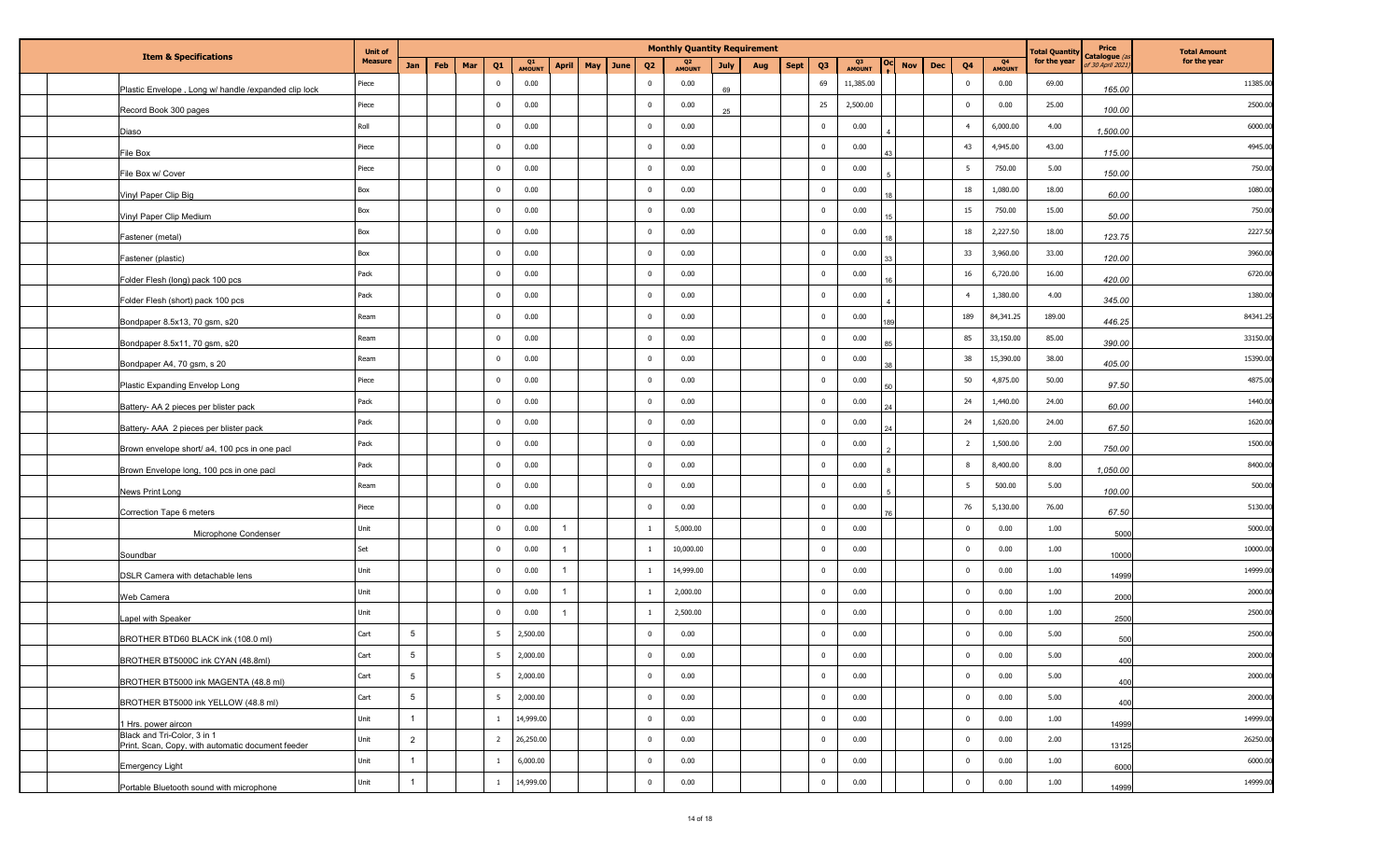|                                                            |                                                                                                                                                                                                                                                            |                |                | <b>Monthly Quantity Requirement</b> |     |                         |                          |              |          |                |                                 |             |     |             |                |                     | <b>Total Quantity</b> | Price      | <b>Total Amount</b>     |                     |              |                                 |              |
|------------------------------------------------------------|------------------------------------------------------------------------------------------------------------------------------------------------------------------------------------------------------------------------------------------------------------|----------------|----------------|-------------------------------------|-----|-------------------------|--------------------------|--------------|----------|----------------|---------------------------------|-------------|-----|-------------|----------------|---------------------|-----------------------|------------|-------------------------|---------------------|--------------|---------------------------------|--------------|
| <b>Item &amp; Specifications</b>                           |                                                                                                                                                                                                                                                            | <b>Measure</b> | Jan            | Feb                                 | Mar | Q1                      | Q <sub>1</sub><br>AMOUNT | <b>April</b> | May June | Q <sub>2</sub> | Q <sub>2</sub><br><b>AMOUNT</b> | <b>July</b> | Aug | <b>Sept</b> | Q <sub>3</sub> | Q3<br><b>AMOUNT</b> | <b>Nov</b>            | <b>Dec</b> | Q <sub>4</sub>          | Q4<br><b>AMOUNT</b> | for the year | Catalogue (a<br>F 30 April 202. | for the year |
| Office table                                               |                                                                                                                                                                                                                                                            | Unit           | $\overline{2}$ |                                     |     | $\overline{2}$          | 20,000.00                |              |          | $\Omega$       | 0.00                            |             |     |             | $\bf{0}$       | 0.00                |                       |            | $\overline{\mathbf{0}}$ | 0.00                | 2.00         | 10000                           | 20000.00     |
| sheets                                                     | Printer 3 in 1, Print, scan, copy; Printing resolution-5.760 x<br>1.440 dpi; Scanning resolution- 600 dpi x 1.200 dpi; Product<br>Dimension - 375 x 347 x 179 mm; weight-3.9 kg; Paper tray<br>capacity- 100 sheets standard, 100 sheets maximum, 20 photo | Unit           | $\overline{2}$ |                                     |     | $\overline{2}$          | 16,000.00                |              |          | $\mathbf{0}$   | 0.00                            |             |     |             | $\bf{0}$       | 0.00                |                       |            | $\mathbf{0}$            | 0.00                | 2.00         | 8000                            | 16000.0      |
| <b>Swivel Chair</b>                                        |                                                                                                                                                                                                                                                            | Unit           | $\overline{4}$ |                                     |     | $\overline{4}$          | 33,000.00                |              |          | $\Omega$       | 0.00                            |             |     |             | $\mathbf 0$    | 0.00                |                       |            | $\overline{0}$          | 0.00                | 4.00         | 8250                            | 33000.0      |
| <b>Computer Table</b>                                      |                                                                                                                                                                                                                                                            | Unit           |                |                                     |     | 1                       | 3,500.00                 |              |          | $\mathbf 0$    | 0.00                            |             |     |             | $\pmb{0}$      | 0.00                |                       |            | $\overline{\mathbf{0}}$ | 0.00                | 1.00         | 3500                            | 3500.00      |
| Computer Chair                                             |                                                                                                                                                                                                                                                            | Unit           | -1             |                                     |     | 1                       | 4,000.00                 |              |          | $\overline{0}$ | 0.00                            |             |     |             | $\mathbf 0$    | 0.00                |                       |            | $\mathbf 0$             | 0.00                | 1.00         | 4000                            | 4000.00      |
| Canon 810 ink black                                        |                                                                                                                                                                                                                                                            | Cart           | 62             |                                     |     | 62                      | 65,100.00                |              |          | $\mathbf 0$    | 0.00                            |             |     |             | $\mathbf 0$    | 0.00                |                       |            | $\overline{\mathbf{0}}$ | 0.00                | 62.00        | 1050                            | 65100.0      |
| Canon 811 ink colored                                      |                                                                                                                                                                                                                                                            | Cart           | 43             |                                     |     | 43                      | 58,050.00                |              |          | $\mathbf 0$    | 0.00                            |             |     |             | $\mathbf 0$    | 0.00                |                       |            | $\mathbf 0$             | 0.00                | 43.00        | 1350                            | 58050.00     |
| HP 678 Black                                               |                                                                                                                                                                                                                                                            | Cart           | 6              |                                     |     | 6                       | 3,300.00                 |              |          | $\mathbf 0$    | 0.00                            |             |     |             | $\mathbf 0$    | 0.00                |                       |            | $\mathbf 0$             | 0.00                | 6.00         | 550                             | 3300.0       |
| HP 678 Tri-Color                                           |                                                                                                                                                                                                                                                            | Cart           | 6              |                                     |     | 6                       | 3,300.00                 |              |          | $\mathbf{0}$   | 0.00                            |             |     |             | $\mathbf 0$    | 0.00                |                       |            | $\overline{\mathbf{0}}$ | 0.00                | 6.00         | 550                             | 3300.00      |
| Canon GI-790 C                                             |                                                                                                                                                                                                                                                            | Cart           | $\overline{2}$ |                                     |     | $\overline{2}$          | 800.00                   |              |          | $\mathbf 0$    | 0.00                            |             |     |             | $\mathbf 0$    | 0.00                |                       |            | $\overline{0}$          | 0.00                | 2.00         | 400                             | 800.0        |
| Canon GI-790 M                                             |                                                                                                                                                                                                                                                            | Cart           | $\overline{2}$ |                                     |     | $\overline{2}$          | 800.00                   |              |          | $\overline{0}$ | 0.00                            |             |     |             | $\mathbf 0$    | 0.00                |                       |            | $\overline{\mathbf{0}}$ | 0.00                | 2.00         | 400                             | 800.0        |
| Canon GI-790 Y                                             |                                                                                                                                                                                                                                                            | Cart           | $\overline{2}$ |                                     |     | $\overline{2}$          | 800.00                   |              |          | $\overline{0}$ | 0.00                            |             |     |             | $\mathbf 0$    | 0.00                |                       |            | $\overline{\mathbf{0}}$ | 0.00                | 2.00         | 400                             | 800.0        |
| Canon GI-790 BK                                            |                                                                                                                                                                                                                                                            | Cart           | $\overline{2}$ |                                     |     | $\overline{2}$          | 800.00                   |              |          | $\Omega$       | 0.00                            |             |     |             | $\mathbf 0$    | 0.00                |                       |            | $\overline{\mathbf{0}}$ | 0.00                | 2.00         | 400                             | 800.00       |
| HP Computer Ink - 704 black                                |                                                                                                                                                                                                                                                            | Cart           | 5 <sup>5</sup> |                                     |     | 5                       | 3,750.00                 |              |          | $\overline{0}$ | 0.00                            |             |     |             | $\mathbf 0$    | 0.00                |                       |            | $\mathbf 0$             | 0.00                | 5.00         | 750                             | 3750.00      |
| HP Computer Ink - 704 Colored                              |                                                                                                                                                                                                                                                            | Cart           | 5              |                                     |     | 5                       | 3,750.00                 |              |          | $\mathbf 0$    | 0.00                            |             |     |             | $\mathbf 0$    | 0.00                |                       |            | $\overline{\mathbf{0}}$ | 0.00                | 5.00         | 750                             | 3750.0       |
| EPSON 003-BLK                                              |                                                                                                                                                                                                                                                            | Bottle         | $\mathbf{3}$   |                                     |     | $\overline{\mathbf{3}}$ | 1,762.50                 |              |          | $\Omega$       | 0.00                            |             |     |             | $\mathbf 0$    | 0.00                |                       |            | $\mathbf 0$             | 0.00                | 3.00         | 587.5                           | 1762.5       |
| EPSON 003-Y                                                |                                                                                                                                                                                                                                                            | Bottle         | $\mathbf{3}$   |                                     |     | $\overline{\mathbf{3}}$ | 1,762.50                 |              |          | $\mathbf 0$    | 0.00                            |             |     |             | $\mathbf 0$    | 0.00                |                       |            | $\overline{\mathbf{0}}$ | 0.00                | 3.00         | 587.5                           | 1762.50      |
| EPSON 003-M                                                |                                                                                                                                                                                                                                                            | Bottle         | $\mathbf{3}$   |                                     |     | $\overline{\mathbf{3}}$ | 1,762.50                 |              |          | $\mathbf{0}$   | 0.00                            |             |     |             | $\mathbf 0$    | 0.00                |                       |            | $\mathbf 0$             | 0.00                | 3.00         | 587.                            | 1762.50      |
| EPSON 003-C                                                |                                                                                                                                                                                                                                                            | Bottle         | $\mathbf{3}$   |                                     |     | $\overline{\mathbf{3}}$ | 1,762.50                 |              |          | $\overline{0}$ | 0.00                            |             |     |             | $\mathbf 0$    | 0.00                |                       |            | $\mathbf 0$             | 0.00                | 3.00         | 587.5                           | 1762.50      |
| CPU- Intel Celeron N4000, ROM-500 Gb SSD, RAM-2 GB<br>DDR4 | Netbook, model 81J1, OS-Windows 10, Home single 64-bit,                                                                                                                                                                                                    | Unit           | $\overline{2}$ |                                     |     | $\overline{2}$          | 29,998.00                |              |          | $\Omega$       | 0.00                            |             |     |             | $\bf{0}$       | 0.00                |                       |            | $\overline{0}$          | 0.00                | 2.00         | 14999                           | 29998.00     |
| Flash drive Sixteen (16)Gb                                 |                                                                                                                                                                                                                                                            | Piece          | 15             |                                     |     | 15                      | 9,843.75                 |              |          | $\mathbf{0}$   | 0.00                            |             |     |             | $\mathbf 0$    | 0.00                |                       |            | $\mathbf 0$             | 0.00                | 15.00        | 656.25                          | 9843.7       |
| Led light bulb, 12 Watts (Daylight)                        |                                                                                                                                                                                                                                                            | Piece          | 10             |                                     |     | $10\,$                  | 750.00                   |              |          | $\mathbf 0$    | 0.00                            |             |     |             | $\mathbf 0$    | 0.00                |                       |            | $\overline{\mathbf{0}}$ | 0.00                | 10.00        |                                 | 750.00       |
| Universal power supply                                     |                                                                                                                                                                                                                                                            | Unit           | $\overline{4}$ |                                     |     | $\overline{4}$          | 6,000.00                 |              |          | $\overline{0}$ | 0.00                            |             |     |             | $\mathbf 0$    | 0.00                |                       |            | $\mathbf 0$             | 0.00                | 4.00         | 1500                            | 6000.00      |
| <b>System Unit</b>                                         |                                                                                                                                                                                                                                                            | Unit           | $\overline{1}$ |                                     |     | $\mathbf{1}$            | 14,900.00                |              |          | $\overline{0}$ | 0.00                            |             |     |             | $\mathbf 0$    | 0.00                |                       |            | $\overline{\mathbf{0}}$ | 0.00                | 1.00         | 14900                           | 14900.00     |
| Bluetooth optical mouse                                    |                                                                                                                                                                                                                                                            | Unit           | 10             |                                     |     | $10\,$                  | 9,000.00                 |              |          | $\overline{0}$ | 0.00                            |             |     |             | $\overline{0}$ | 0.00                |                       |            | $\mathbf 0$             | 0.00                | 10.00        | 900                             | 9000.00      |
| Optical mouse USB Connection                               |                                                                                                                                                                                                                                                            | Unit           | 6              |                                     |     | 6                       | 945.00                   |              |          | $\bf{0}$       | 0.00                            |             |     |             | $\overline{0}$ | 0.00                |                       |            | $\mathbf 0$             | $0.00\,$            | 6.00         | 157.5                           | 945.00       |
| Keyboard USB Connection                                    |                                                                                                                                                                                                                                                            | Unit           | $\overline{1}$ |                                     |     | $\mathbf{1}$            | 500.00                   |              |          | $\mathbf 0$    | 0.00                            |             |     |             | $\bf{0}$       | 0.00                |                       |            | $\overline{\mathbf{0}}$ | 0.00                | 1.00         | 500                             | 500.00       |
| HP 682 BLACK                                               |                                                                                                                                                                                                                                                            | Cart           | 13             |                                     |     | 13                      | 7,800.00                 |              |          | $\mathbf 0$    | 0.00                            |             |     |             | $\mathbf 0$    | 0.00                |                       |            | $\overline{0}$          | 0.00                | 13.00        | 600                             | 7800.00      |
| HP 682 COLORED                                             |                                                                                                                                                                                                                                                            | Cart           | $13\,$         |                                     |     | $13\,$                  | 7,800.00                 |              |          | $\bf{0}$       | 0.00                            |             |     |             | $\overline{0}$ | 0.00                |                       |            | $\overline{0}$          | 0.00                | 13.00        | 600                             | 7800.00      |
| Wired microphone                                           |                                                                                                                                                                                                                                                            | Unit           | $\overline{1}$ |                                     |     | $\mathbf{1}$            | 1,500.00                 |              |          | $\mathbf 0$    | 0.00                            |             |     |             | $\mathbf 0$    | 0.00                |                       |            | $\mathbf 0$             | 0.00                | 1.00         | 1500                            | 1500.00      |
| HDMI cable, 2.0V 5 m                                       |                                                                                                                                                                                                                                                            | Unit           | $\overline{1}$ |                                     |     | $\overline{1}$          | 2,500.00                 |              |          | $\mathbf 0$    | 0.00                            |             |     |             | $\overline{0}$ | 0.00                |                       |            | $\overline{0}$          | 0.00                | 1.00         | 2500                            | 2500.00      |
| External Drive, 2 TB                                       |                                                                                                                                                                                                                                                            | Unit           | $\overline{2}$ |                                     |     | $\overline{2}$          | 10,000.00                |              |          | $\mathbf 0$    | 0.00                            |             |     |             | $\overline{0}$ | 0.00                |                       |            | $\overline{0}$          | 0.00                | 2.00         | 5000                            | 10000.00     |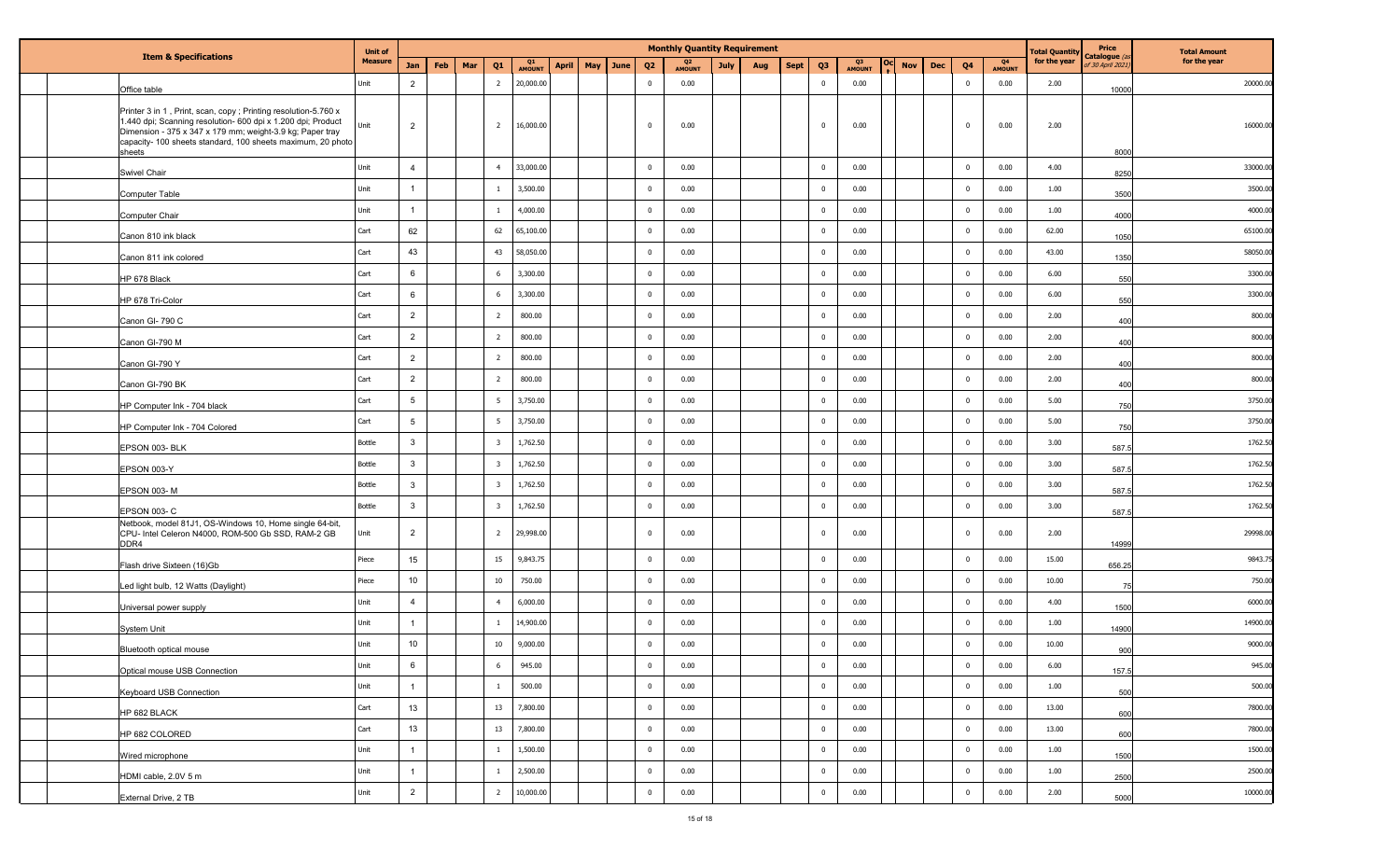|  |                                                                                    | <b>Unit of</b> |                 | <b>Monthly Quantity Requirement</b> |     |                 |              |       |     |      |                         |                          |      |     |             |                |                          | Price               | <b>Total Amount</b> |                |              |                                |                                  |              |
|--|------------------------------------------------------------------------------------|----------------|-----------------|-------------------------------------|-----|-----------------|--------------|-------|-----|------|-------------------------|--------------------------|------|-----|-------------|----------------|--------------------------|---------------------|---------------------|----------------|--------------|--------------------------------|----------------------------------|--------------|
|  | <b>Item &amp; Specifications</b>                                                   | <b>Measure</b> | Jan             | Feb                                 | Mar | Q1              | Q1<br>AMOUNT | April | May | June | Q2                      | Q <sub>2</sub><br>AMOUNT | July | Aug | <b>Sept</b> | $Q3$           | Q <sub>3</sub><br>AMOUNT | l Ocl<br><b>Nov</b> | Dec                 | Q <sub>4</sub> | Q4<br>AMOUNT | Total Quantity<br>for the year | Catalogue (a<br>of 30 April 2021 | for the year |
|  | External Hard Drive 1 TB                                                           | Unit           | $\overline{2}$  |                                     |     | $\overline{2}$  | 8,000.00     |       |     |      | $\overline{0}$          | 0.00                     |      |     |             | $\bf{0}$       | 0.00                     |                     |                     | $\overline{0}$ | 0.00         | 2.00                           | 4000                             | 8000.00      |
|  | Netbook                                                                            | Unit           | $\overline{2}$  |                                     |     | $\overline{2}$  | 29,998.00    |       |     |      | $\overline{\mathbf{0}}$ | 0.00                     |      |     |             | $\overline{0}$ | 0.00                     |                     |                     | $\overline{0}$ | 0.00         | 2.00                           | 14999                            | 29998.00     |
|  | Printer with Flatbed Scanner                                                       | Unit           |                 |                                     |     | $\overline{1}$  | 10,000.00    |       |     |      | $\overline{\mathbf{0}}$ | 0.00                     |      |     |             | $\overline{0}$ | 0.00                     |                     |                     | $\overline{0}$ | 0.00         | 1.00                           | 10000                            | 10000.00     |
|  | LCD Projector, 300 ANSI Lumens; 20,000 Lamp Hours;<br>FWVGA (854 x 480) resolution | Unit           |                 |                                     |     | $\overline{1}$  | 14,999.00    |       |     |      | $\overline{\mathbf{0}}$ | 0.00                     |      |     |             | $\overline{0}$ | 0.00                     |                     |                     | $\overline{0}$ | 0.00         | 1.00                           | 14999                            | 14999.00     |
|  | Toner Cart HP85A (Black)                                                           | Cart           | $5\phantom{.0}$ |                                     |     | $5\overline{5}$ | 25,000.00    |       |     |      | $\overline{\mathbf{0}}$ | 0.00                     |      |     |             | $\overline{0}$ | 0.00                     |                     |                     | $\overline{0}$ | 0.00         | 5.00                           | 5000                             | 25000.0      |
|  | HP Ink 680 black                                                                   | Cart           | 20              |                                     |     | 20              | 15,000.00    |       |     |      | $\overline{\mathbf{0}}$ | 0.00                     |      |     |             | $\overline{0}$ | 0.00                     |                     |                     | $\overline{0}$ | 0.00         | 20.00                          | 750                              | 15000.0      |
|  | HP ink 680 Tricolored                                                              | Cart           | 11              |                                     |     | $11\,$          | 8,250.00     |       |     |      | $\overline{\mathbf{0}}$ | 0.00                     |      |     |             | $\overline{0}$ | 0.00                     |                     |                     | $\overline{0}$ | 0.00         | 11.00                          | 750                              | 8250.0       |
|  | High Resolution Mobile phone                                                       | Unit           | 1               |                                     |     | $\mathbf{1}$    | 14,999.00    |       |     |      | $\overline{\mathbf{0}}$ | 0.00                     |      |     |             | $\overline{0}$ | 0.00                     |                     |                     | $\overline{0}$ | 0.00         | 1.00                           | 14999                            | 14999.0      |
|  | High-end Portable Bluetooth speaker                                                | Unit           | $\mathbf{1}$    |                                     |     | $\mathbf{1}$    | 10,000.00    |       |     |      | $\overline{\mathbf{0}}$ | 0.00                     |      |     |             | $\overline{0}$ | 0.00                     |                     |                     | $\overline{0}$ | 0.00         | 1.00                           | 10000                            | 10000.00     |
|  |                                                                                    |                |                 |                                     |     |                 |              |       |     |      |                         |                          |      |     |             |                |                          |                     |                     |                |              |                                |                                  |              |
|  |                                                                                    |                |                 |                                     |     |                 |              |       |     |      |                         |                          |      |     |             |                |                          |                     |                     |                |              |                                |                                  |              |
|  |                                                                                    |                |                 |                                     |     |                 |              |       |     |      |                         |                          |      |     |             |                |                          |                     |                     |                |              |                                |                                  |              |
|  |                                                                                    |                |                 |                                     |     |                 |              |       |     |      |                         |                          |      |     |             |                |                          |                     |                     |                |              |                                |                                  |              |
|  |                                                                                    |                |                 |                                     |     |                 |              |       |     |      |                         |                          |      |     |             |                |                          |                     |                     |                |              |                                |                                  |              |
|  |                                                                                    |                |                 |                                     |     |                 |              |       |     |      |                         |                          |      |     |             |                |                          |                     |                     |                |              |                                |                                  |              |
|  |                                                                                    |                |                 |                                     |     |                 |              |       |     |      |                         |                          |      |     |             |                |                          |                     |                     |                |              |                                |                                  |              |
|  |                                                                                    |                |                 |                                     |     |                 |              |       |     |      |                         |                          |      |     |             |                |                          |                     |                     |                |              |                                |                                  |              |
|  |                                                                                    |                |                 |                                     |     |                 |              |       |     |      |                         |                          |      |     |             |                |                          |                     |                     |                |              |                                |                                  |              |
|  |                                                                                    |                |                 |                                     |     |                 |              |       |     |      |                         |                          |      |     |             |                |                          |                     |                     |                |              |                                |                                  |              |
|  |                                                                                    |                |                 |                                     |     |                 |              |       |     |      |                         |                          |      |     |             |                |                          |                     |                     |                |              |                                |                                  |              |
|  |                                                                                    |                |                 |                                     |     |                 |              |       |     |      |                         |                          |      |     |             |                |                          |                     |                     |                |              |                                |                                  |              |
|  |                                                                                    |                |                 |                                     |     |                 |              |       |     |      |                         |                          |      |     |             |                |                          |                     |                     |                |              |                                |                                  |              |
|  |                                                                                    |                |                 |                                     |     |                 |              |       |     |      |                         |                          |      |     |             |                |                          |                     |                     |                |              |                                |                                  |              |
|  |                                                                                    |                |                 |                                     |     |                 |              |       |     |      |                         |                          |      |     |             |                |                          |                     |                     |                |              |                                |                                  |              |
|  |                                                                                    |                |                 |                                     |     |                 |              |       |     |      |                         |                          |      |     |             |                |                          |                     |                     |                |              |                                |                                  |              |
|  |                                                                                    |                |                 |                                     |     |                 |              |       |     |      |                         |                          |      |     |             |                |                          |                     |                     |                |              |                                |                                  |              |
|  |                                                                                    |                |                 |                                     |     |                 |              |       |     |      |                         |                          |      |     |             |                |                          |                     |                     |                |              |                                |                                  |              |
|  |                                                                                    |                |                 |                                     |     |                 |              |       |     |      |                         |                          |      |     |             |                |                          |                     |                     |                |              |                                |                                  |              |
|  |                                                                                    |                |                 |                                     |     |                 |              |       |     |      |                         |                          |      |     |             |                |                          |                     |                     |                |              |                                |                                  |              |
|  |                                                                                    |                |                 |                                     |     |                 |              |       |     |      |                         |                          |      |     |             |                |                          |                     |                     |                |              |                                |                                  |              |
|  |                                                                                    |                |                 |                                     |     |                 |              |       |     |      |                         |                          |      |     |             |                |                          |                     |                     |                |              |                                |                                  |              |
|  |                                                                                    |                |                 |                                     |     |                 |              |       |     |      |                         |                          |      |     |             |                |                          |                     |                     |                |              |                                |                                  |              |
|  |                                                                                    |                |                 |                                     |     |                 |              |       |     |      |                         |                          |      |     |             |                |                          |                     |                     |                |              |                                |                                  |              |
|  |                                                                                    |                |                 |                                     |     |                 |              |       |     |      |                         |                          |      |     |             |                |                          |                     |                     |                |              |                                |                                  |              |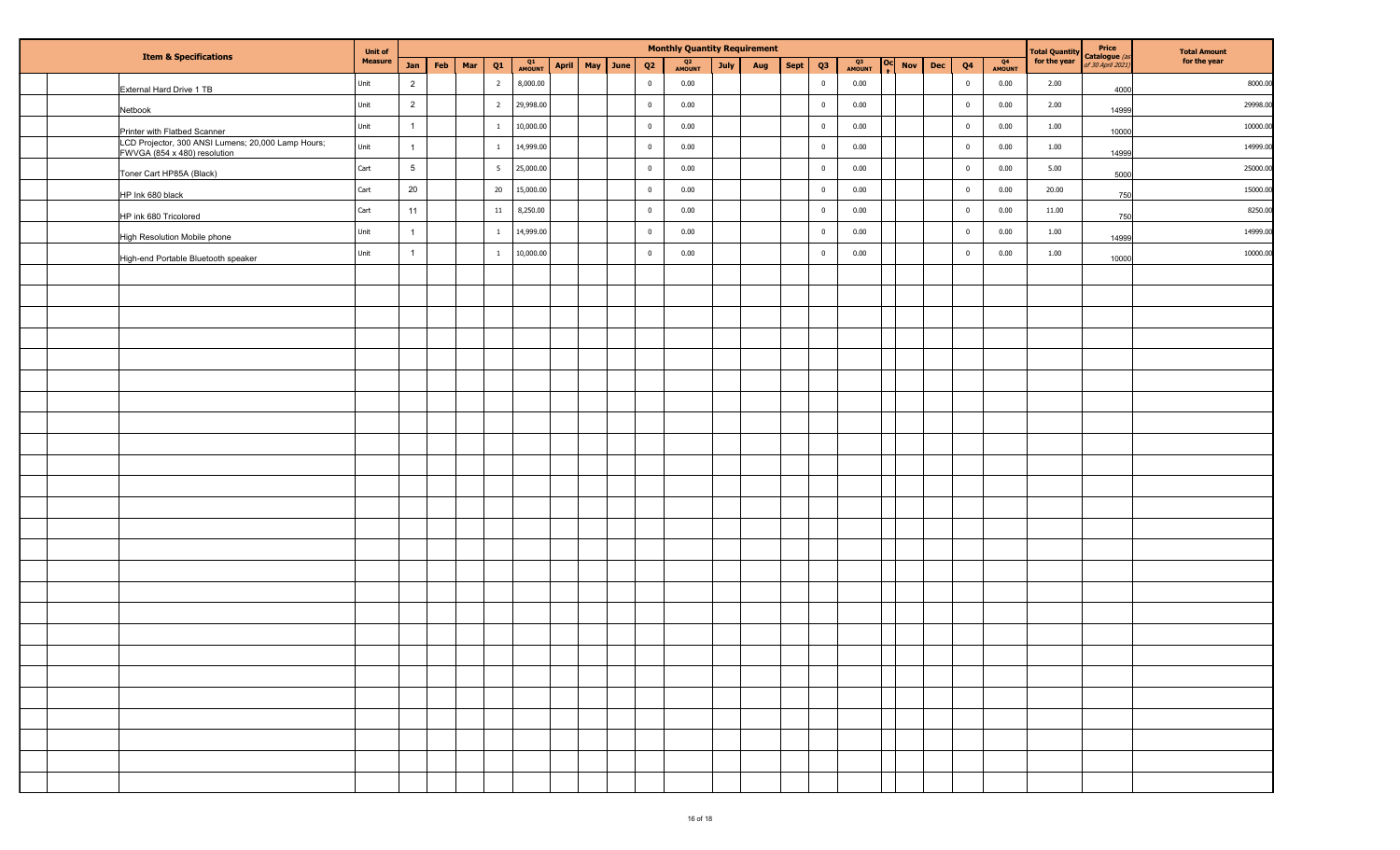|  | <b>Item &amp; Specifications</b> | <b>Unit of<br/>Measure</b> |  |                 |             |                              |  |                | <b>Monthly Quantity Requirement</b> |      |     |             |              |               |                         |              |      | <b>Total Quantity</b><br><b>Catalogue</b> (as<br><b>for the year</b> of 30 April 2021) | Total Amount<br>for the year |
|--|----------------------------------|----------------------------|--|-----------------|-------------|------------------------------|--|----------------|-------------------------------------|------|-----|-------------|--------------|---------------|-------------------------|--------------|------|----------------------------------------------------------------------------------------|------------------------------|
|  |                                  |                            |  | Jan   Feb   Mar | Q1          | <b>AMOUNT April May June</b> |  | Q2             | Q <sub>2</sub><br>AMOUNT            | July | Aug | Sept Q3     | Q3<br>AMOUNT | Oc Nov Dec Q4 |                         | Q4<br>AMOUNT |      |                                                                                        |                              |
|  |                                  |                            |  |                 |             |                              |  |                |                                     |      |     |             |              |               |                         |              |      |                                                                                        |                              |
|  |                                  |                            |  |                 |             |                              |  |                |                                     |      |     |             |              |               |                         |              |      |                                                                                        |                              |
|  |                                  |                            |  |                 |             |                              |  |                |                                     |      |     |             |              |               |                         |              |      |                                                                                        |                              |
|  |                                  |                            |  |                 |             |                              |  |                |                                     |      |     |             |              |               |                         |              |      |                                                                                        |                              |
|  |                                  |                            |  |                 |             |                              |  |                |                                     |      |     |             |              |               |                         |              |      |                                                                                        |                              |
|  |                                  |                            |  |                 |             |                              |  |                |                                     |      |     |             |              |               |                         |              |      |                                                                                        |                              |
|  |                                  |                            |  |                 |             |                              |  |                |                                     |      |     |             |              |               |                         |              |      |                                                                                        |                              |
|  |                                  |                            |  |                 |             |                              |  |                |                                     |      |     |             |              |               |                         |              |      |                                                                                        |                              |
|  |                                  |                            |  |                 |             |                              |  |                |                                     |      |     |             |              |               |                         |              |      |                                                                                        |                              |
|  |                                  |                            |  |                 |             |                              |  |                |                                     |      |     |             |              |               |                         |              |      |                                                                                        |                              |
|  |                                  |                            |  |                 |             |                              |  |                |                                     |      |     |             |              |               |                         |              |      |                                                                                        |                              |
|  |                                  |                            |  |                 |             |                              |  |                |                                     |      |     |             |              |               |                         |              |      |                                                                                        |                              |
|  |                                  |                            |  |                 |             |                              |  |                |                                     |      |     |             |              |               |                         |              |      |                                                                                        |                              |
|  |                                  |                            |  |                 |             |                              |  |                |                                     |      |     |             |              |               |                         |              |      |                                                                                        |                              |
|  |                                  |                            |  |                 |             |                              |  |                |                                     |      |     |             |              |               |                         |              |      |                                                                                        |                              |
|  |                                  |                            |  |                 |             |                              |  |                |                                     |      |     |             |              |               |                         |              |      |                                                                                        |                              |
|  |                                  |                            |  |                 |             |                              |  |                |                                     |      |     |             |              |               |                         |              |      |                                                                                        |                              |
|  |                                  |                            |  |                 |             |                              |  |                |                                     |      |     |             |              |               |                         |              |      |                                                                                        |                              |
|  |                                  |                            |  |                 |             |                              |  |                |                                     |      |     |             |              |               |                         |              |      |                                                                                        |                              |
|  |                                  |                            |  |                 |             |                              |  |                |                                     |      |     |             |              |               |                         |              |      |                                                                                        |                              |
|  |                                  |                            |  |                 |             |                              |  |                |                                     |      |     |             |              |               |                         |              |      |                                                                                        |                              |
|  |                                  |                            |  |                 |             |                              |  |                |                                     |      |     |             |              |               |                         |              |      |                                                                                        |                              |
|  |                                  |                            |  |                 |             |                              |  |                |                                     |      |     |             |              |               |                         |              |      |                                                                                        |                              |
|  |                                  |                            |  |                 |             |                              |  |                |                                     |      |     |             |              |               |                         |              |      |                                                                                        |                              |
|  |                                  |                            |  |                 |             |                              |  |                |                                     |      |     |             |              |               |                         |              |      |                                                                                        |                              |
|  |                                  |                            |  |                 |             |                              |  |                |                                     |      |     |             |              |               |                         |              |      |                                                                                        |                              |
|  |                                  |                            |  |                 |             |                              |  |                |                                     |      |     |             |              |               |                         |              |      |                                                                                        |                              |
|  |                                  |                            |  |                 |             |                              |  |                |                                     |      |     |             |              |               |                         |              |      |                                                                                        |                              |
|  |                                  |                            |  |                 |             |                              |  |                |                                     |      |     |             |              |               |                         |              |      |                                                                                        |                              |
|  |                                  |                            |  |                 |             |                              |  |                |                                     |      |     |             |              |               |                         |              |      |                                                                                        |                              |
|  |                                  |                            |  |                 |             |                              |  |                |                                     |      |     |             |              |               |                         |              |      |                                                                                        |                              |
|  |                                  |                            |  |                 |             |                              |  |                |                                     |      |     |             |              |               |                         |              |      |                                                                                        |                              |
|  |                                  |                            |  |                 |             |                              |  |                |                                     |      |     |             |              |               |                         |              |      |                                                                                        |                              |
|  |                                  |                            |  |                 | $\mathbf 0$ | $0.00\,$                     |  | $\overline{0}$ | 0.00                                |      |     | $\mathbf 0$ | 0.00         |               | $\overline{\mathbf{0}}$ | 0.00         | 0.00 | 0.00                                                                                   | 0.00                         |
|  |                                  |                            |  |                 |             |                              |  |                |                                     |      |     |             |              |               |                         |              |      |                                                                                        |                              |